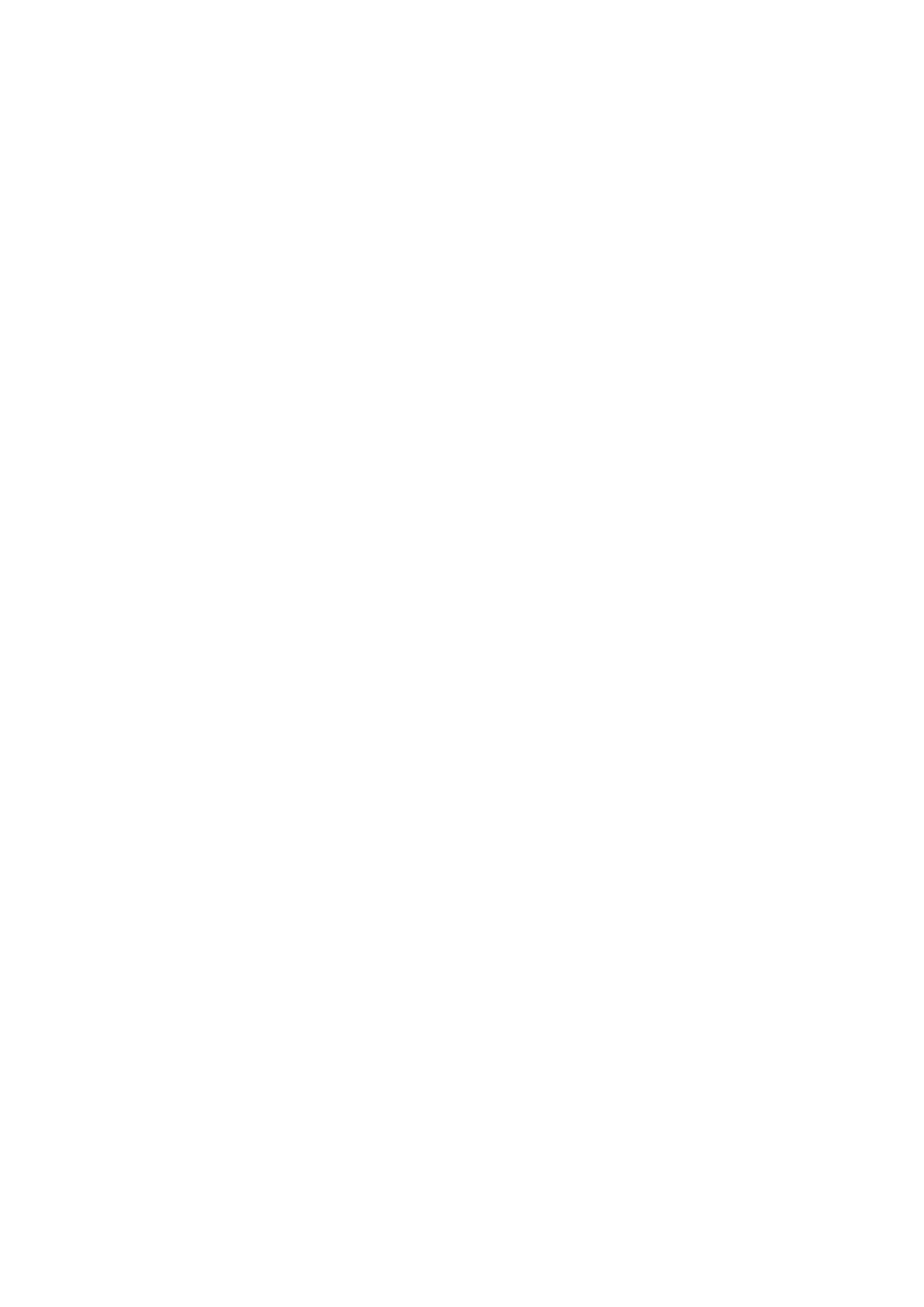### **LIST OF RESOLUTIONS**

- No. 1 Approval of the Annual Report of the Director General on the Activities of the OIE in 2011 and the Report on the Animal Disease Status Worldwide in 2011 and the Beginning of 2012
- No. 2 Approval of the Report of the Director General on the Management, Activities and Administrative Work of the OIE in 2011
- No. 3 Approval of the Financial Report for the 85th Financial Year of the OIE (1st January – 31 December 2011)
- No. 4 Acknowledgements to the Governments of Member Countries and Intergovernmental Organisations that made Voluntary Contributions or Subsidies to the OIE, or contributed in the organisation of OIE Meetings
- No. 5 2012 Budget modification
- No. 6 OIE Budgetary Income and Expenses for the 87th Financial Year of the OIE (1st January – 31 December 2013)
- No. 7 Financial Contributions from OIE Members for 2013
- No. 8 Renewal of the appointment of the External Auditor
- No. 9 Work programme for 2013
- No. 10 Basic Texts
- No. 11 Creation of an OIE Representation
- No. 12 Acknowledgements to the Governments of Member Countries that helped the OIE in the acquisition of the property situated at 14 rue de Prony
- No. 13 Adoption of the seventh edition of the *Manual of Diagnostic Tests for Aquatic Animals*
- No. 14 Recognition of the Foot and Mouth Disease Status of Member Countries
- No. 15 Endorsement of official control programmes for Foot and Mouth Disease of Member Countries
- No. 16 Recognition of the Bovine Spongiform Encephalopathy Risk Status of Member Countries
- No. 17 Recognition of the Contagious Bovine Pleuropneumonia Disease Status of Member Countries
- No. 18 Amendments to the OIE *Aquatic Animal Health Code*
- No. 19 Amendments to the OIE *Terrestrial Animal Health Code*
- No. 20 Designation of OIE Reference Centres
- No. 21 Animal Production Food Safety
- No. 22 Animal Welfare
- No. 23 Adoption of the seventh edition of the *Manual of Diagnostic Tests and Vaccines for Terrestrial Animals*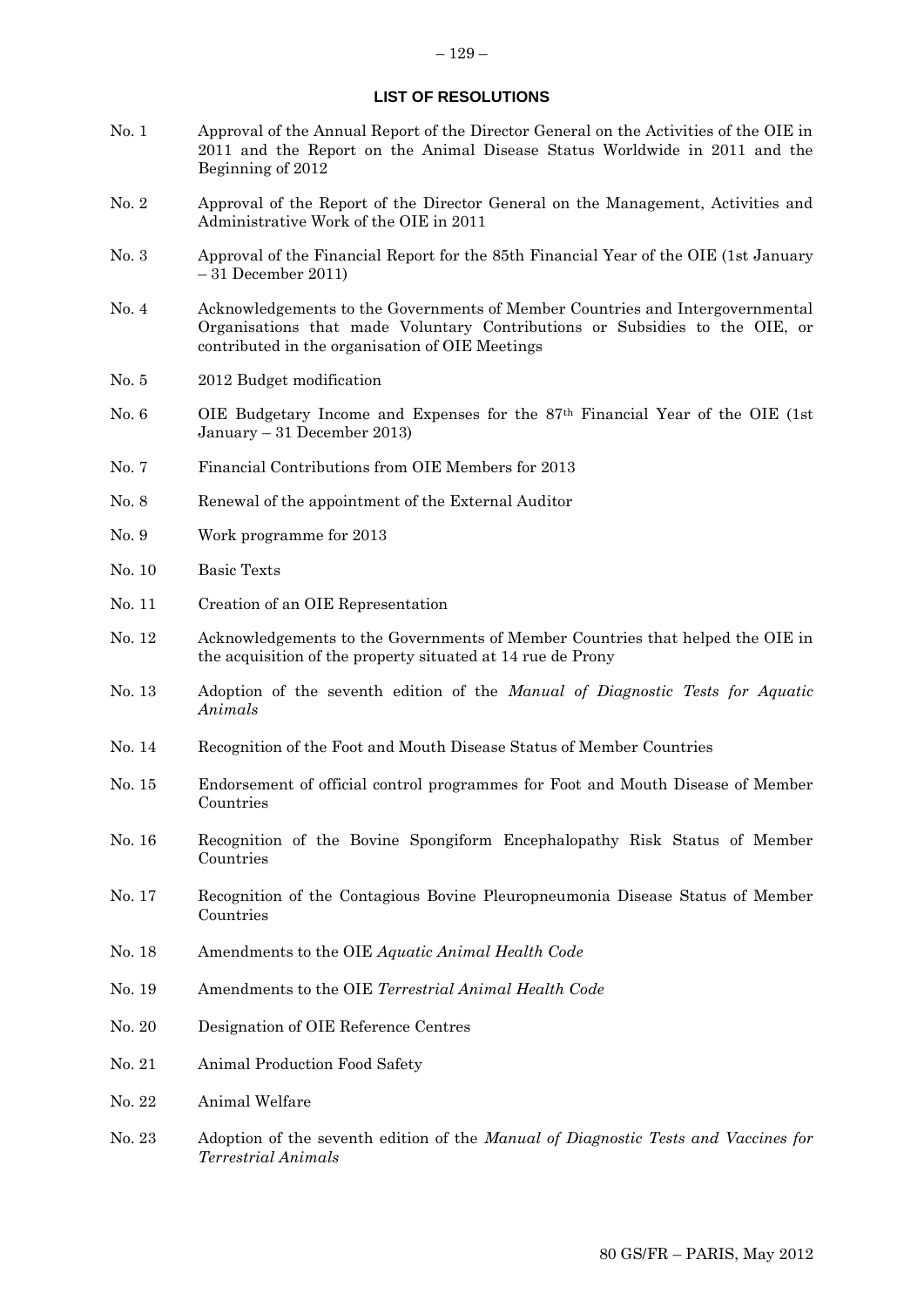- No. 24 Register of Diagnostic Tests Validated and Certified by the OIE
- No. 25 Procedures for Member Countries for the official recognition and maintenance of status of certain animal diseases and the endorsement of a national official control programme for foot and mouth disease
- No. 26 The cost to be covered by Member Countries applying for the official recognition or re-instatement of disease status of certain animal diseases and the endorsement of a national official control programme for foot and mouth disease
- No. 27 National and international experiences and roles in previous and future developments in the "One Health" approach
- No. 28 Agreement between the World Organisation for Animal Health (OIE) and the United Nations Office for Disarmament Affairs (UNODA)
- No. 29 Agreement between the World Organisation for Animal Health (OIE) and the International Union for Conservation of Nature and Natural Resources (IUCN)
- No. 30 Agreement between the World Organisation for Animal Health (OIE) and the Caribbean Community (CARICOM)
- No. 31 Agreement between the World Organisation for Animal Health (OIE) and the Commonwealth Veterinary Association (CVA)

 $\overline{\phantom{a}}$  , where  $\overline{\phantom{a}}$ 

- No. 32 Good governance and veterinary education
- No. 33 The OIE Role in Maintaining World Freedom from Rinderpest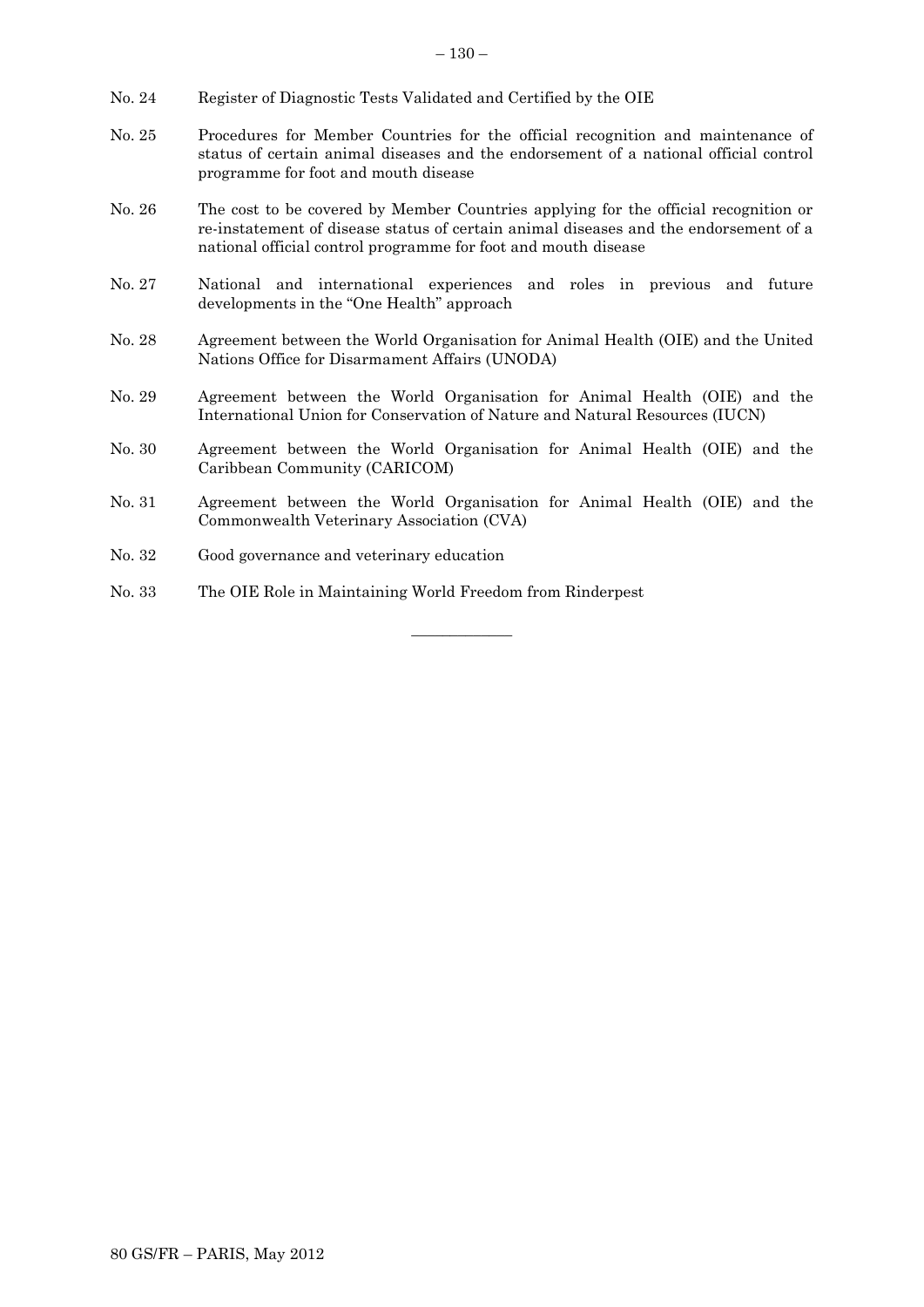# RESOLUTION No. 1

# **Approval of the Annual Report of the Director General on the Activities of the OIE in 2011 and the Report on the Animal Disease Status Worldwide in 2011 and the beginning of 2012**

In accordance with Article 6 of the Organic Rules of the OIE,

THE ASSEMBLY

RESOLVES

to approve the Annual Report of the Director General on the Activities of the OIE in 2011 (80 SG/1) and the Report on the Animal Disease Status Worldwide in 2011 and the beginning of 2012 (80 SG/2).

 $\overline{\phantom{a}}$  , where  $\overline{\phantom{a}}$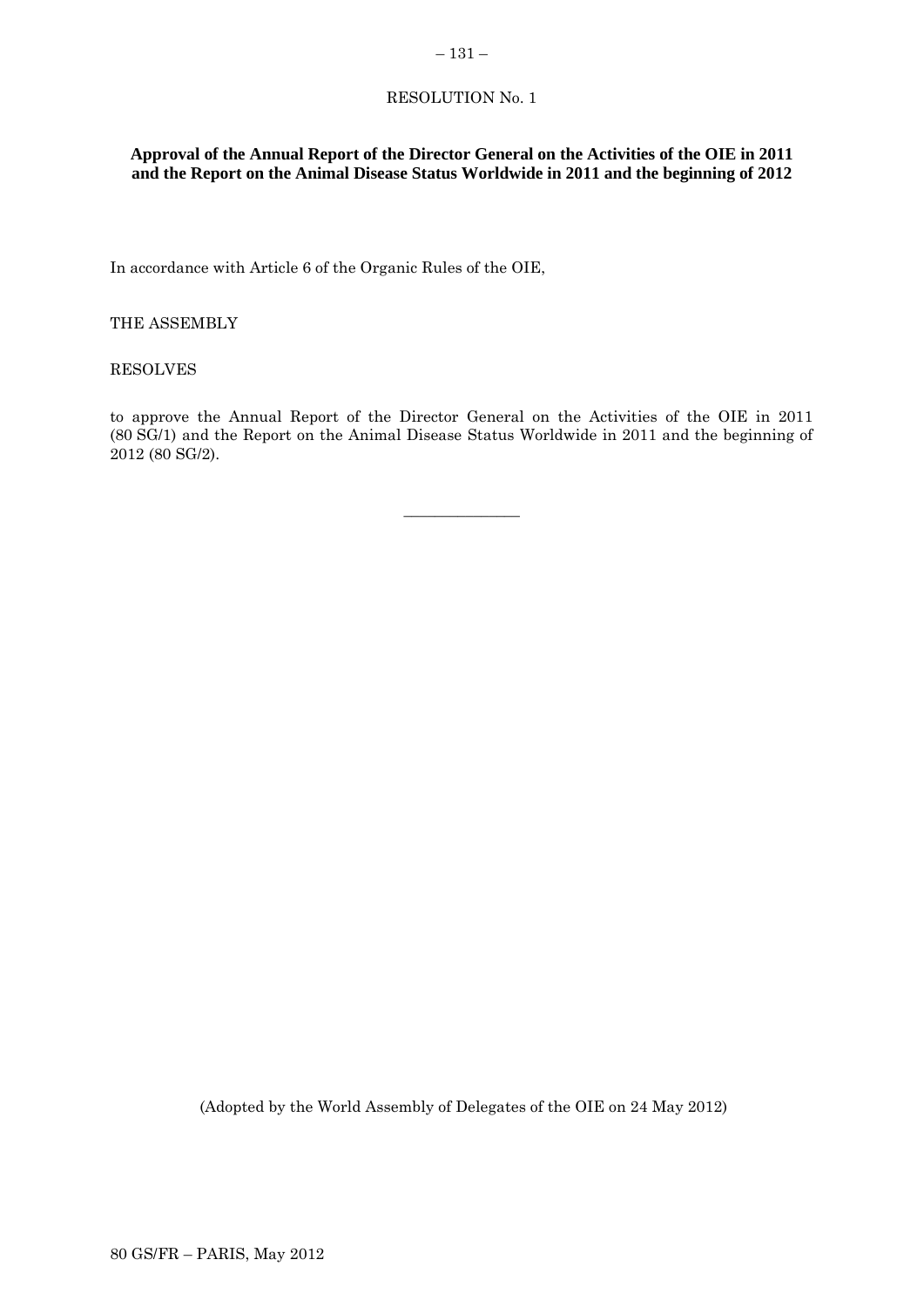### – 132 –

# RESOLUTION No. 2

# **Approval of the Report of the Director General on the Management, Activities and Administrative Work of the OIE in 2011**

In accordance with Article 6 of the Organic Rules of the OIE,

THE ASSEMBLY

RESOLVES

to approve the Report of the Director General on the Management, Activities and Administrative Work of the OIE during the 85<sup>th</sup> Financial Year (1 January – 31 December 2011) (80 SG/3).

 $\overline{\phantom{a}}$  , where  $\overline{\phantom{a}}$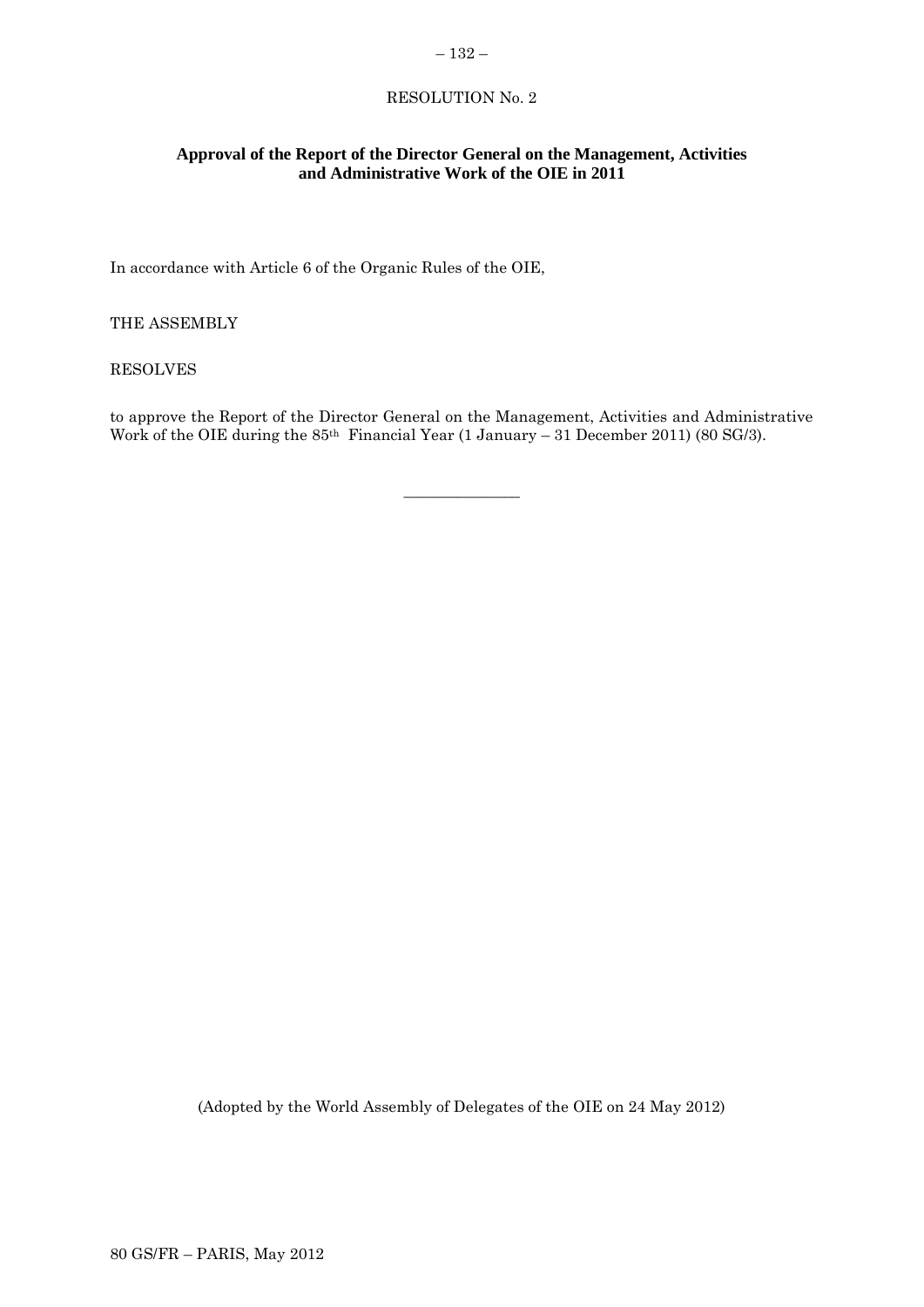# RESOLUTION No. 3

– 133 –

# **Approval of the Financial Report for the 85th Financial Year of the OIE (1 January – 31 December 2011)**

In application of Article 15 of the Organic Statutes and Article 6 of the Organic Rules of the OIE,

# THE ASSEMBLY

### RESOLVES

to approve the Financial Report for the 85th Financial Year of the OIE (1 January – 31 December 2011) (80 SG/4).

 $\overline{\phantom{a}}$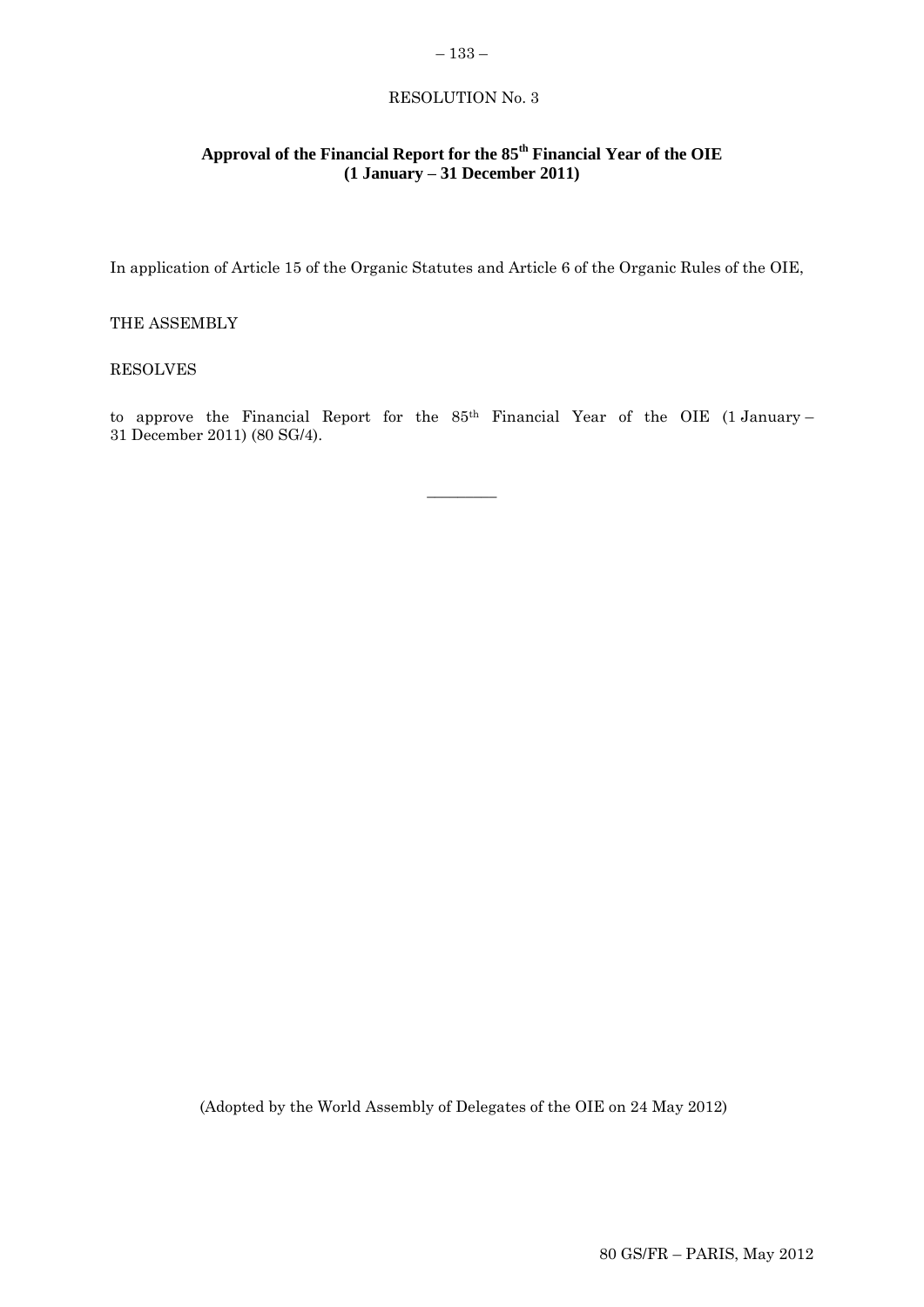### – 134 –

# RESOLUTION No. 4

# **Acknowledgements to the Governments of Member Countries and Intergovernmental Organisations that made Voluntary Contributions or Subsidies to the OIE, or contributed in the Organisation of OIE Meetings**

Having noted the voluntary contributions or subsidies received by the OIE in 2011 and the meetings organised by the OIE in 2011,

### THE ASSEMBLY

### REQUESTS

The Director General to sincerely thank:

1. The Governments of Argentina, Australia, Canada, Cyprus, Egypt, France, Germany, Italy, Japan, Kenya, Kuwait, Lebanon, Luxembourg, Netherlands, Oman, Panama, Saudi Arabia, Spain, Sudan, Switzerland, Syria, Ukraine, United Kingdom and United States of America;

To intergovernmental organisations: the European Union (European Commission), the FAO;

for their voluntary contributions or subsidies to support the execution of the programmes of the OIE in 2011.

2. The Governments of Argentina, Botswana, Cambodia, China (People's Rep of), Czech Republic, France, Indonesia, Iran, Italy, Japan, Kenya, Korea (Rep of), Lebanon, Mali, Morocco, Panama, Russia, Rwanda, Senegal, South Africa, Swaziland, Thailand, Tunisia, and Vietnam for their contribution in the organisation of OIE Regional Conferences, seminars and workshops that were held during 2011.

 $\overline{\phantom{a}}$  , where  $\overline{\phantom{a}}$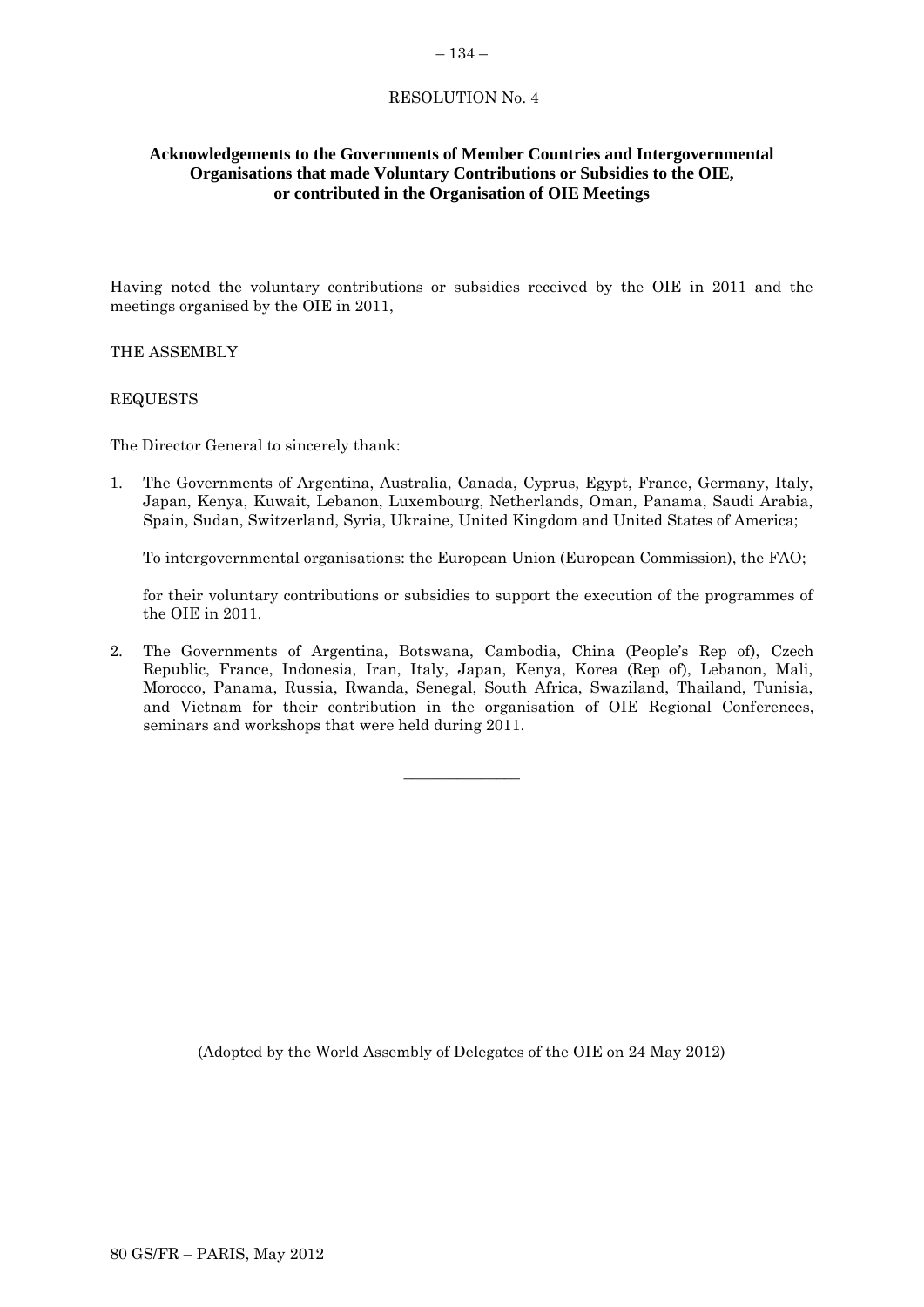# – 135 $-$

# RESOLUTION No. 5

# **2012 Budget modification**

**RESERVED ON DELEGATES**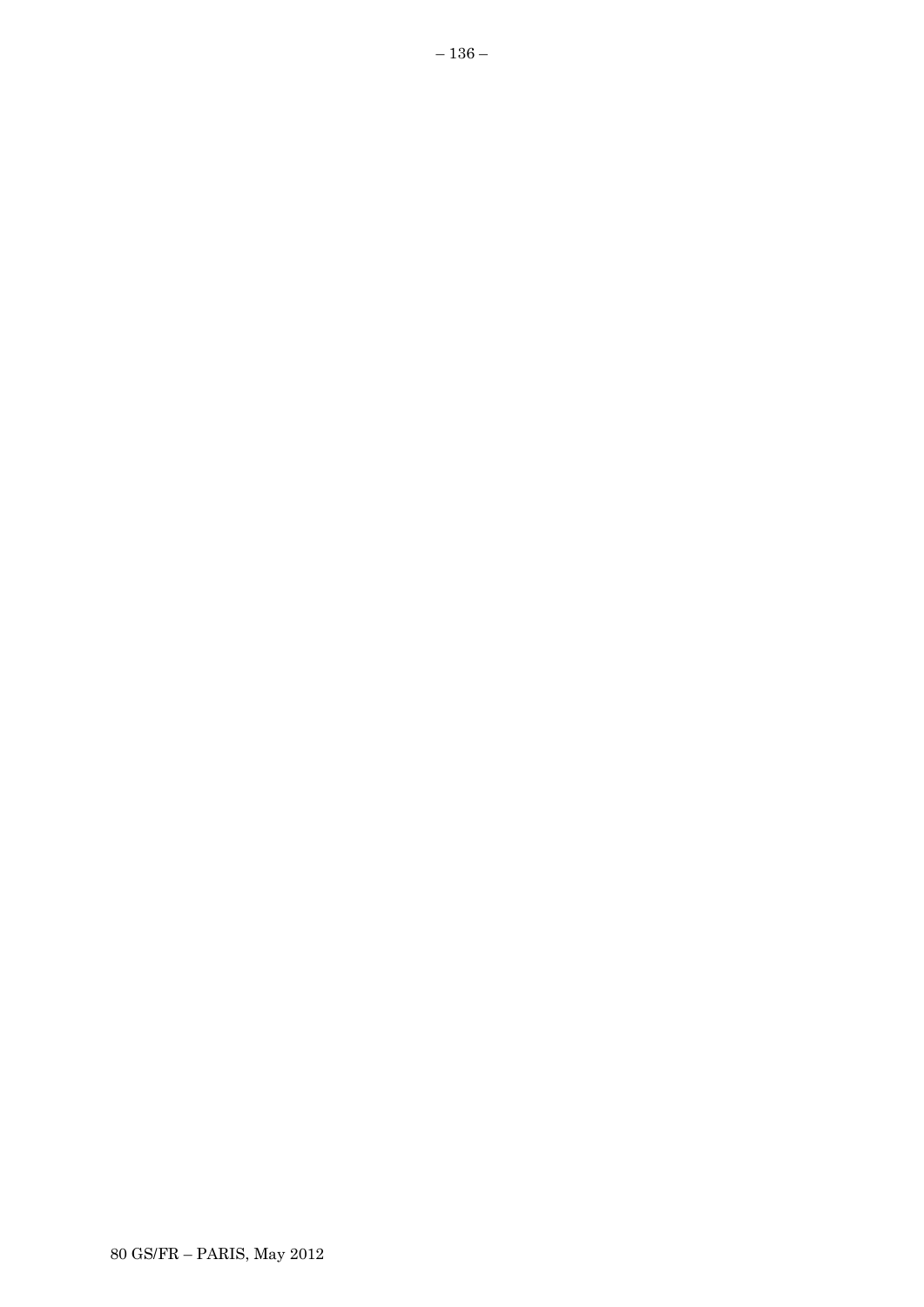# RESOLUTION No. 6

# **OIE Budgetary Income and Expenses for the 87th Financial Year (1st January to 31 December 2013)**

RESERVED ON DELEGATES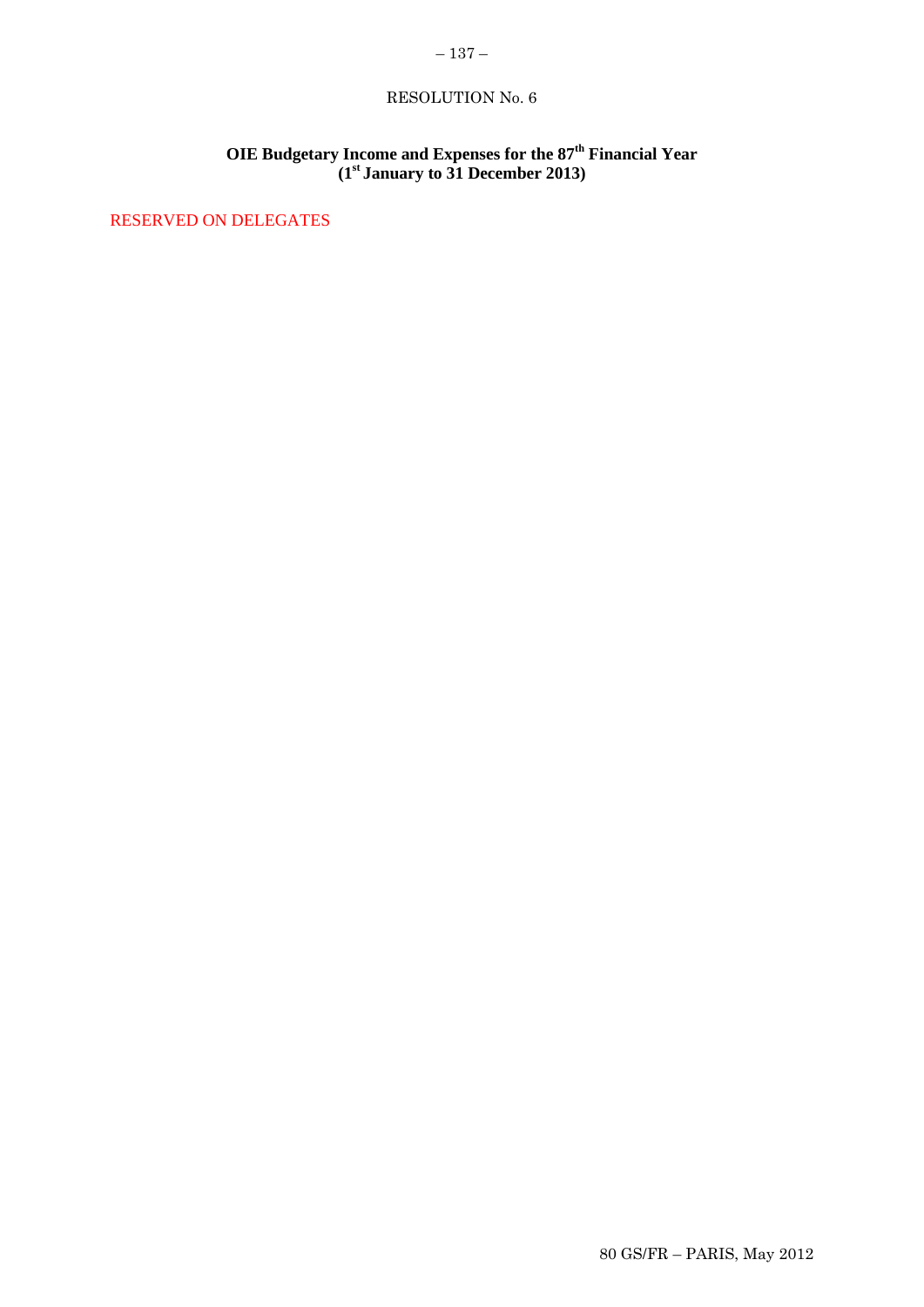# $-138-$

# RESOLUTION No. 7

# **Financial Contributions from OIE Members for 2013**

**RESERVED ON DELEGATES**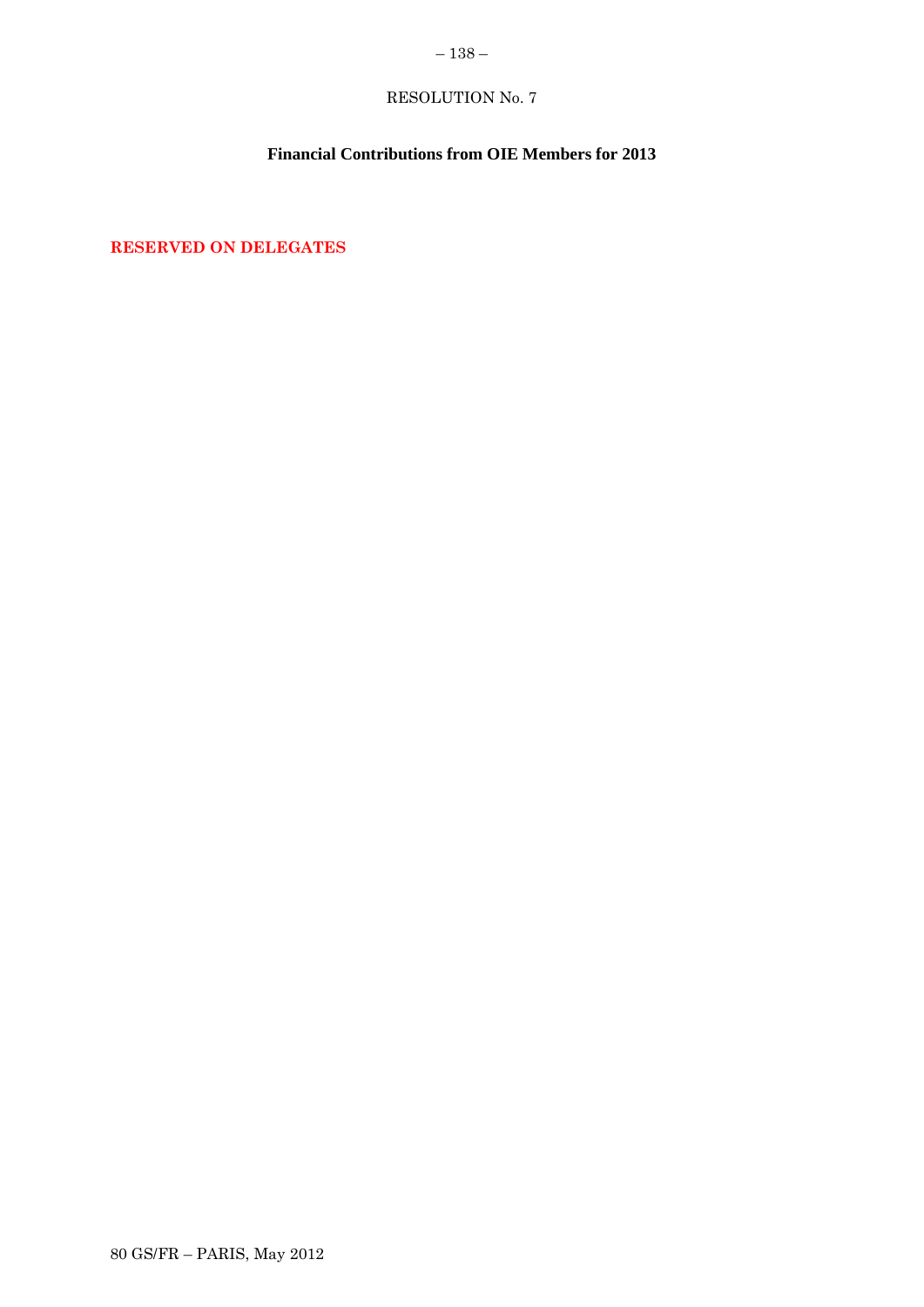### – 139 –

# RESOLUTION No. 8

# **Renewal of the Appointment of the External Auditor**

In accordance with Article 12.1. of the Financial Regulations concerning the appointment of the External Auditor and the renewal of her mandate,

THE ASSEMBLY

RESOLVES

To renew for a period of one year the mandate of Mrs Marie-Pierre Cordier as OIE External Auditor.

 $\overline{\phantom{a}}$  , where  $\overline{\phantom{a}}$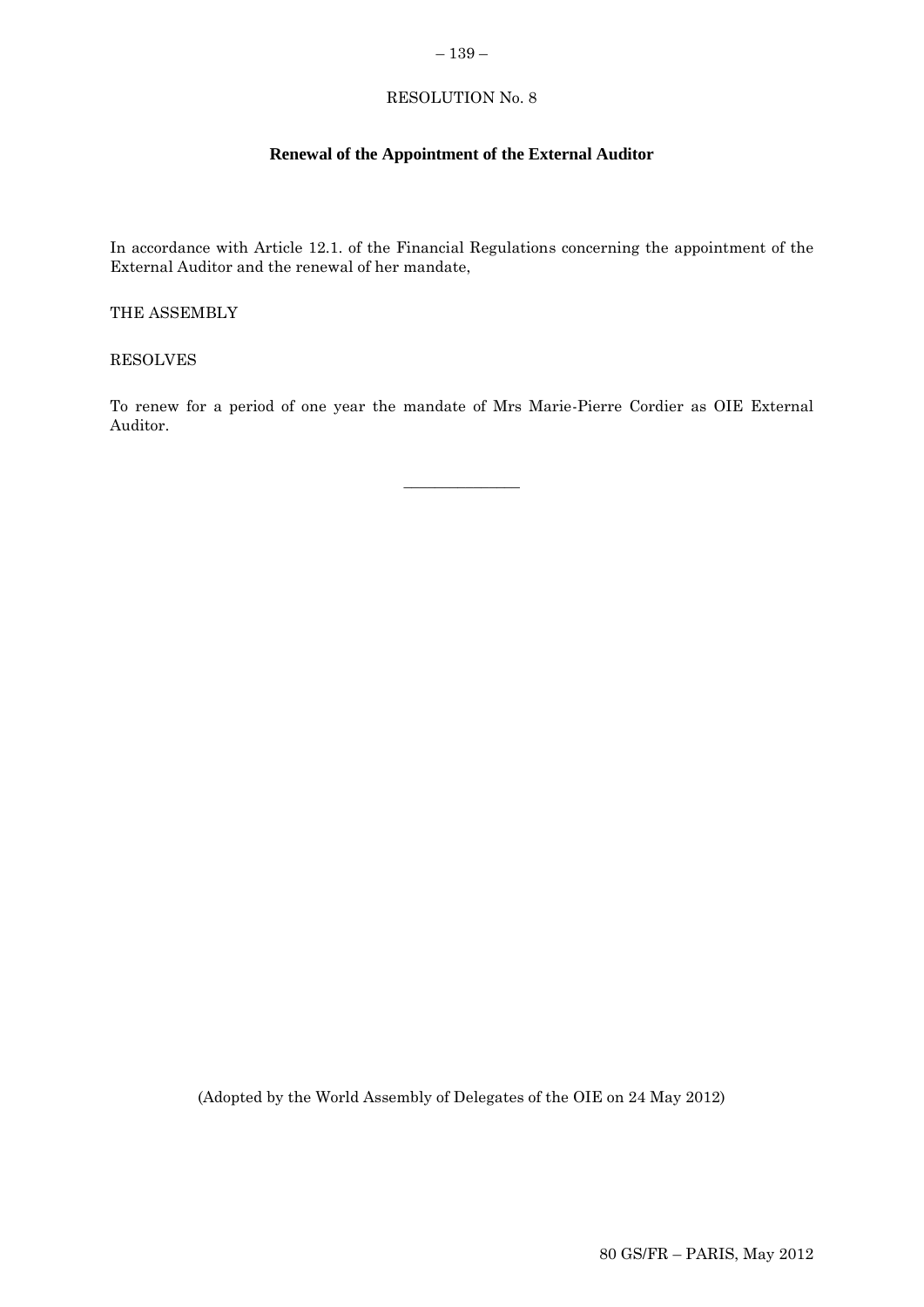### $-140-$

# RESOLUTION No. 9

# **Work Programme for 2013**

# CONSIDERING

The Fifth Strategic Plan of the OIE, established for the 2011-2015 period,

THE ASSEMBLY, ON THE PROPOSAL OF THE COUNCIL

# 1. DECIDES

To approve the 2013 Work Programme prepared by the Director General (Appendix I of document 80 SG/6).

# 2. RECOMMENDS THAT

Member Countries provide the necessary support to allow the Work Programme to be carried out, in the form of payment of both regular contributions and, when possible, voluntary contributions to the general budget and/or to the World Animal Health and Welfare Fund, or any other subsidies to support the OIE activities.

 $\overline{\phantom{a}}$  , where  $\overline{\phantom{a}}$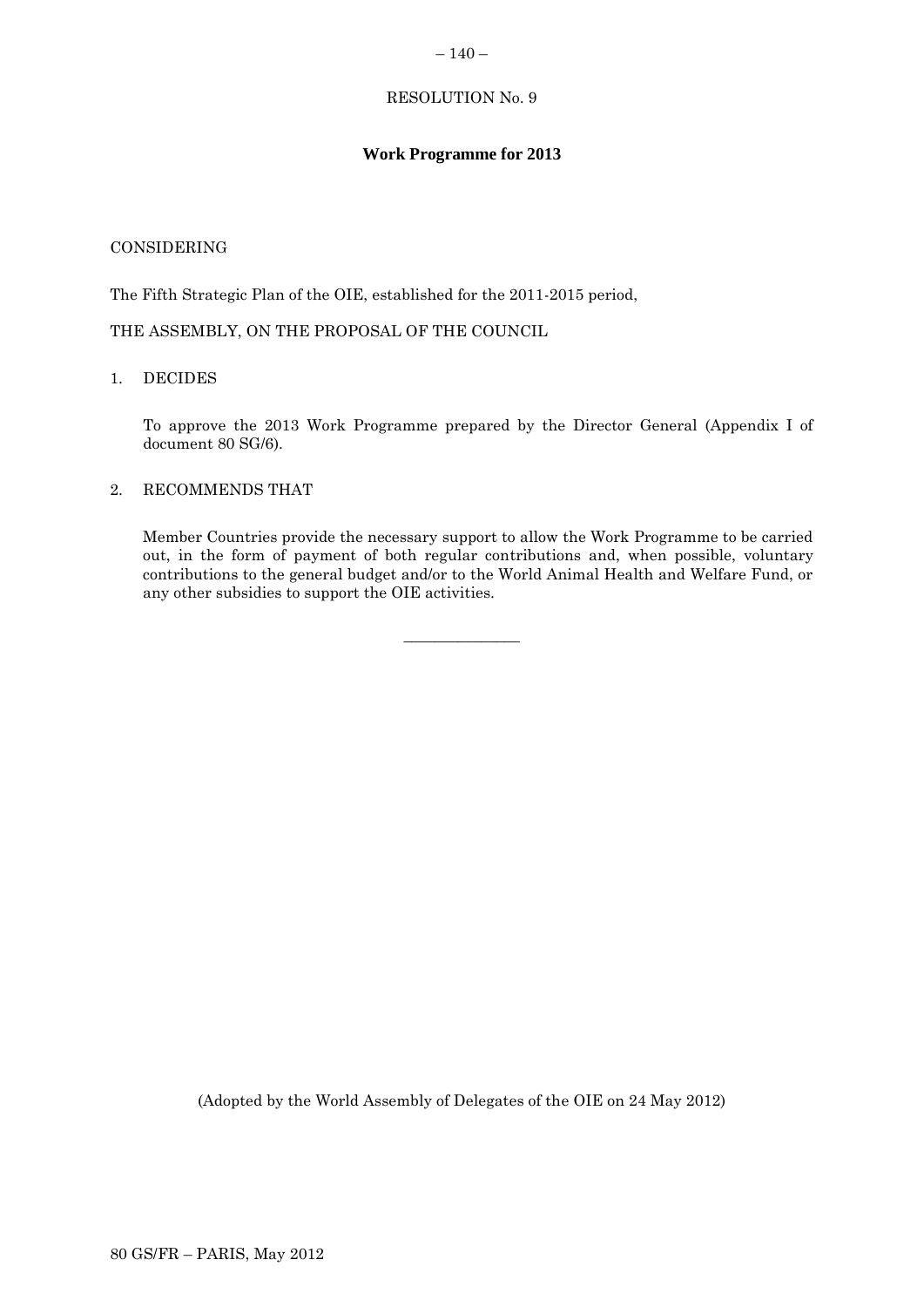# $-141-$

# RESOLUTION No. 10

# **Basic Texts**

IN ACCORDANCE with the adoption of the OIE Basic Texts by the Assembly during the General Session held the 27th of May 2011,

# CONSIDERING

- 1. That some modifications of the General Rules are needed to modify the reference to appropriate international diplomatic instruments,
- 2. That some additional mentions must be added to the terms of reference and internal rules of the Specialist Commissions of the OIE for insuring the consistency of the procedures and of the operating rules.

# THE ASSEMBLY, ON A PROPOSAL BY THE COUNCIL

### **DECIDES**

- 1. To modify the article 33 of the General Rules, by replacing the words "the Vienna Convention on Diplomatic Relations" by the words " the United Nations Convention on the Privileges and Immunities of the Specialist Agencies",
- 2. To modify the wording of the item 15. of the Terms of reference of the OIE Scientific Commission as following: "To work closely with the "Code Commission" and the "Laboratories Commission" to harmonize the standards, guidelines and other draft texts submitted to the Assembly for adoption".
- 3. To modify the wording of the item 11. of the Terms of reference of the OIE Terrestrial Animal Health Standards Commission as following: "To work closely with the "Scientific Commission" and the "Laboratories Commission" to harmonize the standards, guidelines and other draft texts submitted to the Assembly for adoption."
- 4. To modify the wording of the paragraph related to the qualifications of the members of the OIE Terrestrial Animal Health Standards Commission as following: "The members of the Commission shall be veterinarians with a broad knowledge of the major diseases of animals, experience and expertise in the control of animal diseases and in the animal health aspects of international trade in animals and animal products, and an understanding and practical experience of the relevant international trading rules.

This Resolution shall come into effect on 26 May 2012.

(Adopted by the World Assembly of Delegates of the OIE on 25 May 2012)

 $\overline{\phantom{a}}$  , where  $\overline{\phantom{a}}$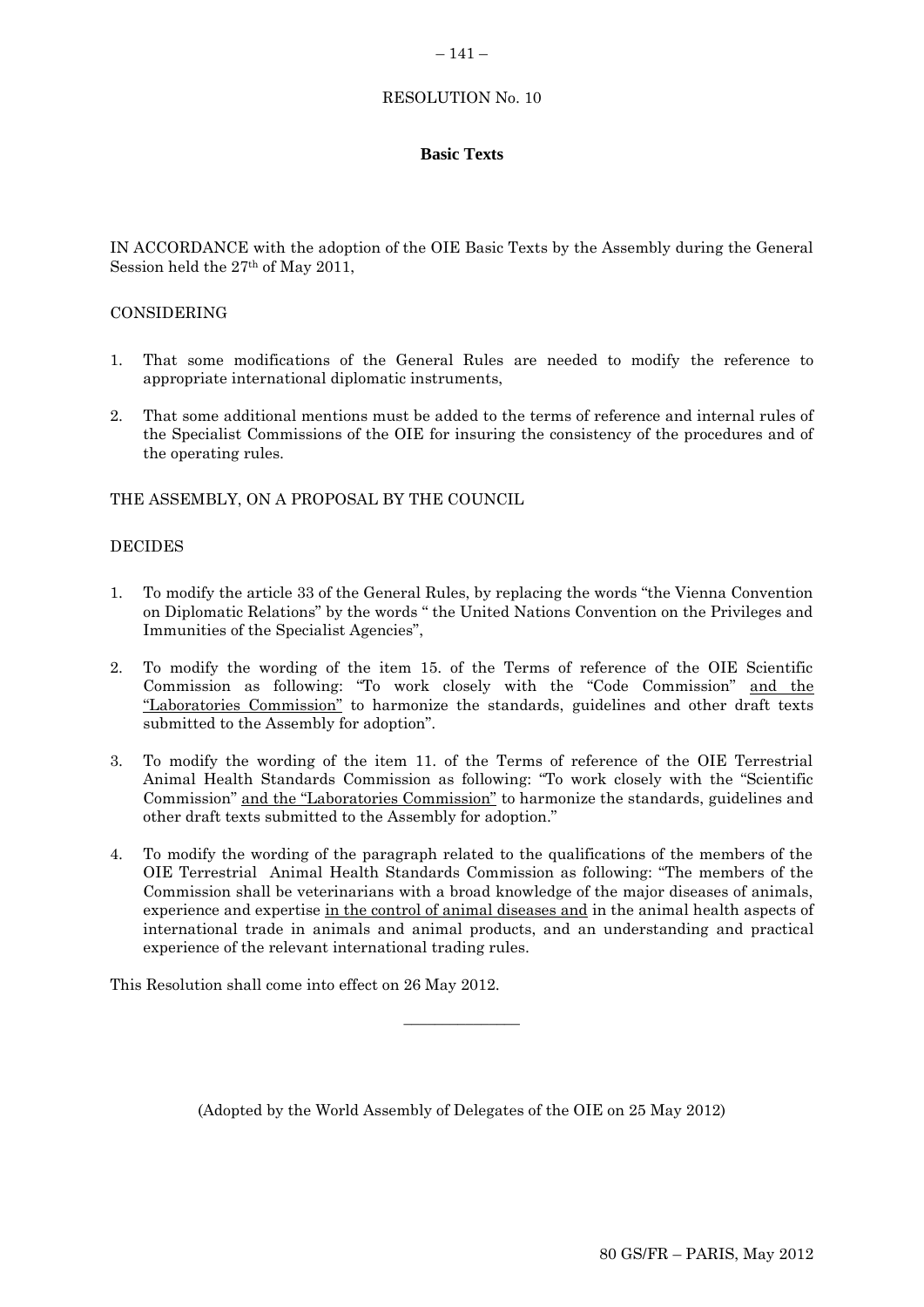### $-142-$

# RESOLUTION No. 11

# **Creation of an OIE Representation**

# IN ACCORDANCE with Article 33 of the General Rules of the OIE,

# CONSIDERING

- 1. The attention paid by the OIE to regional and sub-regional matters,
- 2. The objectives of the Fifth Strategic Plan for the period 2011-2015, in particular the chapter relating the support to the member Countries for the capacity building of the National Veterinary Services,
- 3. The current network of the OIE Representations established, with the support of the Council of the OIE, in Argentina (Buenos Aires), in Belgium (Brussels), in Botswana (Gaborone), in Bulgaria (Sofia), in Japan (Tokyo), in Kenya (Nairobi), in Lebanon (Beirut), in Mali (Bamako), in Panama (Panama City), in Thailand (Bangkok) and in Tunisia (Tunis),
- 4. The need of an extension of the Representation's network to carry out the activities programme of the Organisation, in favour of the Member Countries,

# AND CONSIDERING

The commitment of the Russian Federation to support the proper functioning of the Representation,

 $\overline{\phantom{a}}$  , where  $\overline{\phantom{a}}$ 

THE ASSEMBLY, ON THE PROPOSAL OF THE COUNCIL

# DECIDES

The creation in Moscow (Russia) of a Representation of the OIE.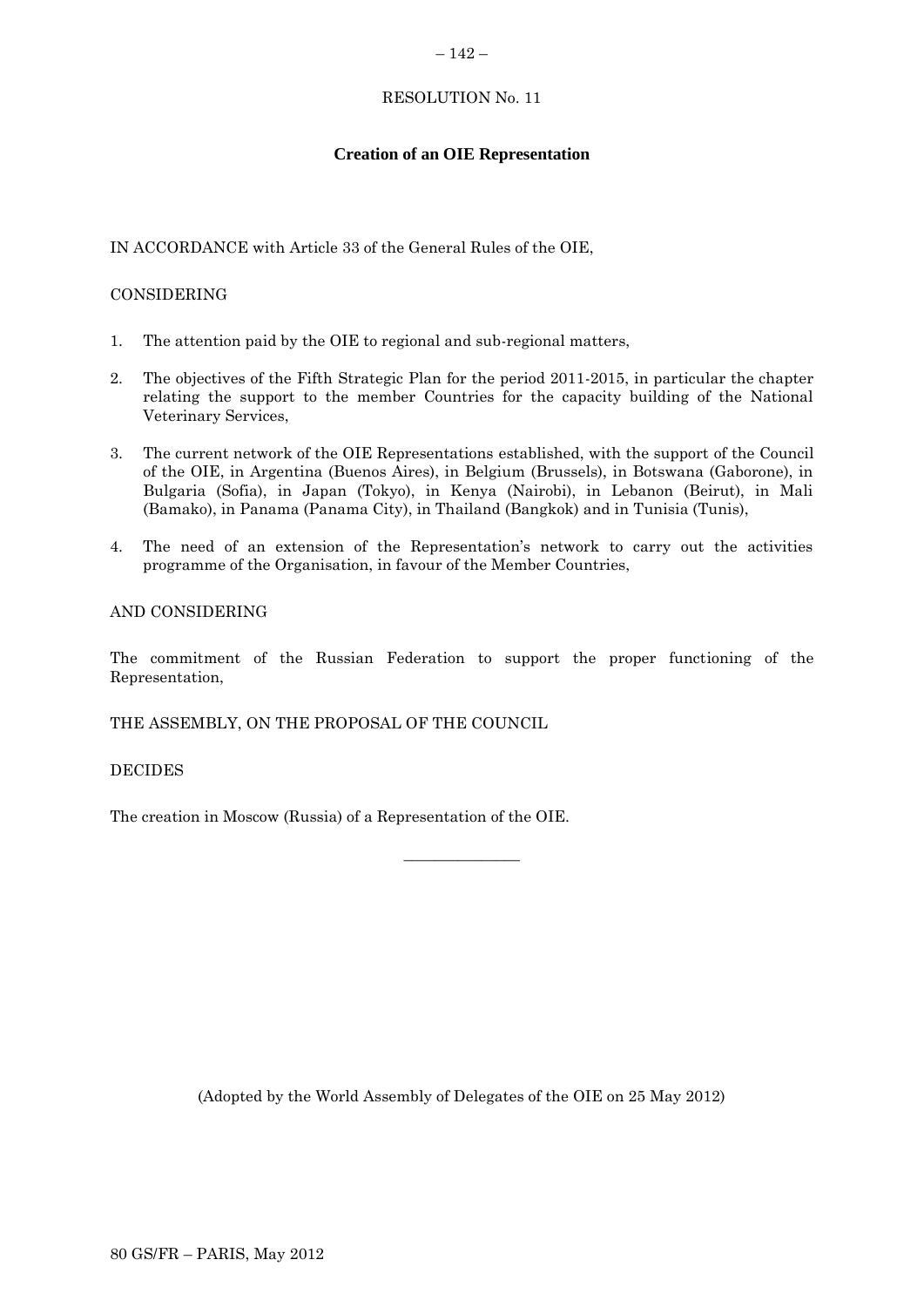### $-143-$

# RESOLUTION No. 12

# **Acknowledgements to the Governments of Member Countries and donors that helped the OIE in the acquisition of the property situated at 14 rue de Prony**

CONSIDERING the Resolution No. XI of 30 May 2008 giving the Director General a mandate for the acquisition of a property situated at 14 rue de Prony,

HAVING NOTED the additional voluntary contributions received by the OIE within the framework of the subscription launched with Member Countries or other donors to contribute to this acquisition,

### THE ASSEMBLY

### REQUESTS

The Director General to sincerely thank

- The Governments of Australia, Canada, China (People's Rep. of), France, Italy, Luxembourg, Oman, Turkey and the United Kingdom for their voluntary contributions to support the extension of the Headquarters so that it corresponds to the development of the objectives of the Organisation,
- And the Latin American Poultry Association.

### RECOMMENDS THAT

This subscription remains open until a new order for the other Member Countries or potential donors to finalise the acquisition of the property situated at 14 rue de Prony and, if needed, to proceed to the total or partial reimbursement of the bank loan granted in 2009 to acquire for the first part of the building.

**\_\_\_\_\_\_\_\_\_\_\_\_\_\_**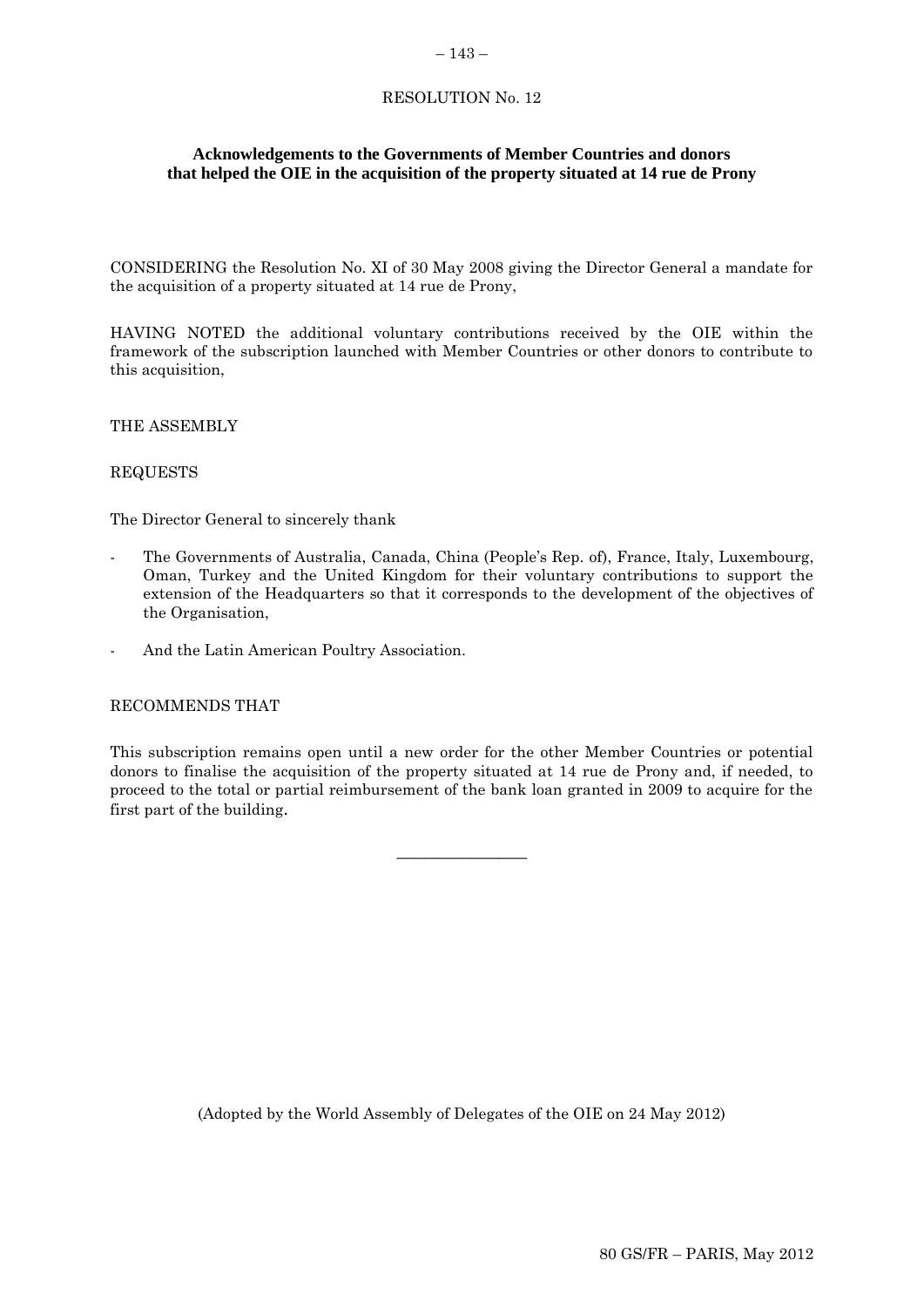### RESOLUTION No. 13

 $-144-$ 

# **Adoption of the seventh edition of the** *Manual of Diagnostic Tests for Aquatic Animals*

### CONSIDERING THAT

- 1. The *Manual of Diagnostic Tests for Aquatic Animals* (*Aquatic Manual*), like the *Aquatic Animal Health Code*, is an important contribution to the international harmonisation of sanitary standards related to aquatic animals and aquatic animal products,
- 2. Member Countries were asked for the contributions of their specialists for each new or revised chapter of the *Aquatic Manual* before it was finalised by the Aquatic Animal Health Standards Commission,
- 3. The following revised chapters were sent to Members for comment:

|         | Part 2. Recommendations applicable to specific<br>diseases – General introduction |
|---------|-----------------------------------------------------------------------------------|
| 2.2.0   | General Information                                                               |
| 2.2.1   | Crayfish plague (Aphanomyces astaci)                                              |
| 2.2.2.  | Infectious hypodermal and<br>haematopoietic necrosis                              |
| 2.2.3.  | Infectious myonecrosis                                                            |
| 2.2.4.  | Necrotising hepatopancreatitis                                                    |
| 2.2.5.  | Taura syndrome                                                                    |
| 2.2.6.  | White spot disease                                                                |
| 2.2.7   | White tail disease                                                                |
| 2.2.8   | Yellow head disease                                                               |
| 2.2.9.  | Spherical baculovirosis ( <i>Penaeus monodon</i> -<br>type baculovirus)           |
| 2.2.10. | Tetrahedral baculovirosis (Baculovirus<br>penaei)                                 |
| 2.3.0.  | General information                                                               |
| 2.3.1.  | Epizootic haematopoietic necrosis                                                 |
| 2.3.2.  | Epizootic ulcerative syndrome                                                     |
|         |                                                                                   |

- 2.3.3. Gyrodactylosis (*Gyrodactylus salaris*)
- 2.3.4. Infectious haematopoietic necrosis
- 2.3.5. Infectious salmon anaemia
- 2.3.6. Koi herpesvirus disease
- 2.3.7. Red sea bream iridoviral disease
- 2.3.8. Spring viraemia of carp
- 2.3.9. Viral haemorrhagic septicaemia
- 2.3.10. *Oncorhynchus masou* virus disease
- 2.3.11. Viral encephalopathy and retinopathy
- 2.4.0. General Information
- 2.4.1. Infection with abalone herpes-like virus
- 2.4.2. Infection with *Bonamia exitiosa*
- 2.4.3. Infection with *Bonamia ostreae*
- 2.4.4. Infection with *Marteilia refringens*
- 2.4.5. Infection with *Perkinsus marinus*
- 2.4.6. Infection with *Perkinsus olseni*
- 2.4.7. Infection with *Xenohaliotis californiensis*
- 2.4.8. Infection with *Mikrocytos mackini*
- 2.4.9. Infection with ostreid herpesvirus-1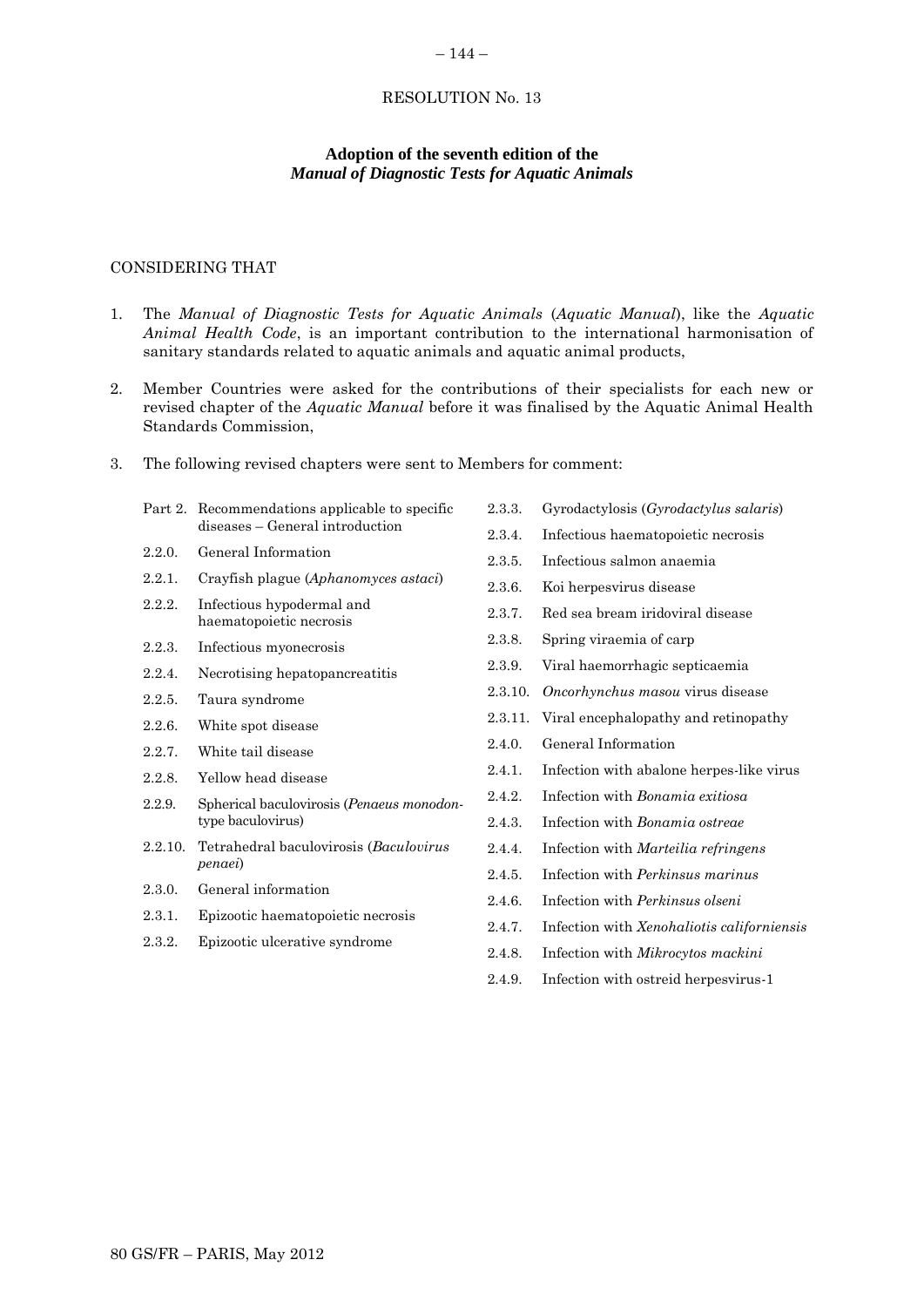# THE ASSEMBLY

# RESOLVES

1. To adopt the following revised chapters for seventh edition of the *Aquatic Manual*:

|         | Part 2. Recommendations applicable to specific                 | 2.3.3.  | Gyrodactylosis ( <i>Gyrodactylus salaris</i> ) |
|---------|----------------------------------------------------------------|---------|------------------------------------------------|
|         | diseases - General introduction                                | 2.3.4.  | Infectious haematopoietic necrosis             |
| 2.2.0.  | General Information                                            | 2.3.7.  | Red sea bream iridoviral disease               |
| 2.2.1.  | Crayfish plague (Aphanomyces astaci)                           | 2.3.8.  | Spring viraemia of carp                        |
| 2.2.2.  | Infectious hypodermal and<br>haematopoietic necrosis           | 2.3.9.  | Viral haemorrhagic septicaemia                 |
| 2.2.3.  | Infectious myonecrosis                                         | 2.3.10. | Oncorhynchus masou virus disease               |
| 2.2.4.  | Necrotising hepatopancreatitis                                 | 2.3.11. | Viral encephalopathy and retinopathy           |
| 2.2.5.  | Taura syndrome                                                 | 2.4.0.  | General Information                            |
| 2.2.6.  | White spot disease                                             | 2.4.1.  | Infection with abalone herpesvirus             |
| 2.2.7.  | White tail disease                                             | 2.4.2.  | Infection with <i>Bonamia exitiosa</i>         |
| 2.2.8.  | Yellow head disease                                            | 2.4.3.  | Infection with <i>Bonamia</i> ostreae          |
| 2.2.9.  | Spherical baculovirosis (Penaeus monodon-<br>type baculovirus) | 2.4.4.  | Infection with Marteilia refringens            |
|         |                                                                | 2.4.5.  | Infection with <i>Perkinsus marinus</i>        |
| 2.2.10. | Tetrahedral baculovirosis (Baculovirus                         | 2.4.6.  | Infection with <i>Perkinsus olseni</i>         |
|         | <i>penaei</i> )                                                | 2.4.7.  | Infection with Xenohaliotis californiensis     |
| 2.3.0.  | General information                                            | 2.4.8.  | Infection with Mikrocytos mackini              |
| 2.3.1.  | Epizootic haematopoietic necrosis                              | 2.4.9.  | Infection with ostreid herpesvirus-1           |
| 2.3.2.  | Epizootic ulcerative syndrome                                  |         |                                                |

2. To adopt the version of chapter 2.3.6. Koi herpesvirus disease sent for Member Country comment with the following modifications:

 $\overline{\phantom{a}}$  , where  $\overline{\phantom{a}}$ 

To move the second paragraph in Section 2.2.1. Susceptible host species, to Section 2.2.7. Known or suspected wild aquatic animal carriers, and to delete the words "known or" and "wild" from the title of this section.

3. To ask the Director General to publish the seventh edition of the *Aquatic Manual*.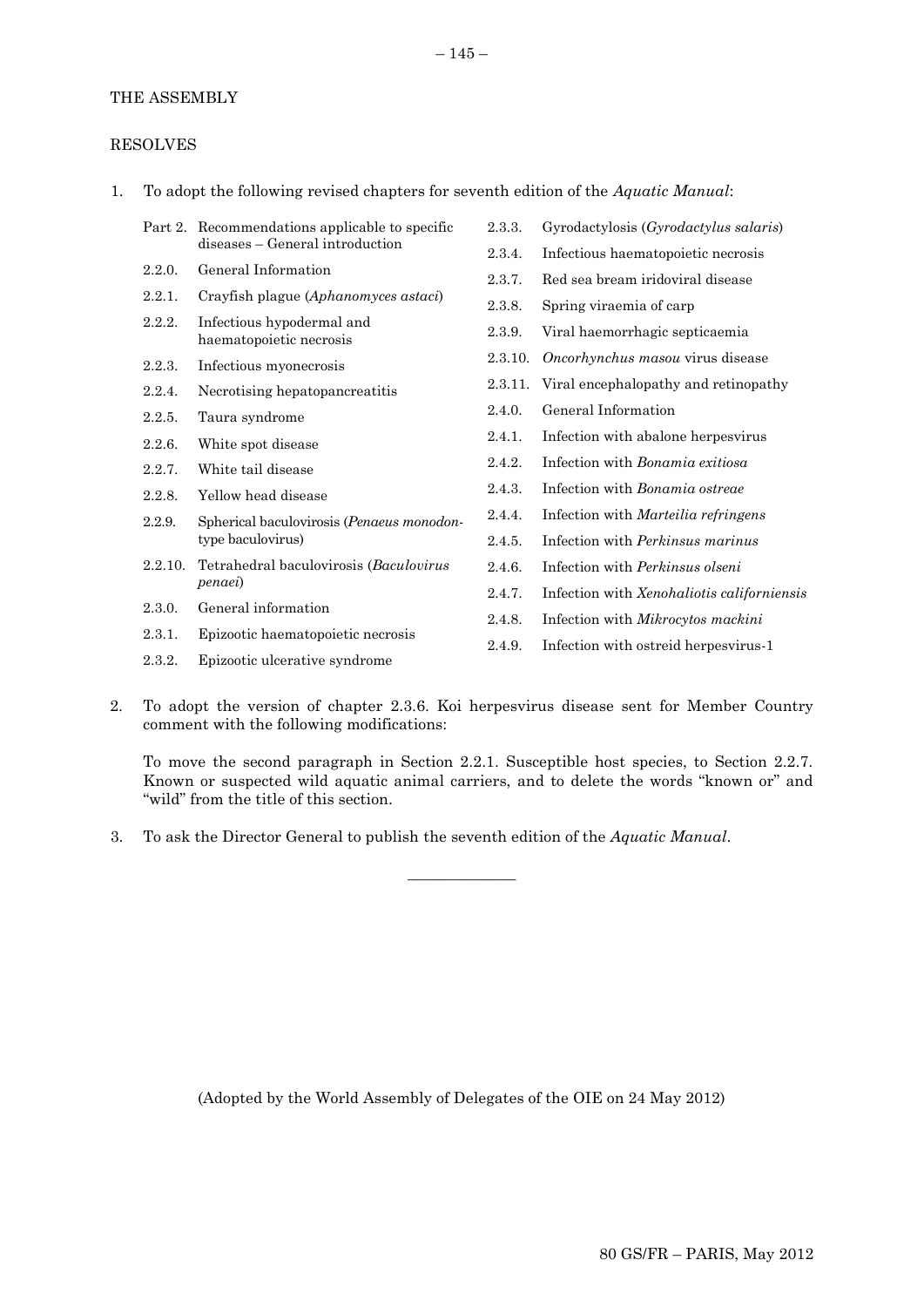### $-146-$

# RESOLUTION No. 14

# **Recognition of the Foot and Mouth Disease Status of Member Countries**

# CONSIDERING THAT

- 1. During the 62nd General Session, the OIE World Assembly of Delegates (Assembly) established a procedure for annually updating a list of Member Countries and zones recognised as free from foot and mouth disease (FMD) according to the provisions of the *Terrestrial Animal Health Code* (*Terrestrial Code*),
- 2. During the 76th General Session, the Assembly adopted Resolution No. XXII, which specified and updated the procedure for Member Countries to follow to achieve official recognition and maintenance of status for certain animal diseases,
- 3. During the 76th General Session, the Assembly adopted Resolution No. XXIII, which specified the financial implications for Member Countries applying for evaluation of official recognition or re-instatement of disease status to meet part of the costs defrayed by the OIE in the evaluation process,
- 4. Information published by the OIE is derived from declarations made by the OIE Delegate of Member Countries. The OIE is not responsible for publication and maintenance of Member Countries or zonal disease free status based on inaccurate information or non-reporting of changes in epidemiological status or other significant events subsequent to the time of declaration of freedom from FMD.

### THE ASSEMBLY

### RESOLVES THAT

1. The Director General publish the following list of Member Countries recognised as FMD free where vaccination is not practised, according to the provisions of Chapter 8.5. of the *Terrestrial Code:*

| United Kingdom   |
|------------------|
| United States of |
|                  |
|                  |
|                  |
|                  |

l

<sup>1</sup> Excluding Kosovo administered by the United Nations.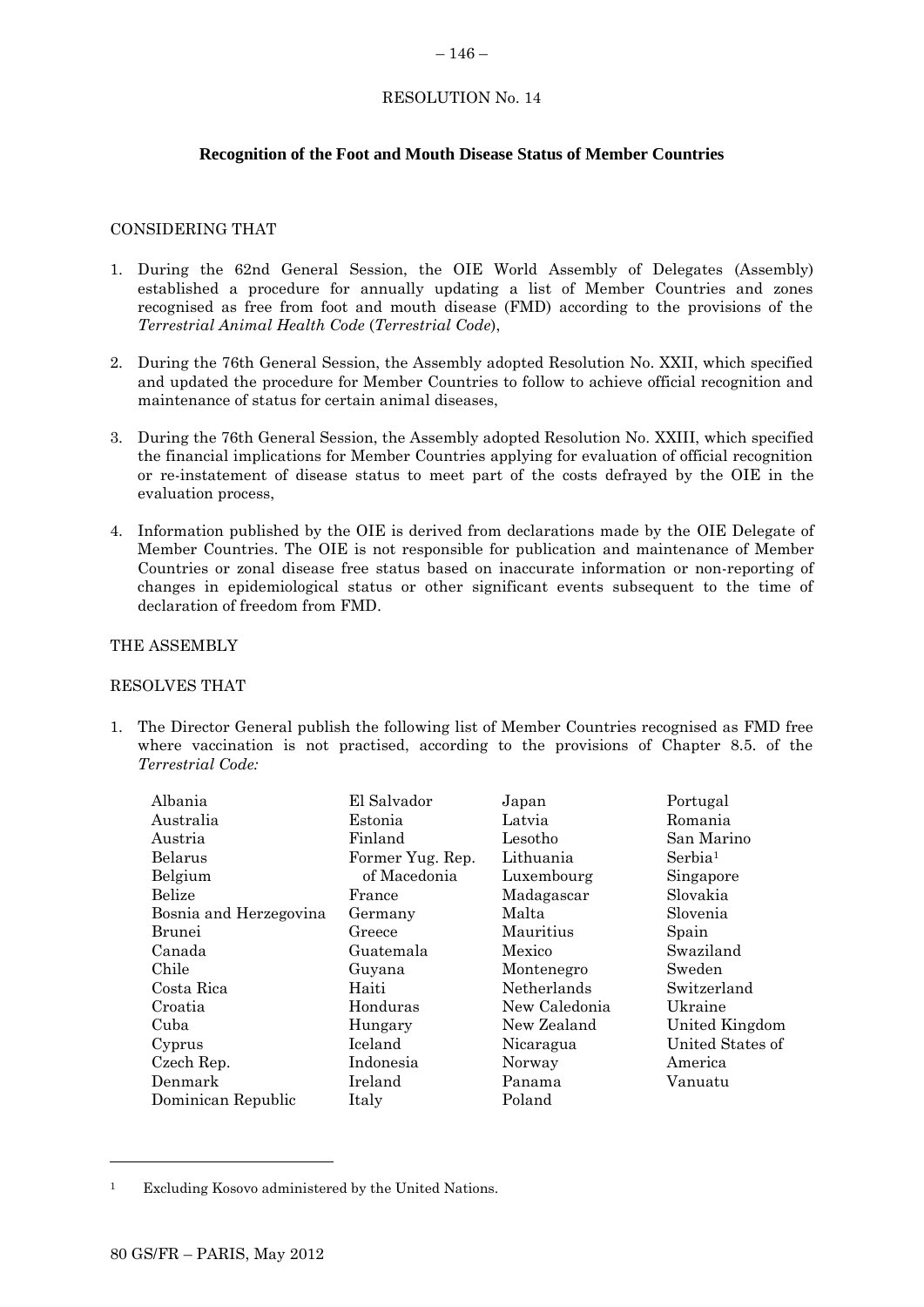2. The Director General publish the following Member Countries recognised as FMD free where vaccination is practised, according to the provisions of Chapter 8.5. of the *Terrestrial Code*:

Uruguay.

l

- 3. The Director General publish the following list of Member Countries having FMD free zones<sup>2</sup> where vaccination is not practised, according to the provisions of Chapter 8.5. of the *Terrestrial Code*:
	- Argentina: zone designated by the Delegate of Argentina in a document addressed to the Director General in January 2007; Bolivia: zone in the Macro-region of the Altiplano designated by the Delegate of Bolivia in documents addressed to the Director General in November 2011; Botswana: one zone designated by the Delegate of Botswana in documents addressed to the Director General in November 2010, with the exclusion of the containment zone as designated by the Delegate of Botswana in a document addressed to the Director General in September 2011; Brazil: State of Santa Catarina designated by the Delegate of Brazil in a document addressed to the Director General in February 2007; Colombia: one zone designated by the Delegate of Colombia in documents addressed to the Director General in November 1995 and in April 1996 (Area I - Northwest region of Choco Department), one zone designated by the Delegate of Colombia in documents addressed to the Director General in January 2008 (Archipelago de San Andres and Providencia); Malaysia: zone covering the provinces of Sabah and Sarawak as designated by the Delegate of Malaysia in a document addressed to the Director General in December 2003; Moldova: zone designated by the Delegate of Moldova in a document addressed to the Director General in July 2008; Namibia: zone designated by the Delegate of Namibia in a document addressed to the Director General in February 1997; Peru: one zone consisting of two merged zones as designated by the Delegate of Peru in two documents addressed to the Director General in December 2004 and in January 2007; Philippines: one zone on the islands of Mindanao designated by the Delegate of the Philippines in a document addressed to the Director General in August 2000, one zone consisting of the islands of Visayas and the provinces of Palawan and Masbate, as designated by the Delegate of the Philippines in a document addressed to the Director General in August 2000 and December 2001, three separate zones located on the Island of Luzon as designated by the Delegate of the Philippines in a document addressed to the Director General

in December 2009 and November 2010;

<sup>&</sup>lt;sup>2</sup> For detailed information on the delimitation of zones of Member Countries recognised as FMD free, enquiries should be addressed to the Director General of the OIE.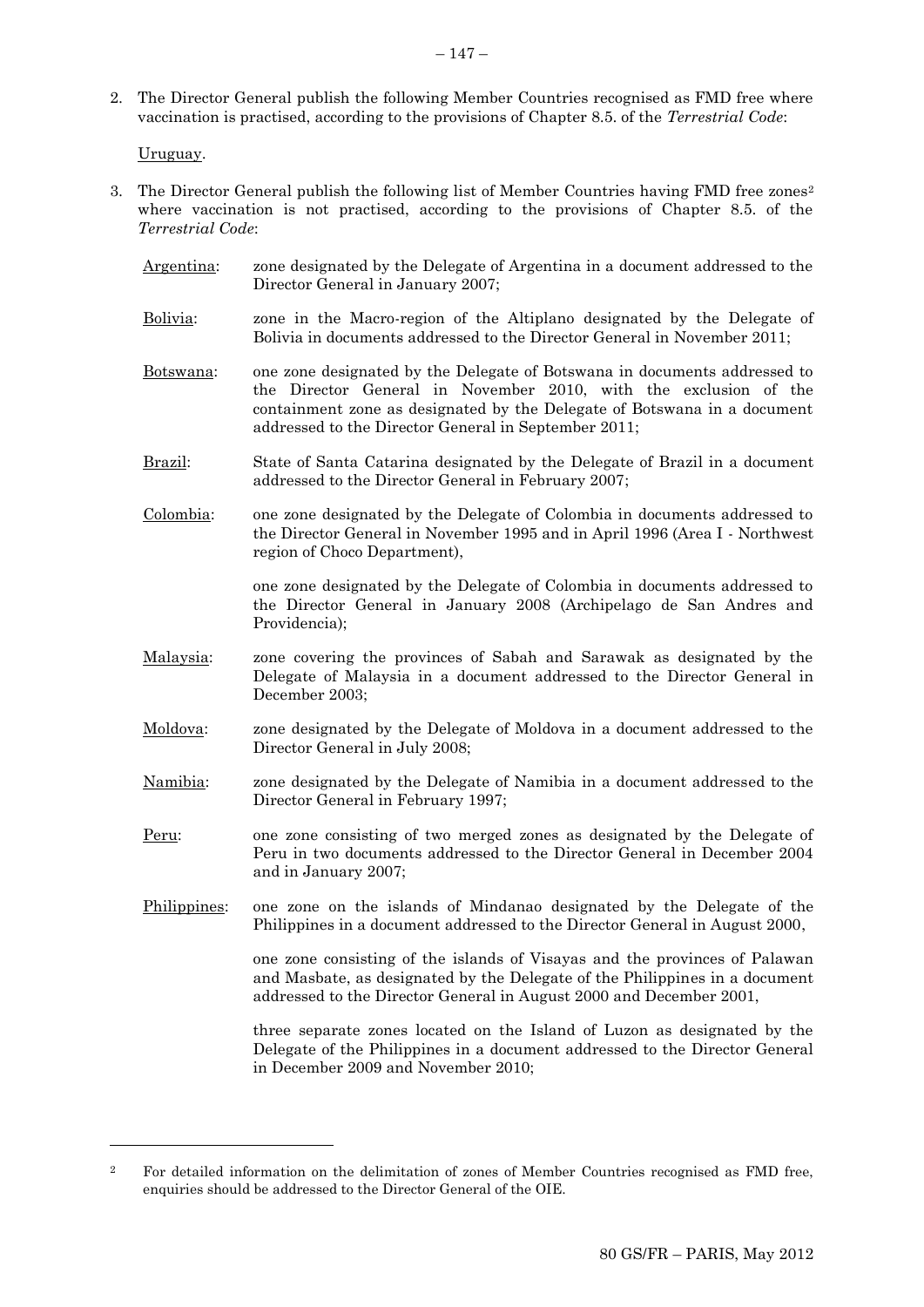- 4. The Director General publish the following list of Member Countries having FMD free zones<sup>3</sup> where vaccination is practised, according to the provisions of Chapter 8.5. of the *Terrestrial Code*:
	- Argentina: two separate zones designated by the Delegate of Argentina in documents addressed to the Director General in March 2007 and in August 2010;
	- Bolivia: zone of Chiquitania designated by the Delegate of Bolivia in documents addressed to the Director General in January 2003 and in March 2007,

zone adjacent to the east of Chiquitania designated by the Delegate of Bolivia in documents addressed to the Director General in August 2010;

Brazil: five separate zones designated by the Delegate of Brazil in documents addressed to the Director General as follows:

> zone covering the territory of State of Rio Grande do Sul (documentation of September 1997),

> zone consisting of State of Rondônia (documentation of December 2002), State of Acre along with two adjacent municipalities of State of Amazonas (documentation of March 2004) and an extension of this zone into the territory of State of Amazonas (documentation of December 2010),

> zone consisting of the middle southern part of State of Pará (documentation of February 2007), States of Espírito Santo, Minas Gerais, Rio de Janeiro, Sergipe, Distrito Federal, Goiás, Mato Grosso, Paraná, São Paulo, parts of State of Bahia, parts of State of Tocantins (documentation of May 2008), and the zone in State of Mato Grosso do Sul (documentation of July 2008),

zone in State of Mato Grosso do Sul (documentation of August 2010),

zone located in States of Bahia and Tocantins (documentation of December 2010);

Colombia: one zone consisting of five merged zones designated by the Delegate of Colombia in documents addressed to the Director General in January 2003, in December 2004 (two zones), in January 2007 and in January 2009;

# AND

l

5. The Delegates of these Member Countries shall immediately notify the Headquarters if FMD occurs in their countries or zones within their territories.

 $\overline{\phantom{a}}$  , where  $\overline{\phantom{a}}$ 

<sup>&</sup>lt;sup>3</sup> For detailed information on the delimitation of zones of Member Countries recognised as FMD free, enquiries should be addressed to the Director General of the OIE.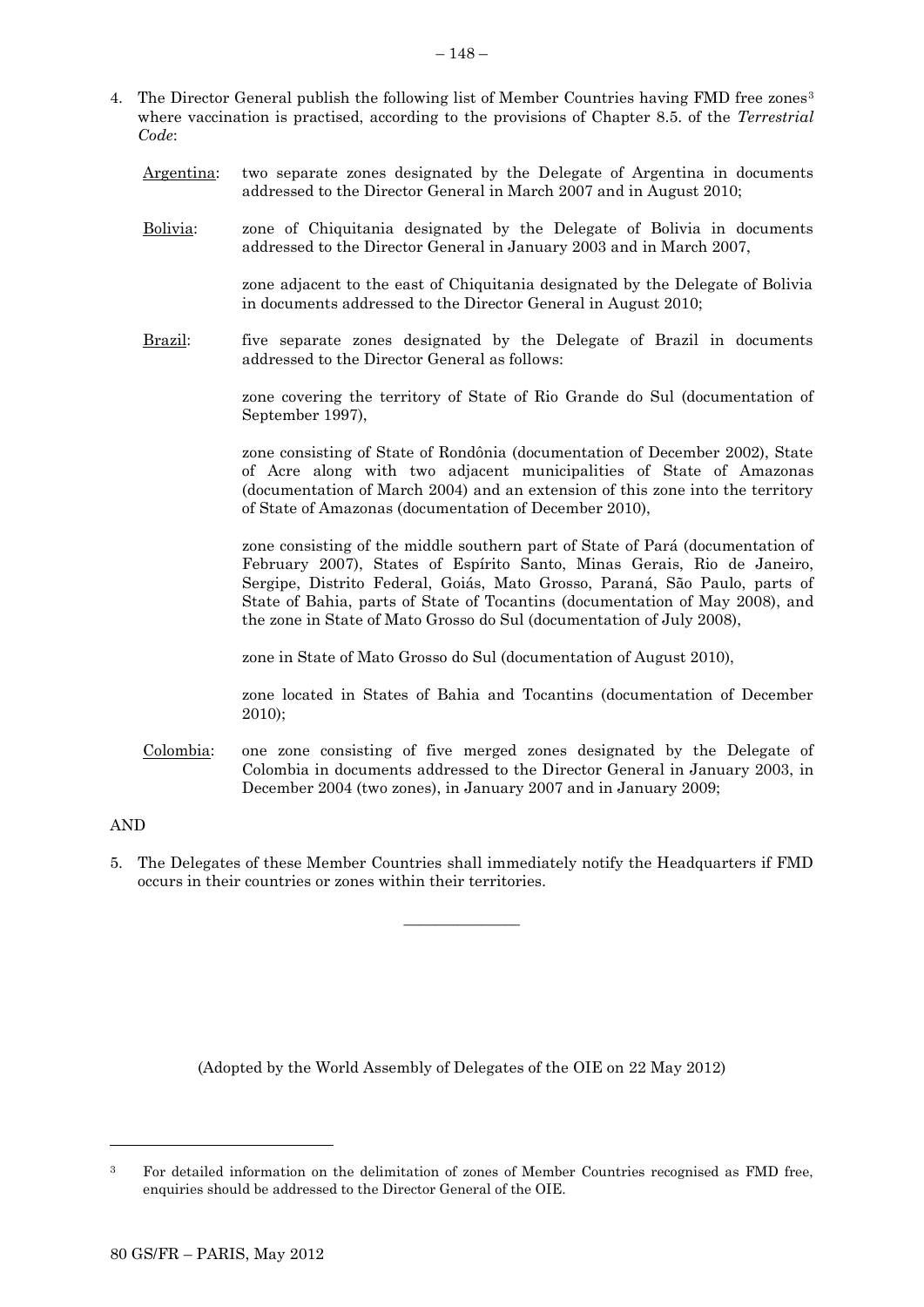# RESOLUTION No. 15

# **Endorsement of official control programmes for Foot and Mouth Disease of Member Countries**

### CONSIDERING THAT

- 1. During the 79th General Session, the OIE World Assembly of Delegates (Assembly) adopted Resolution No. 19 establishing a new step in the procedure for recognizing the foot and mouth disease (FMD) status of a Member Country, namely the endorsement by the OIE of a national official control programme for FMD being in compliance with the provisions of the chapter on FMD in the *Terrestrial Animal Health Code* (*Terrestrial Code*),
- 2. During the 79th General Session, the Assembly adopted Resolution No. 20, which specified the financial implications for Member Countries applying for endorsement of their official control programme for FMD to meet part of the costs defrayed by the OIE in the evaluation process,
- 3. Information published by the OIE is derived from declarations made by the OIE Delegate of Member Countries. The OIE is not responsible for publication and maintenance of Member Countries with an endorsed official control programme for FMD based on inaccurate information or non-reporting of significant changes in the implementation of relevant measures in the Member Country subsequent to the time of endorsement of the official control programme for FMD.

THE ASSEMBLY

RESOLVES THAT

The Director General publish the following list of Member Countries with endorsed official control programme for FMD, according to the provisions of Chapter 8.5. of the *Terrestrial Code:*

 $\overline{\phantom{a}}$  , where  $\overline{\phantom{a}}$ 

Algeria, Morocco and Tunisia.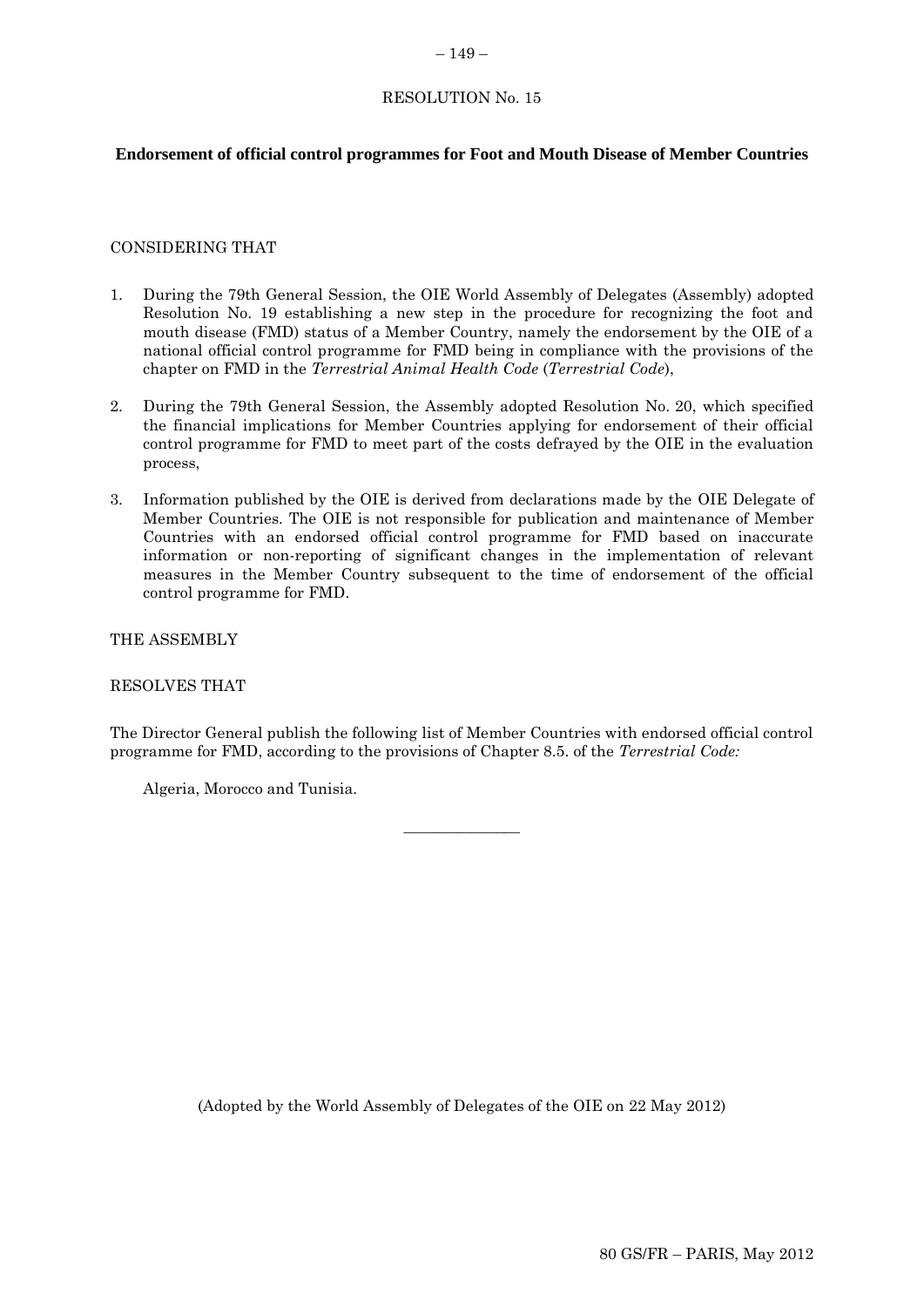# RESOLUTION No. 16

# **Recognition of the Bovine Spongiform Encephalopathy Risk Status of Member Countries**

# CONSIDERING THAT

- 1. During the 67th General Session the OIE World Assembly of Delegates (Assembly) established a procedure for annually updating a list of Member Countries, categorised by their bovine spongiform encephalopathy (BSE) risk according to the provisions of the *Terrestrial Animal Health Code* (*Terrestrial Code*),
- 2. During the 76th General Session, the Assembly adopted Resolution No. XXII, which specified and updated the procedure for Member Countries to follow to achieve official recognition and maintenance of status of certain diseases,
- 3. During the 76th General Session, the Assembly adopted Resolution No. XXIII, which specified the financial implications for Member Countries applying for evaluation of official recognition or re-instatement of a BSE risk status to meet part of the costs defrayed by the OIE in the evaluation process,
- 4. Information published by the OIE is derived from declarations made by the OIE Delegate of Member Countries. The OIE is not responsible for publication and maintenance of Member Countries disease status based on inaccurate information or non-reporting of changes in epidemiological status or other significant events subsequent to the time of declaration of the BSE risk status.

# THE ASSEMBLY

### RESOLVES THAT

- 1. The Director General publish the following list of Member Countries recognised as having a negligible BSE risk in accordance with Chapter 11.5. of the *Terrestrial Code*:
	- Argentina Australia Austria Belgium Brazil Chile Colombia
- Denmark Finland Iceland India New Zealand Norway Panama
- Paraguay Peru Singapore Sweden Uruguay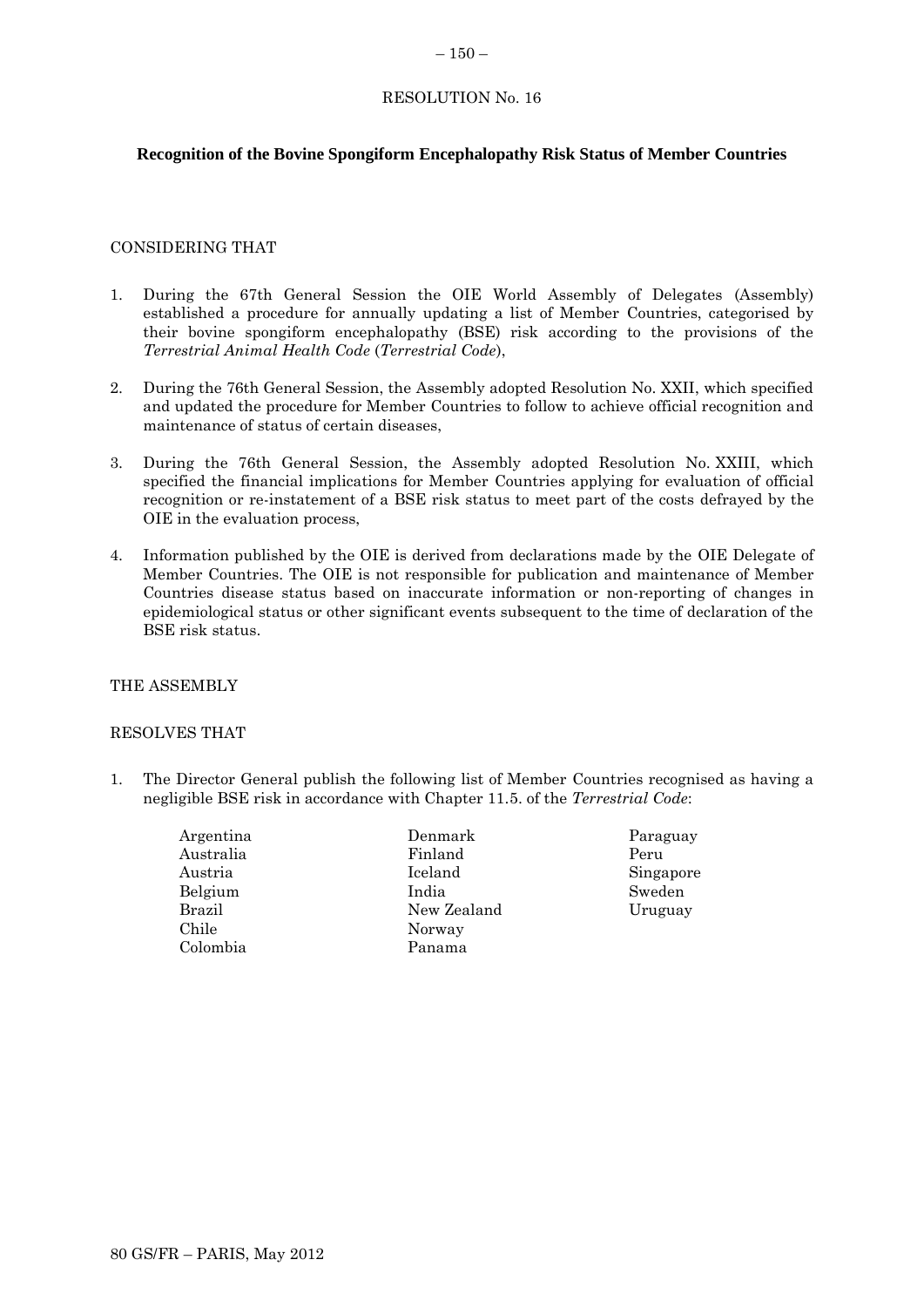2. The Director General publish the following list of Member Countries recognised as having a controlled BSE risk in accordance with Chapter 11.5. of the *Terrestrial Code*:

| Canada         | Ireland         | Netherlands              |
|----------------|-----------------|--------------------------|
| Chinese Taipei | Italy           | Nicaragua                |
| Croatia        | Japan           | Poland                   |
| Cyprus         | Korea (Rep. of) | Portugal                 |
| Czech Republic | Latvia          | Slovak Republic          |
| Estonia        | Lichtenstein    | Slovenia                 |
| France         | Lithuania       | Spain                    |
| Germany        | Luxembourg      | Switzerland              |
| Greece         | Malta           | United Kingdom           |
| Hungary        | Mexico          | United States of America |

# AND

3. The Delegates of these Member Countries shall immediately notify the Headquarters if BSE occurs in their countries or their territories.

 $\overline{\phantom{a}}$  , where  $\overline{\phantom{a}}$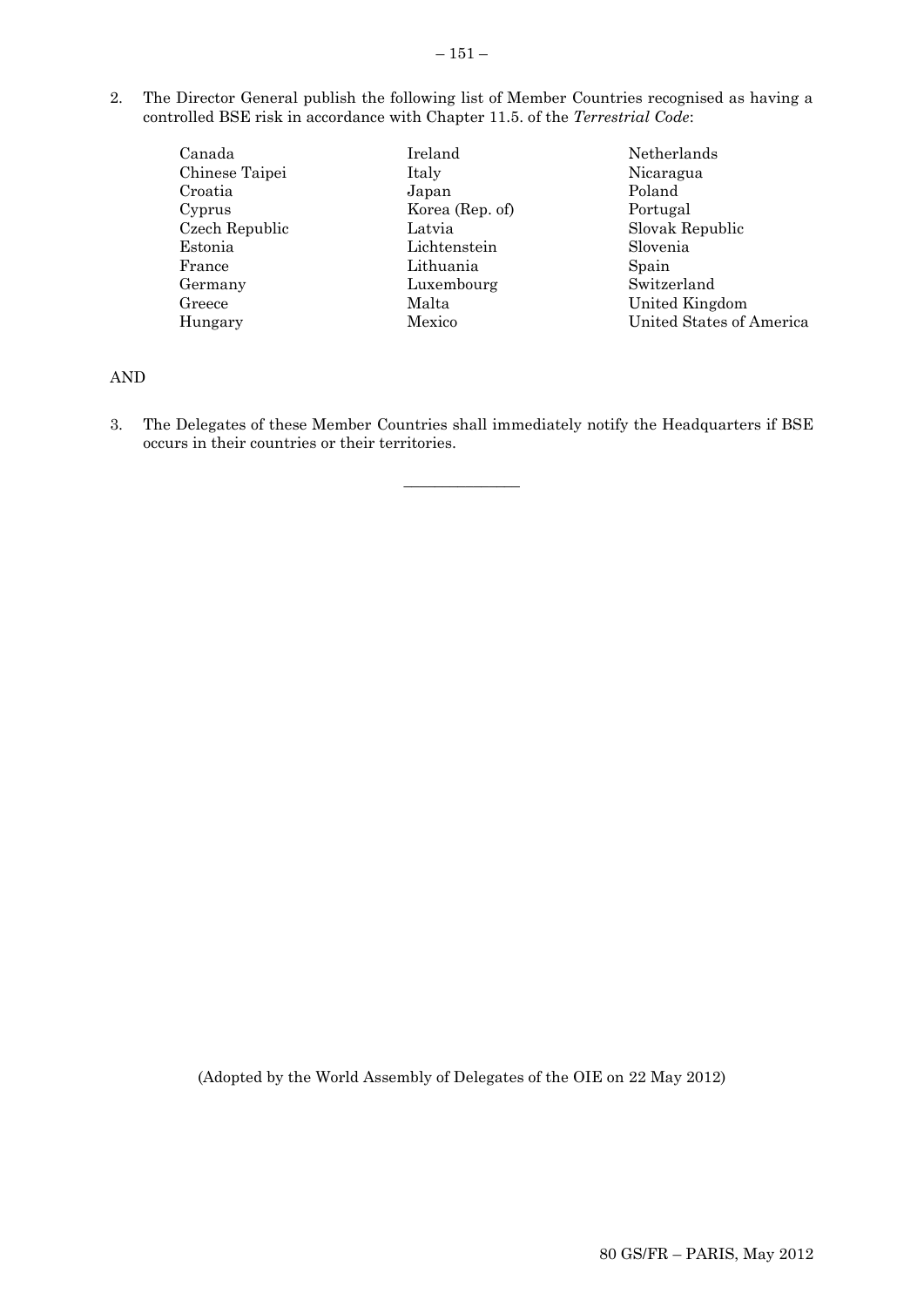# RESOLUTION No. 17

## **Recognition of the Contagious Bovine Pleuropneumonia Disease Status of Member Countries**

### CONSIDERING THAT

- 1. During the 71st General Session, the OIE World Assembly of Delegates (Assembly) established a procedure for annually updating a list of Member Countries and zones, recognised as free from contagious bovine pleuropneumonia (CBPP) according to the provisions of the *Terrestrial Animal Health Code* (*Terrestrial Code*),
- 2. During the 76th General Session, the Assembly adopted Resolution No. XXII, which specified and updated the procedure for Member Countries to follow to achieve official recognition and maintenance of status for certain diseases,
- 3. During the 76th General Session, the Assembly adopted Resolution No. XXIII, which specified the financial implications for Member Countries applying for evaluation of official recognition or re-instatement of disease status to meet part of the costs defrayed by the OIE in the evaluation process,
- 4. Information published by the OIE is derived from declarations made by the OIE Delegate of Member Countries. The OIE is not responsible for publication and maintenance of Member Countries or zonal disease free status based on inaccurate information or non-reporting of changes in epidemiological status or other significant events subsequent to the time of declaration of freedom from CBPP.

# THE ASSEMBLY

### RESOLVES THAT

1. The Director General publish the following list of Member Countries recognised as free from CBPP according to the provisions of the Chapter 11.8. of the *Terrestrial Code*:

| Australia                    | India    | Switzerland              |
|------------------------------|----------|--------------------------|
| Botswana                     | Portugal | United States of America |
| China (People's Republic of) |          |                          |

### AND

2. The Delegates of these Member Countries shall immediately notify the Headquarters if CBPP occurs in their countries.

 $\overline{\phantom{a}}$  , where  $\overline{\phantom{a}}$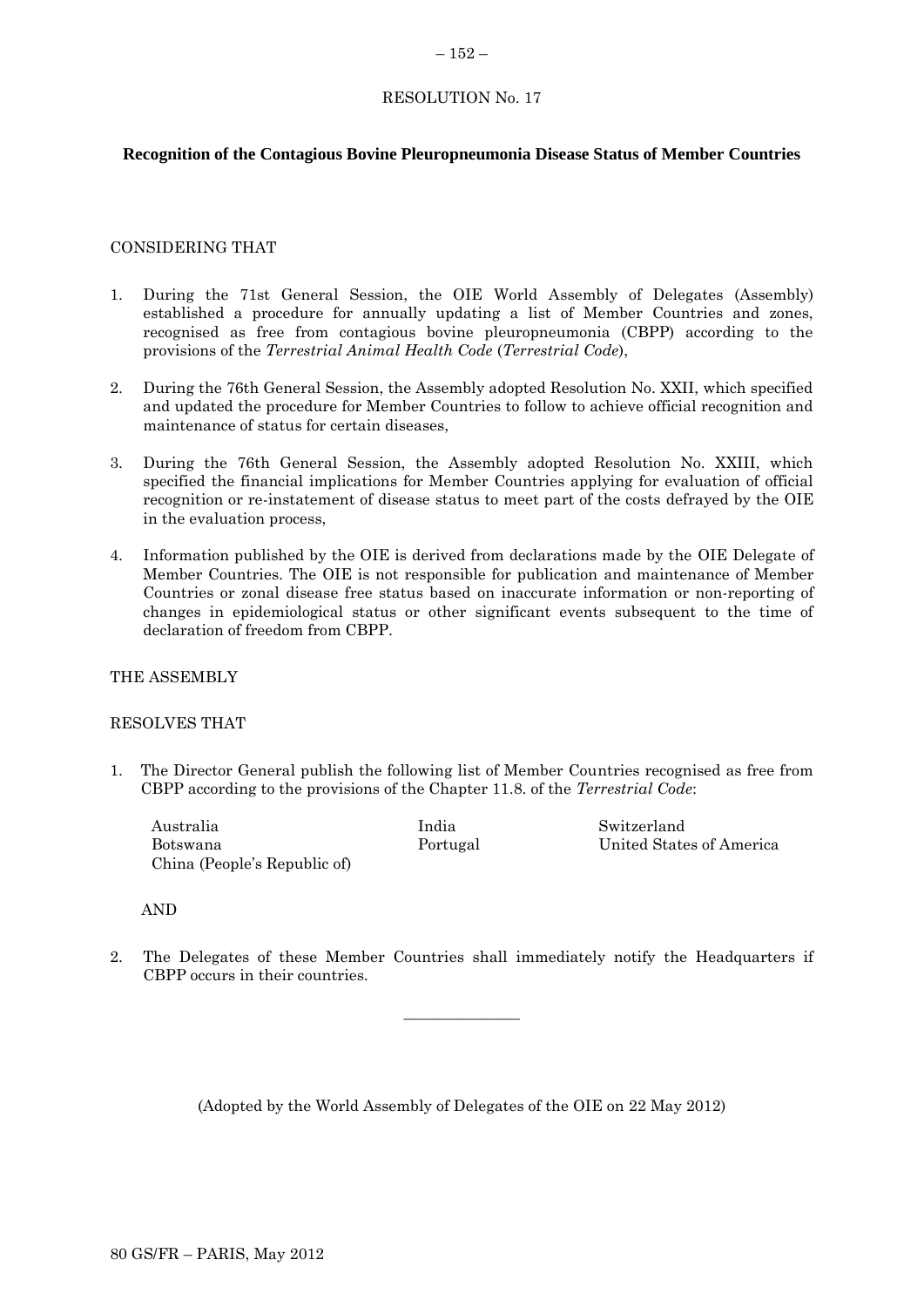### $-153-$

# RESOLUTION No. 18

# **Amendments to the OIE** *Aquatic Animal Health Code*

### CONSIDERING

- 1. The current content of the OIE *Aquatic Animal Health Code* (the *Aquatic Code*) is the result of modifications made by the World Assembly of Delegates at previous OIE General Sessions;
- 2. That the Director General asked the Delegates to nominate national focal points for aquatic animals according to established terms of reference;
- 3. That the OIE is regularly organising seminars for national focal points to provide information and contribute to capacity building of veterinary services;
- 4. The necessity to update the *Aquatic Code* in accordance with the recommendations in the March 2012 report of the OIE Aquatic Animal Health Standards Commission (Annexes 3 to 16 of Document 80 SG/12/CS4 B), after consultation with the Assembly;

### THE ASSEMBLY

### RESOLVES

- 1. To adopt the updates to the *Aquatic Code* proposed in Annexes 4, 6, 7, 8, 9, 10, 14, 15 and 16 of Document 80 SG/12/CS4 B in English, French and Spanish, each text being authentic.
- 2. To adopt the updates to the *Aquatic Code* proposed in Annexes 3, 5, 11, 12, and 13 of Document 80 SG/12/CS4 B in English, French and Spanish, each text being authentic, with the following modifications:
	- 2.1. In Annex 3 (Glossary)
		- a) delete the definition for "Aquatic animal health professional"
	- 2.2. In Annex 5 (Chapter 1.3.)
		- a) delete Infection with ostreid herpesvirus (OsHV-1 and OsHV-1  $\mu$ var).
	- 2.3. In Annex 11 (Chapter 7.2.)
		- a) in Article 7.2.4 point 2.f) replace the word "avoid" with "minimise".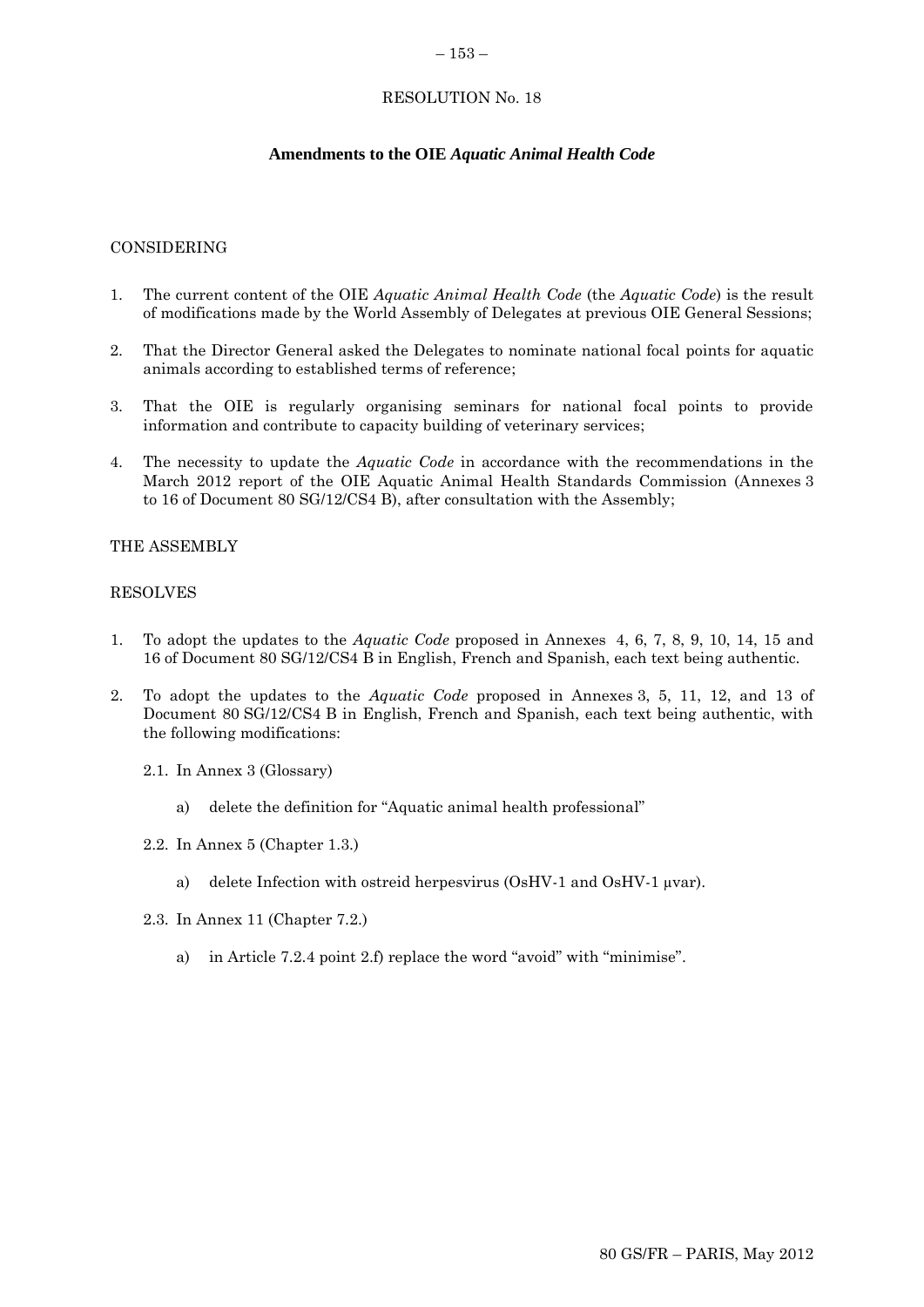- 2.4. In Annex 12 (Chapter 7.3.)
	- a) in Articles 7.3.4. points 4 a) and c) and 7.3.5 point 2 f) replace the word "avoid" with "minimise".
- 2.5. In Annex 13. (Chapter 7.4.)
	- a) amend Article 7.4.6 point 1 a) to read: "decapitation, using a sharp device, such as a guillotine or knife, may be used but should be preceded by stunning or, if appropriate, anaesthesia;"
- 3. To ask the Director General to publish the adopted texts in a revised edition of the *Aquatic Code* with appropriate numbering and formatting.

 $\overline{\phantom{a}}$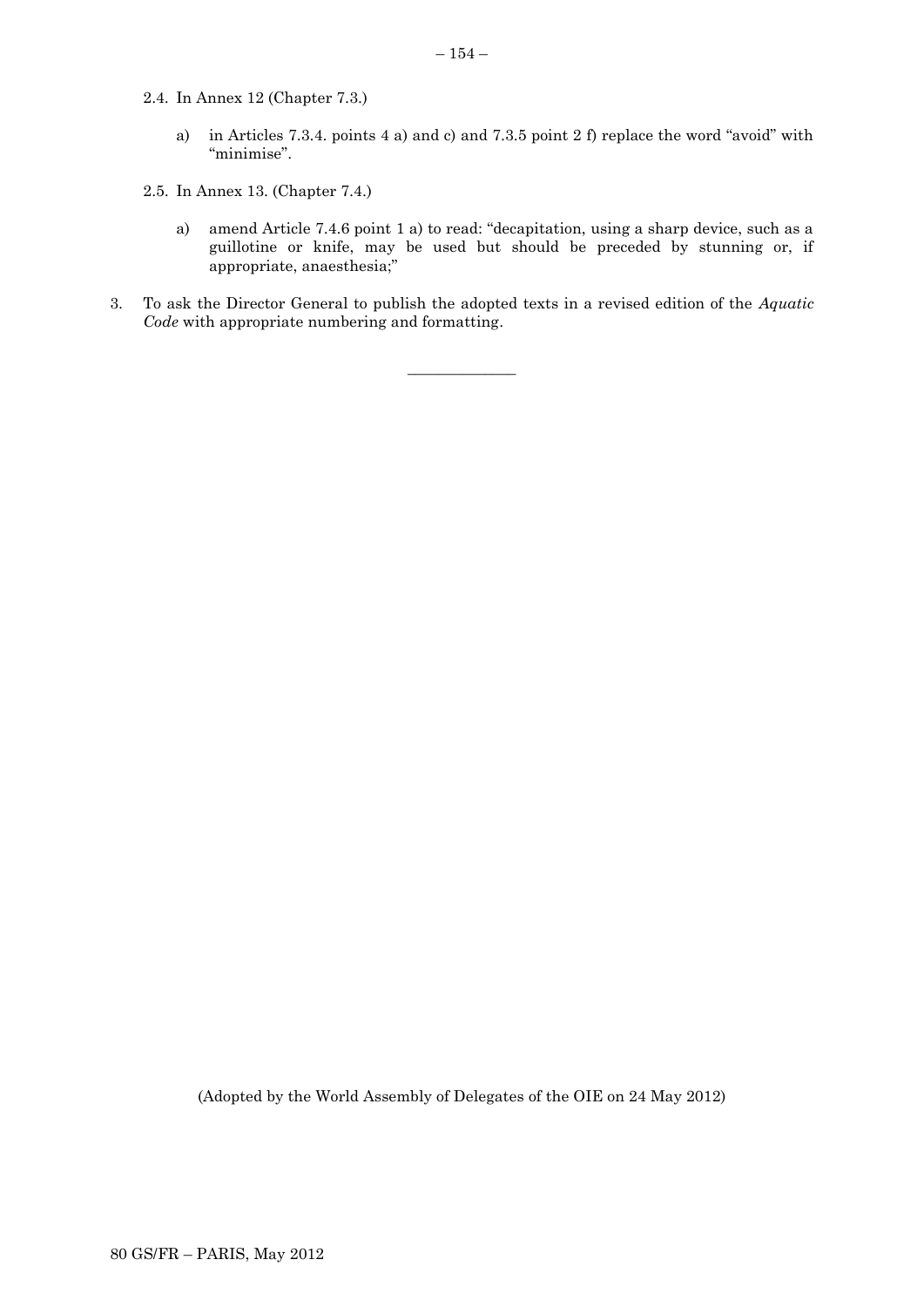#### $-155-$

# RESOLUTION No. 19

# **Amendments to the** *OIE Terrestrial Animal Health Code*

### CONSIDERING THAT

- 1. The present content of the OIE *Terrestrial Animal Health Code* (the *Terrestrial Code*) is the result of modifications made by the OIE World Assembly during previous General Sessions;
- 2. The *Terrestrial Code* is to be updated in accordance with recommendations in the February 2012 report of the OIE Terrestrial Animal Health Standards Commission (the Terrestrial Code Commission) (Document 80 SG/12/CS1 B), after consultation with the Delegates of the Member Countries;

### THE ASSEMBLY

### RESOLVES

- 1. To adopt the updates to the *Terrestrial Code* proposed in Annexes VII, IX, XI, XII, XIII, XV, XVII, XX, XXI, XXIII, XXVI, XXVIII and XXIX of Document 80 SG/12/CS1 B in English, French and Spanish, each text being authentic.
- 2. To adopt the updates to the *Terrestrial Code* proposed in Annexes of III, IV, V, VI VIII, X, XIV, XVI, XVIII, XIX XXII, XXIV, XXV and XXVII of Document 80 SG/12/CS1 B in English, French and Spanish, each text being authentic, with the following modifications:
	- 2.1. In Annex III (Glossary)

In the French and Spanish versions only, in the definition of 'infestation', replace 'or' after 'invasion' with 'and/or'.

2.2. In Annex IV (Chapter 1.1.)

In Article 1.1.6., delete ', telegram' after 'telephone'.

- 2.3. In Annex V (Chapter 1.2.)
	- a) Replace 'diseases and infections' with 'diseases, infections and infestations' in the title of the chapter, as well as wherever 'diseases and infections' is found and the reference to infestation is relevant.
	- b) In Article 1.2.1., add 'or, if not possible, by fax or email' after 'WAHIS' in the last sentence.
- 2.4. In Annex VI (Chapter 1.4.)
	- a) In the Spanish version only, in Article 1.4.4. points 2 and 3 and Article 1.4.5. subpoint 1j), replace 'biólogos' with 'profesionales'.
	- b) In Article 1.4.6., delete 'or compartment' from the title and the first sentence of point 1.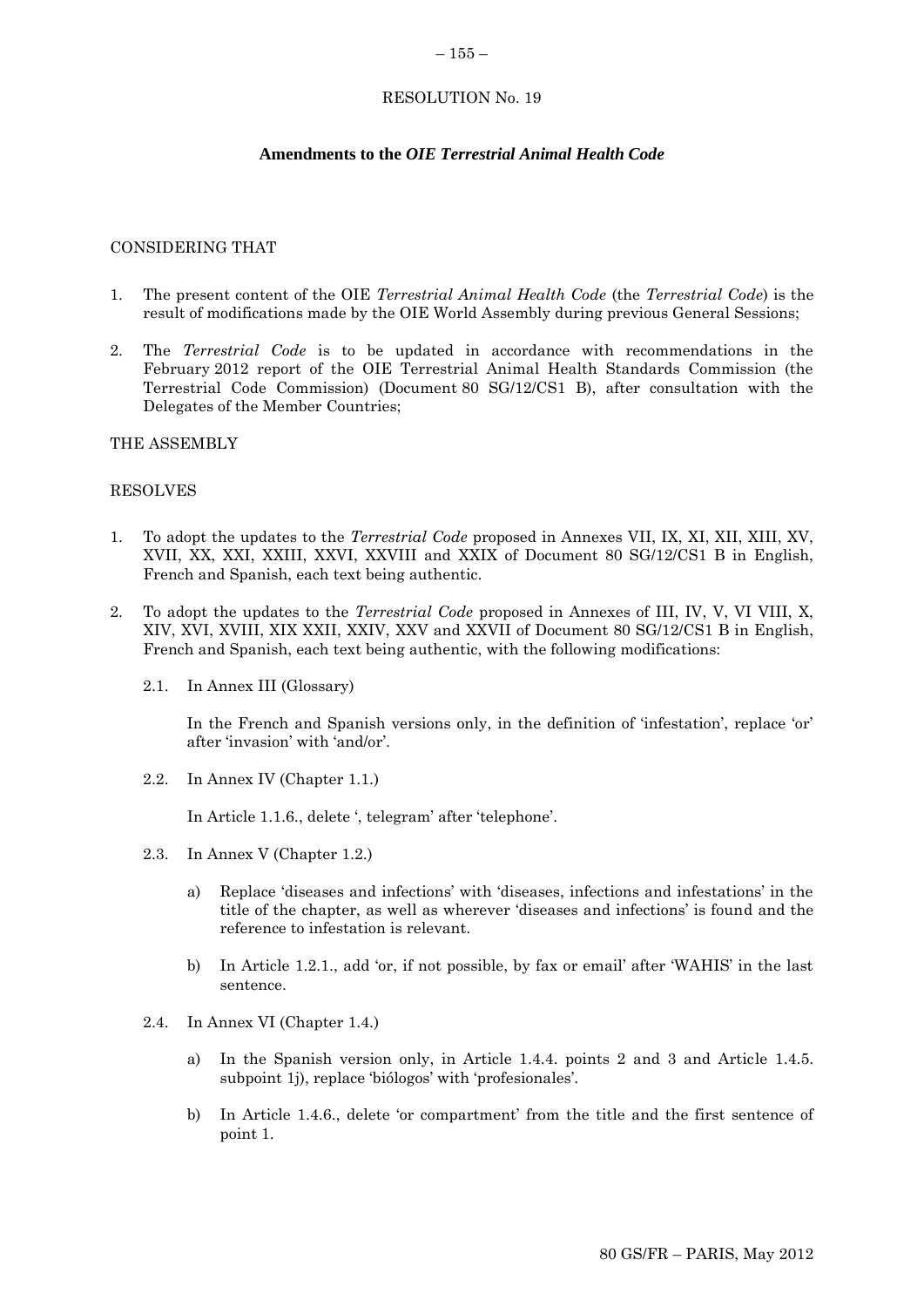- 2.5. In Annex VIII (Chapter 3.2.)
	- a) In the English version only, in Article 3.2.6. subpoint 3b) and Article 3.2.14. subpoint 5a) ii), replace 'accredited' with 'authorised'.
	- b) In Article 3.2.14. subpoint 5 a) ii), replace 'government' with 'veterinary authority'.
- 2.6. In Annex X (Chapter 3.4.)
	- a) In Article 3.4.1., second paragraph, replace 'sanitary measures' after 'affect' with 'trade'.
	- b) In Article 3.4.2., replace 'legislative branch of government' with 'legislative body of a Member' in the definition of 'primary legislation'.
	- c) In Article 3.4.2., replace 'branch of government' with 'body of a Member' in the definition of 'secondary legislation'.
	- d) In Article 3.4.4. subpoint g), add '; the financing should be ensured in accordance with the national funding system' at the end.
	- e) In Article 3.4.5., first sentence, add 'legally mandated, capacitated and' before 'organised'.
	- f) In Article 3.4.5. subpoint 1b), replace 'conducting their duties' with 'executing their legal mandate'.
- 2.7. In Annex XIV (Chapter 6.4.)

In Article 6.4.2., first sentence, add 'intensive' before '*poultry* production'.

2.8. In Annex XVI (Chapter 6.7.)

In Article 6.7.3. point 5, replace "hazard analysis and critical control points (HACCP)" with 'risk-based management'.

- 2.9. In Annex XVIII (Chapter 6.11.)
	- a) In Article 6.11.1., second paragraph, delete 'wild' at the beginning.
	- b) In the table after Article 6.11.4., replace '*Mycobacterium tuberculosis* and *M. bovis*' with '*Mycobacterium tuberculosis* complex'.
- 2.10. In Annex XIX (Chapter 7.1.)
	- a) In Article 7.1.4. point 1, delete the second sentence.
	- b) In Article 7.1.4. point 2, replace 'species' with 'species and breed'.
- 2.11. In Annex XXII (Chapter 7.8.)

In Article 7.8.10., first paragraph, delete the sentence 'General recommendations are made in Chapter 7.3 and Chapter 7.4.'.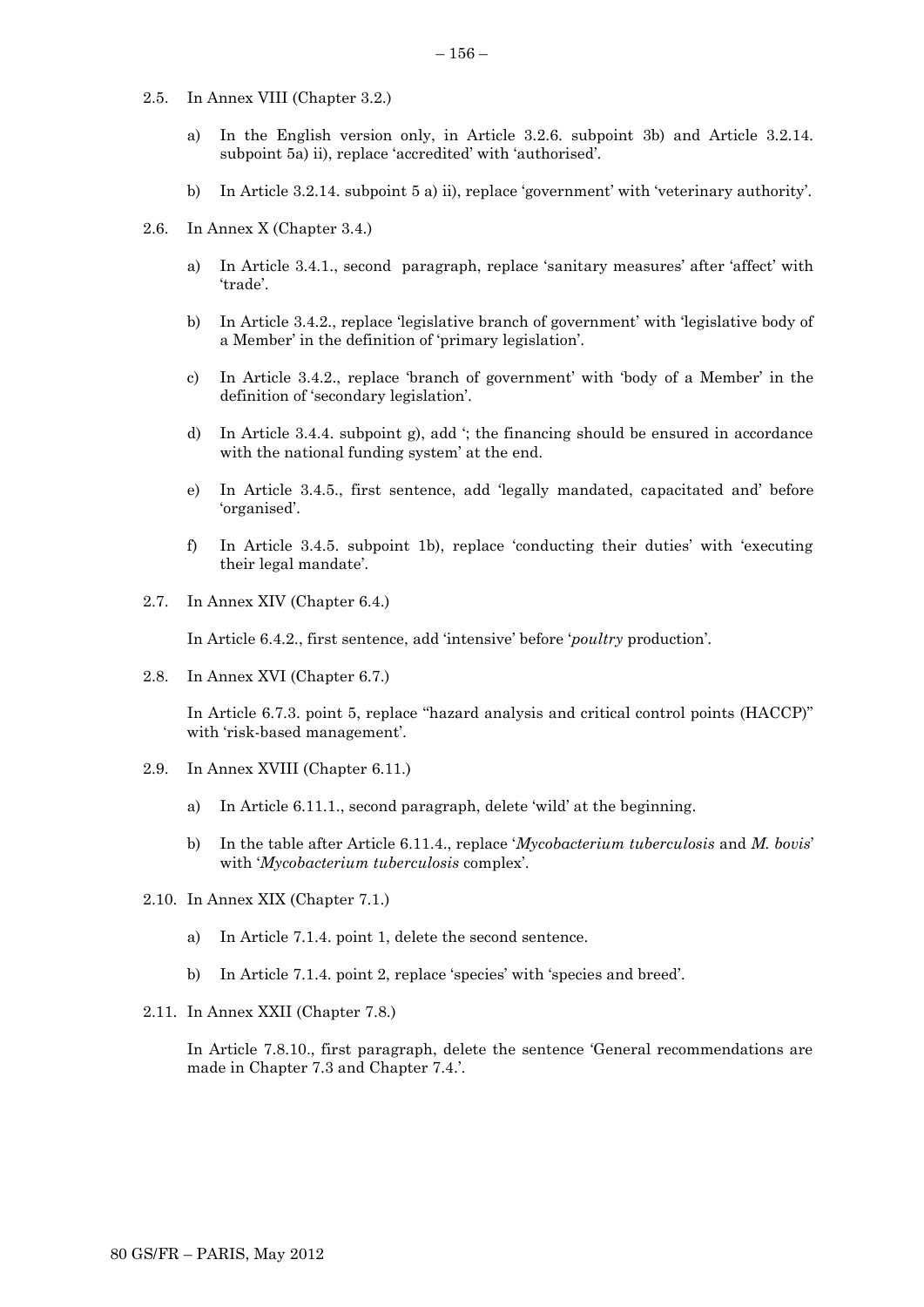- 2.12. In Annex XXIV (Chapter 1.6.)
	- a) In Article 1.6.7. subpoint 1a), delete 'any' before '*zones*'.
	- b) In Article 1.6.7. point 9, replace 'status' in the title with 'official endorsement of the national FMD control programme'.
- 2.13. In Annex XXV (Chapters 8.10. and 5.11.)
	- a) In the English version only, in Article 8.10.5. point 5, replace 'quarantined' with 'kept in a *quarantine station*'.
	- b) In the Spanish version only, part II of Chapter 5.11., replace the entire last line with 'Identificación, número, fecha y ubicación en el animal (ver nota 1)'
	- c) In Part IV of Chapter 5.11., add 'vaccinated the animal described in part II, or I have' before 'seen evidence that'.
	- d) In Part VI of Chapter 5.11., modify the sentence as follows: 'I, the undersigned, declare herewithin that I have examined the animal described in Part II on the date indicated below, or that I have seen evidence that the animal was examined on that date, and that the animal was found to be free from clinical signs of rabies (see note 5).'
	- e) In Part VI of Chapter 5.11., delete the second column with the name and signature of the veterinarian.
- 2.14. In Annex XXVII (Chapter 10.4.)
	- a) In Article 10.4.1. point 1, add 'notifiable' after 'low pathogenicity'.
	- b) In the French version only, in Article 10.4.1. point 10, add 'immediatement' after 'restrictions'
	- c) In the Spanish version only, replace 'manada' with 'parvada' and 'pájaros' with 'aves silvestres' in Chapter 10.4.
- 3. To request the Director General to publish the adopted texts in a revised edition of the *Terrestrial Code* with appropriate numbering and formatting.

 $\overline{\phantom{a}}$  , where the contract of  $\overline{\phantom{a}}$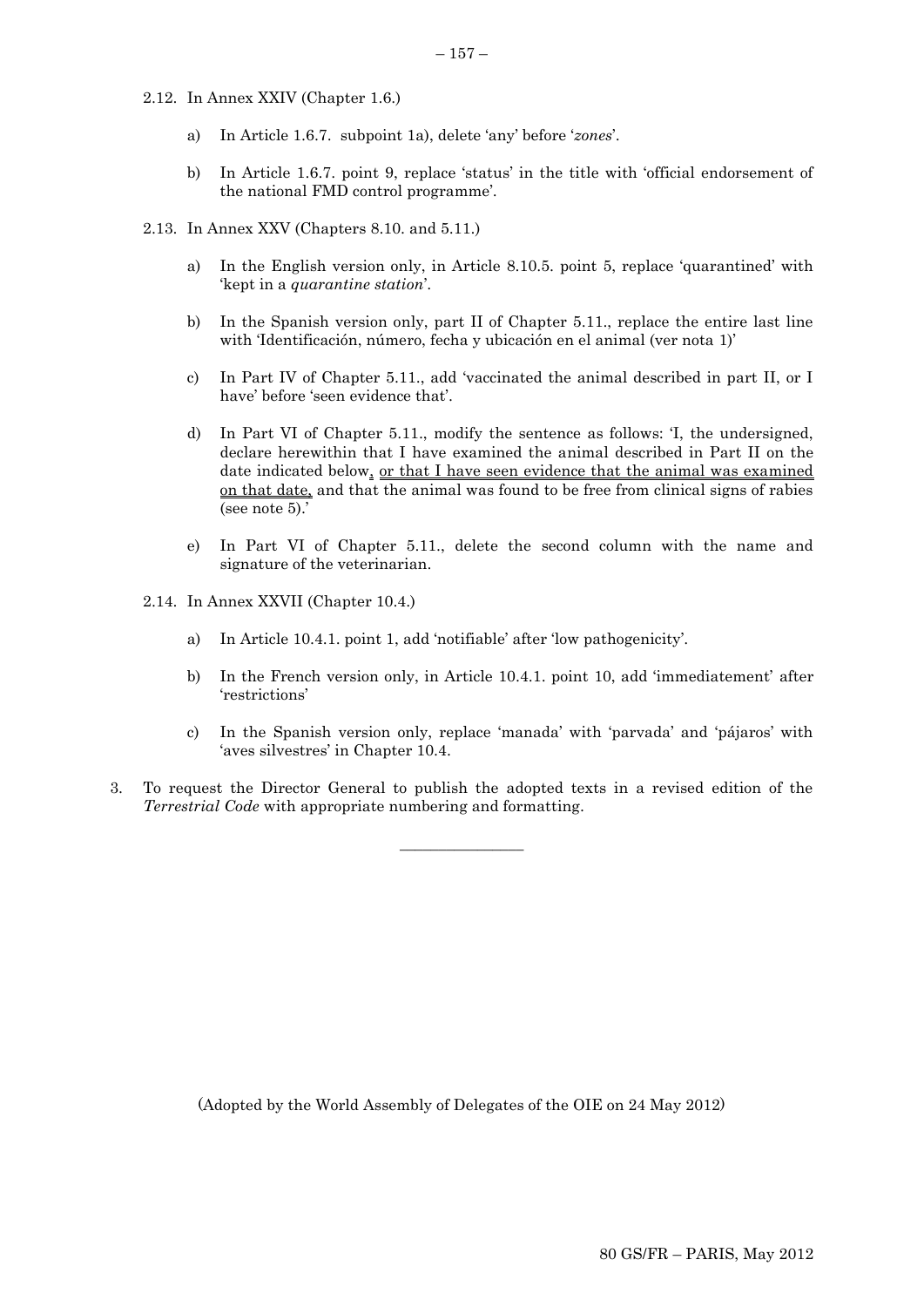### $-158-$

### RESOLUTION No. 20

# **Designation of OIE Reference Centres**

### CONSIDERING THAT

- 1. The OIE's *Basic Texts* provide the Terms of Reference, designation criteria, and internal rules for OIE Reference Centres, which comprise Reference Laboratories and Collaborating Centres,
- 2. The Terms of Reference of each of the four elected OIE Specialist Commissions include the responsibility to examine applications from Member Countries relating to the designation of new OIE Reference Centres with activities corresponding to the Commission's scientific terms of reference and report its findings to the Director General,
- 3. All OIE Reference Centres applications are assessed by the appropriate OIE Specialist Commission using standardised criteria that include: the institution's ability, capacity and readiness to provide services; the scientific and technical standing of the institution concerned at the national and international levels; the quality of its scientific and technical leadership including internationally recognised expertise; the institution's prospective stability in terms of personnel, activity and funding; and the technical and geographical relevance of the institution and its activities to OIE's programme priorities,
- 4. Details of the applicant institutions that have been accepted by a Specialist Commission are published in the report of the meeting of the Commission,
- 5. All Reference Laboratory applications also need to be endorsed by the OIE Council, and all Collaborating Centre applications are also endorsed by the corresponding Regional Commission and by the OIE Council,
- 6. Article 4 of the Internal Rules for OIE Reference Centres states that "Applications endorsed by the Council shall be presented to the Assembly for approval",
- 7. Proposals for a major change in an OIE Reference Centre follow the same procedure.

### THE ASSEMBLY

### RESOLVES

To designate the following new OIE Reference Centres and add them to the list of OIE Reference Centres (available on the OIE web site):

OIE *Reference Laboratory for Contagious bovine pleuropneumonia* Botswana National Veterinary Laboratory, Gaborone, BOTSWANA

OIE *Reference Laboratory for Porcine reproductive & respiratory syndrome* Veterinary Diagnostic Laboratory, China Animal Disease Control Center, Beijing, CHINA (PEOPLE'S REP. OF)

#### OIE *Reference Laboratory for Newcastle disease*

National Diagnostic Center for Exotic Animal Diseases, China Animal Health and Epidemiology Center, Ministry of Agriculture, Qingdao, CHINA (PEOPLE'S REP. OF)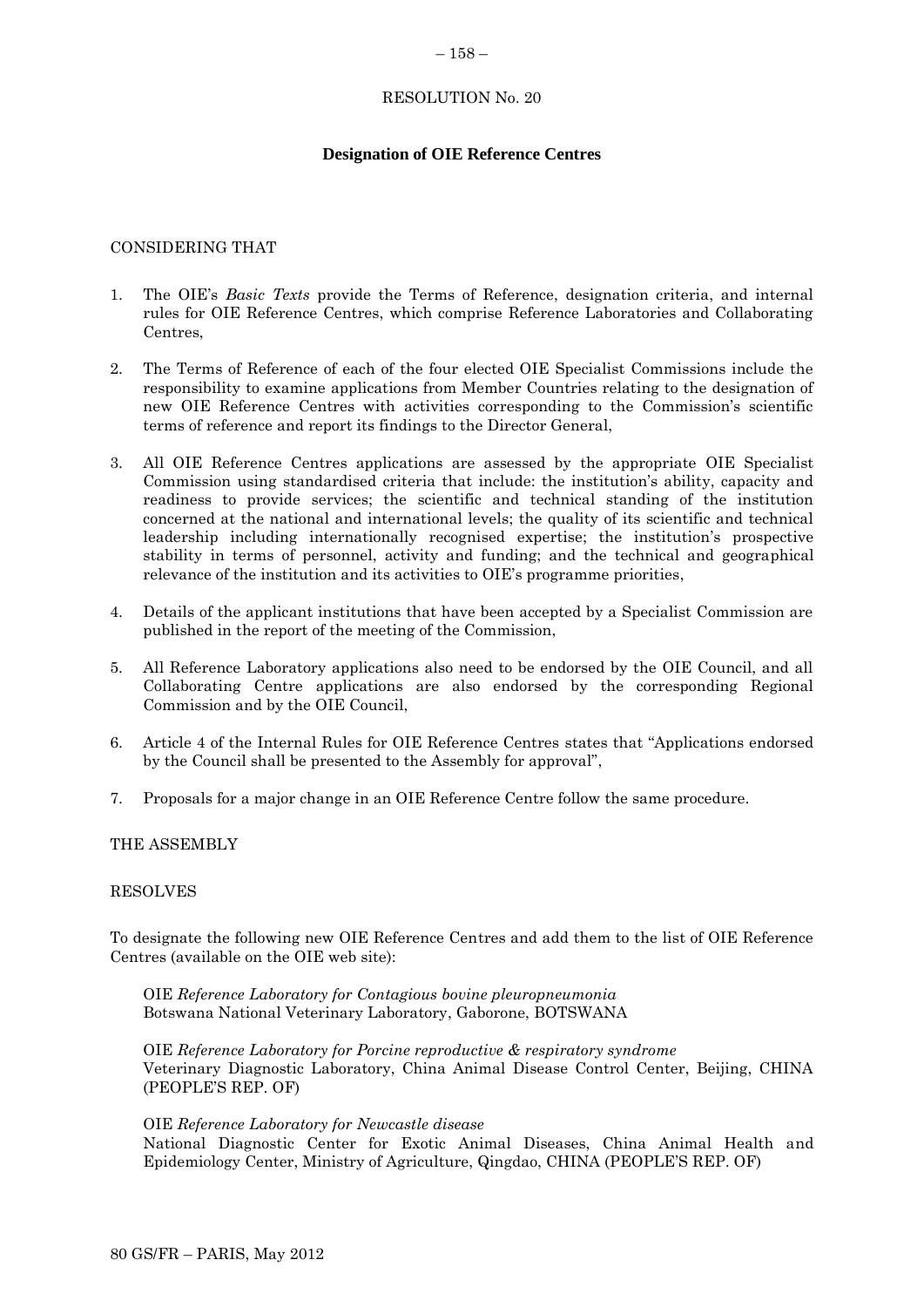### OIE *Reference Laboratory for Rabies*

Diagnostic Laboratory for Rabies and Wildlife Associated Zoonoses (DLR), Department of Virology, Changchun Veterinary Research Institute (CVRI), Chinese Academy of Agricultural Sciences (CAAS), Changchun, CHINA (PEOPLE'S REP. OF)

#### OIE *Collaborating Centre for Zoonoses of Asia-Pacific*

Harbin Veterinary Research Institute, Chinese Academy of Agricultural Sciences, CHINA (PEOPLE'S REP. OF)

#### OIE *Reference Laboratory for Avian mycoplasmosis*

MYCOLAB (Laboratorio para diagnóstico de micoplasmas), Centro nacional de sanidad Agropecuaria, CENSA, Provincia Mayabeque, CUBA

#### OIE *Reference Laboratory for Epizootic haemorrhagic disease*

Agence nationale de sécurité sanitaire de l'alimentation, de l'environnement et du travail (Anses), Laboratoire de santé animale de Maisons-Alfort, National Reference Laboratory for BT/EHD and AHS Diseases, Maisons-Alfort, FRANCE

#### OIE *Reference Laboratory for Paratuberculosis*

Agence nationale de sécurité sanitaire de l'alimentation, de l'environnement et du travail (Anses), Laboratoire de Niort, FRANCE

#### OIE *Reference Laboratory for Enzootic bovine leucosis*

Institute of Virology, Centre for Infectious Diseases, Faculty of Veterinary Medicine, Leipzig University, GERMANY

#### OIE *Reference Laboratory for Myxomatosis*

Istituto Zooprofilattico Sperimentale della Lombardia e dell'Emilia Romagna, Brescia, ITALY

### OIE *Reference Laboratory for Swine influenza*

Istituto Zooprofilattico Sperimentale della Lombardia e dell'Emilia Romagna, Brescia, ITALY

#### OIE *Reference Laboratory for Swine influenza*

National Reference Laboratory for Animal Influenza, Viral Disease and Epidemiology Research Division, National Institute of Animal Health, National Agriculture and Food Research Organization, Ibaraki, JAPAN

#### OIE *Reference Laboratory for Chronic wasting disease*

Prion Disease Research Laboratory, Division of Foreign Animal Disease, Animal, Plant and Fisheries Quarantine and Inspection Agency (QIA), KOREA (REP. OF)

#### OIE *Reference Laboratory for Rabies*

Rabies Research Laboratory, Division of Viral Disease, Animal, Plant and Fisheries Quarantine and Inspection Agency (QIA), Ministry of Food, Agriculture, Forestry, and Fisheries (MIFAFF), KOREA (REP. OF)

### OIE *Reference Laboratory for Equine babesiosis* (*piroplasmosis*)

Animal Disease Research Unit (ADRU), Agricultural Research Service, United States Department of Agriculture, Co-located at the College of Veterinary Medicine Washington State University Pullman, UNITED STATES OF AMERICA

#### OIE *Reference Laboratory for Foot and mouth disease*

National Veterinary Services Laboratories, USDA-APHIS-VS, Foreign Animal Disease Diagnostic Laboratory, Plum Island Animal Disease Center, NY, UNITED STATES OF AMERICA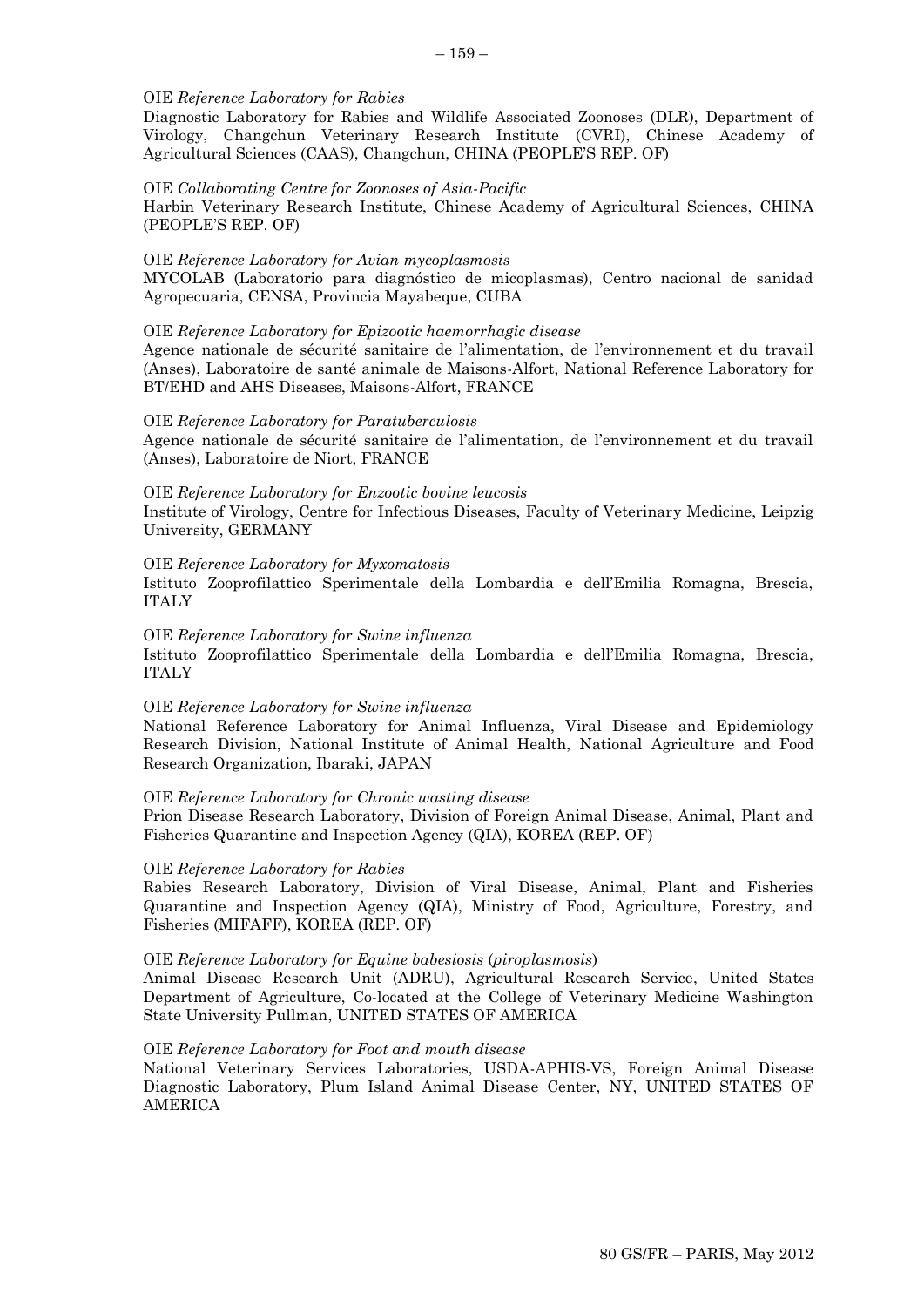OIE *Collaborating Centre for Research, Diagnosis and Surveillance of Wildlife Pathogens* A consortium formed by the US Department of Interior, US Geological Survey, National Wildlife Health Center, Madison, Wisconsin, UNITED STATES OF AMERICA and the current OIE Collaborating Centre at the Canadian Cooperative Wildlife Health Centre, Department of Veterinary Pathology, Western College of Veterinary Medicine, University of Saskatchewan, CANADA

NOTES deletion of the following Reference Centres:

OIE *Reference Laboratory for Brucellosis* (Brucella abortus, B. melitensis, B. suis) *and Ovine epididymitis* (Brucella ovis)

Canadian Food Inspection Agency, Animal Diseases Research Institute, Nepean, Ontario, CANADA.

*OIE Reference Laboratory for Equine viral arteritis* Epizootic Research Center, Equine Research Institute, Japan Racing Association, Tochigi, JAPAN

*OIE Reference Laboratory for Paratuberculosis* Anses, Laboratoire d'Etudes et de Recherches en Pathologie Animale & Zoonoses, Unité Zoonoses Bactériennes, Maisons-Alfort Cedex, FRANCE

 $\overline{\phantom{a}}$  , where  $\overline{\phantom{a}}$ 

OIE *Reference Laboratory for Tularemia* Department of Pathology and Wildlife Diseases, National Veterinary Institute, Uppsala,

SWEDEN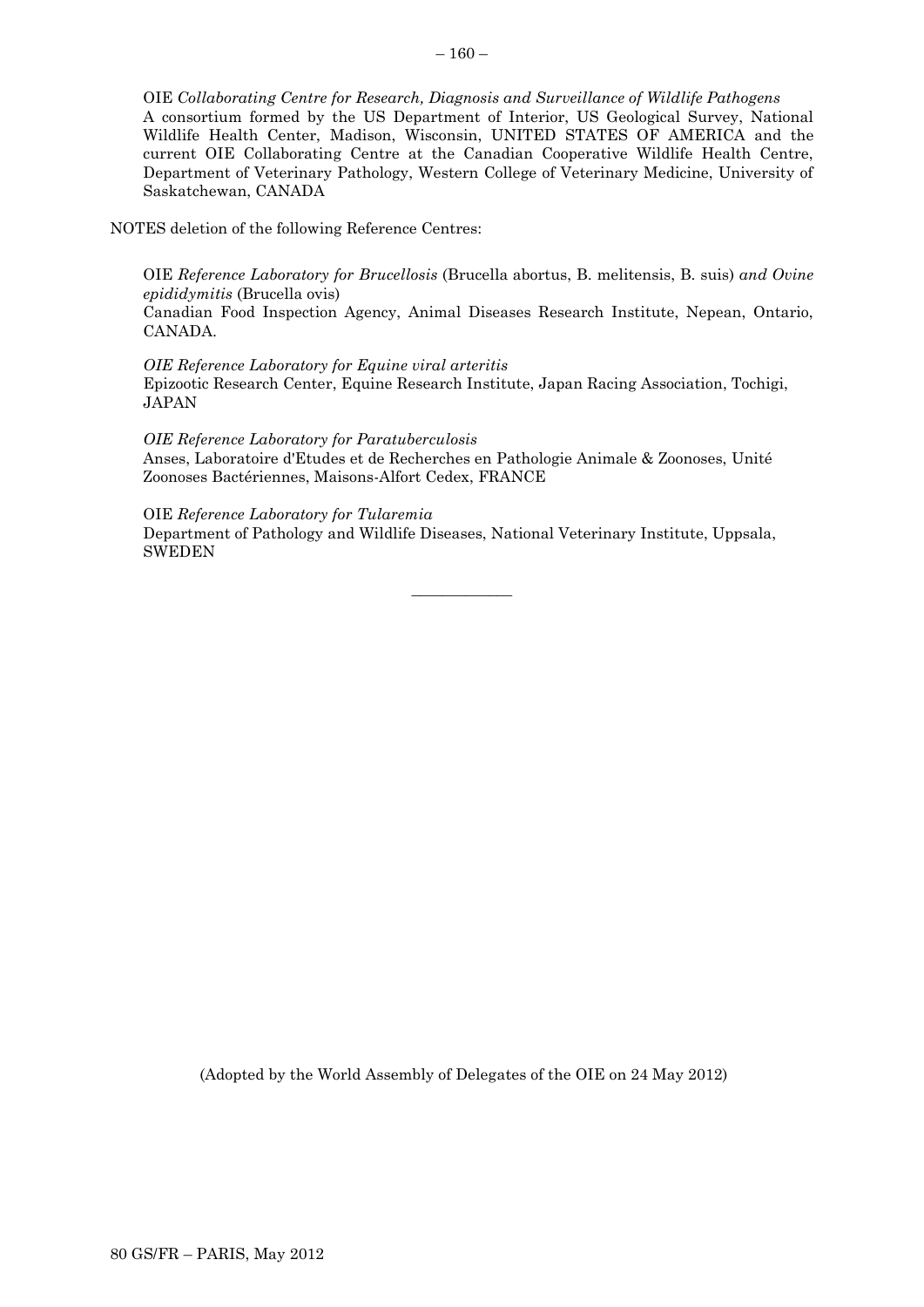### $-161-$

### RESOLUTION No. 21

### **Animal Production Food Safety**

### CONSIDERING THAT

- 1. The permanent Working Group on Animal Production Food Safety, established by the Director General in 2002, held its eleventh meeting in November 2011 and drafted a work program for 2012.
- 2. The OIE and the Codex Alimentarius Commission continued to work together to ensure that standards relevant to animal production food safety developed by both organisations are consistent and take a 'whole food chain' approach to food safety.
- 3. The work on animal production food safety benefits from cooperation between the OIE and the FAO and WHO, which provide additional expert advice and expertise in regard to food safety, zoonotic diseases and related issues.
- 4. That the Director General has asked National Delegates to nominate national focal points for animal production food safety according to established terms of reference.
- 5. That the OIE continues to organise seminars for national focal points in all five OIE regions, with the objective of providing information and contributing to capacity building of veterinary services.

### THE ASSEMBLY

### RECOMMENDS THAT

- 1. The Director General retain the Working Group on Animal Production Food Safety to advise him and the relevant Specialist Commissions on issues relevant to animal production food safety.
- 2. The participation of high level FAO and WHO experts as members of this Working Group be maintained, and appropriate activities undertaken with the objective of further strengthening the collaboration between OIE and Codex.
- 3. The 2012 work programme prepared by the Working Group guide the OIE's activities in the field of animal production food safety in the next 12 months, with provision of the resources needed to address the identified priorities.
- 4. The Director General continue to organise seminars for the national focal points.
- 5. The Director General continue to work with the Codex Committee on General Principles to develop methods providing for harmonisation of approaches, notably regarding cross references between OIE and CAC standards.

(Adopted by the World Assembly of Delegates of the OIE on 23 May 2012)

 $\overline{\phantom{a}}$  , where  $\overline{\phantom{a}}$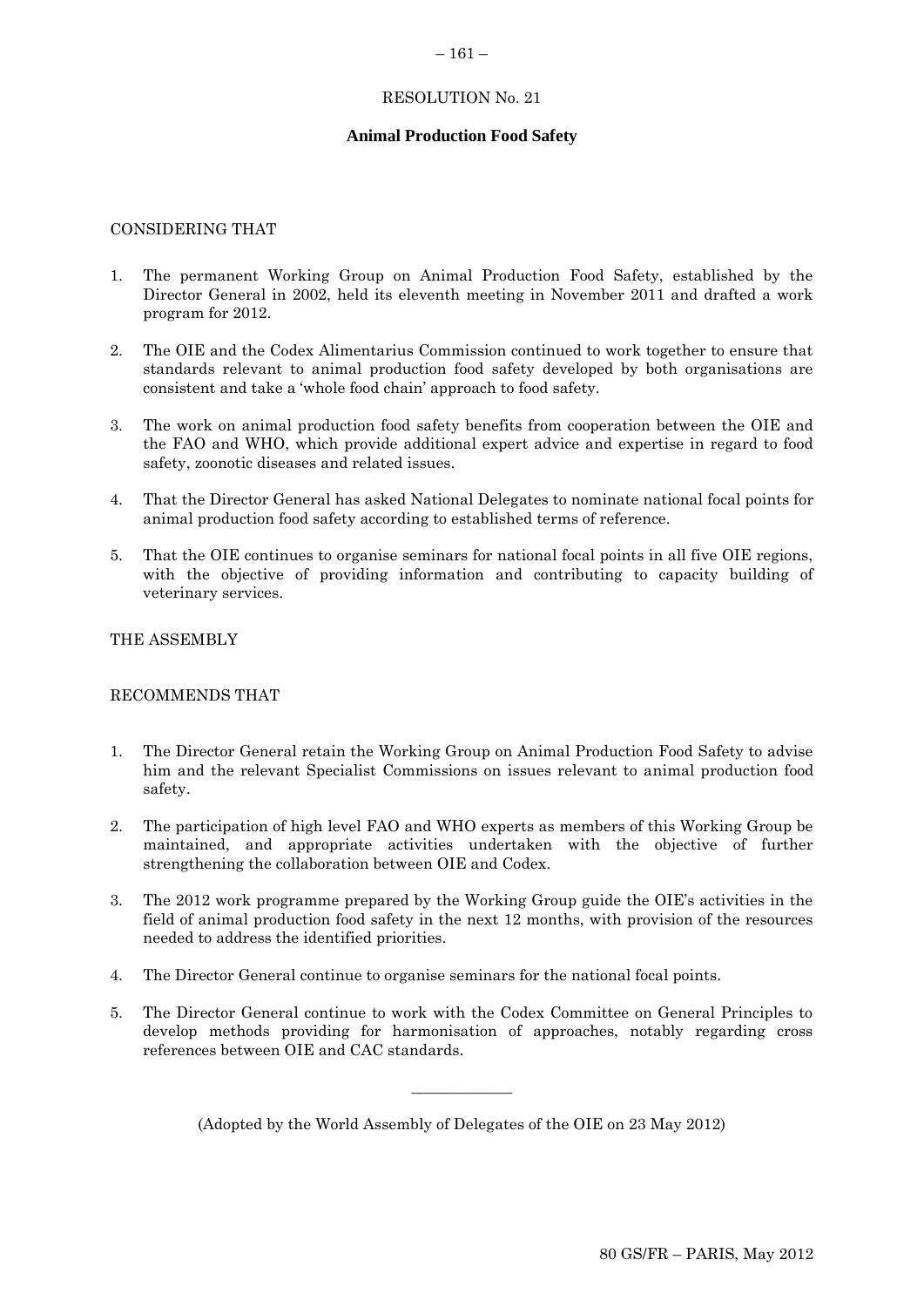### $-162-$

# RESOLUTION No. 22

# **Animal Welfare**

# CONSIDERING THAT

- 1. The mandate of the OIE includes the improvement of animal health and welfare worldwide;
- 2. Animal welfare is a complex, multi-faceted, international and domestic public policy issue, with important scientific, ethical, economic, cultural, political and trade policy dimensions;
- 3. The Director General has established a permanent Animal Welfare Working Group, which draws up and implements a detailed annual work programme;
- 4. Successful Global Conferences on Animal Welfare were held in 2004 and 2008, confirming the OIE's international leadership role in animal welfare, and that a Third Global Conference will be held in 2012;
- 5. Animal welfare standards were adopted at the 2005, and subsequent, General Assemblies and are regularly updated;
- 6. An expansion of the mandate of the Aquatic Animal Health Standards Commission to cover, inter alia, aquatic animal welfare, has been adopted by OIE Members, with two standards adopted to date;
- 7. General Principles for livestock production systems have been proposed for adoption by OIE members
- 8. A new standard on animal welfare and beef cattle production systems has been proposed for adoption by OIE Members;
- 9. More work is underway on the development of animal welfare standards concerning animal welfare in livestock production systems, with animal welfare and broiler chicken production systems already under development and dairy cattle to be developed
- 10. Animal welfare is included in the OIE Tool for the Evaluation of Performance of Veterinary Services and in the OIE Veterinary Legislation initiative;
- 11. The Director General has asked Delegates to nominate national focal points for animal welfare according to proposed terms of reference and the OIE regularly organises seminars for national focal points to provide information and contribute to capacity building of veterinary services;
- 12. Regional animal welfare strategies, and associated implementation plans, can make an important contribution to the OIE mandate of improving animal health and welfare worldwide.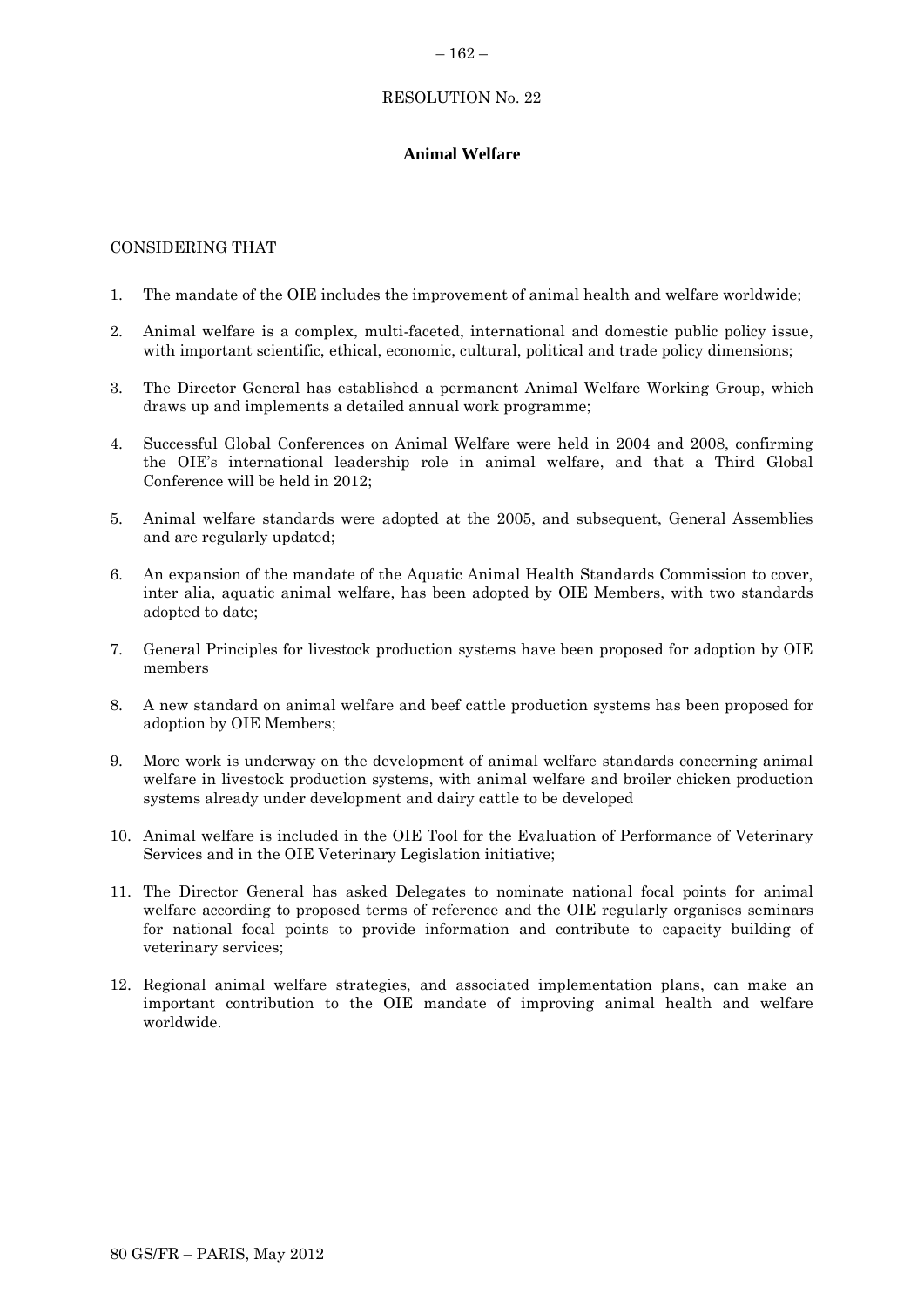## THE ASSEMBLY

### RECOMMENDS THAT

- 1. The Director General maintain the Animal Welfare Working Group to advise him, and the Terrestrial and Aquatic Animal Health Standards Commissions, concerning OIE priorities and proposed activities in the field of animal welfare.
- 2. The Working Group and OIE Headquarters 2012 work programmes be the basis for the OIE's activities on animal welfare for the next 12 months and that the necessary resources be provided to address the agreed priorities.
- 3. Delegates take steps to ensure that their national animal welfare focal points be nominated, if this has not already been done, and that focal points participate in regional training programmes organised by the OIE.
- 4. Within the framework of an agreed strategy and implementation plan, OIE Members play an active role in their regions with institutions, non-governmental organisations, the private sector and other international organisations in promoting the OIE international animal welfare mandate.
- 5. Veterinary Services of each Member continue to take steps to implement the OIE animal welfare standards, including, as appropriate, the possible need to strengthen the regulatory framework for animal welfare.
- 6. The OIE Headquarters and the Animal Welfare Working Group continue to give priority to effective and transparent consultation in implementing the OIE animal welfare work programme.
- 7. OIE Animal Welfare Collaborating Centres be encouraged to identify "twinning" opportunities in accordance with OIE policy and that further applications to be recognised as OIE Animal Welfare Collaborating Centres be assessed according to the new criteria agreed by the OIE Council.
- 8. The Director General continue to take steps to promote the inclusion of animal welfare in veterinary teaching curricula and in continuing education programmes.
- 9. The Director General continue dialogue with the Global Food Safety Initiative, GLOBALG.A.P. and the International Standardization Organization (ISO) to ensure awareness of OIE science-based animal welfare standards.

 $\overline{\phantom{a}}$  , where  $\overline{\phantom{a}}$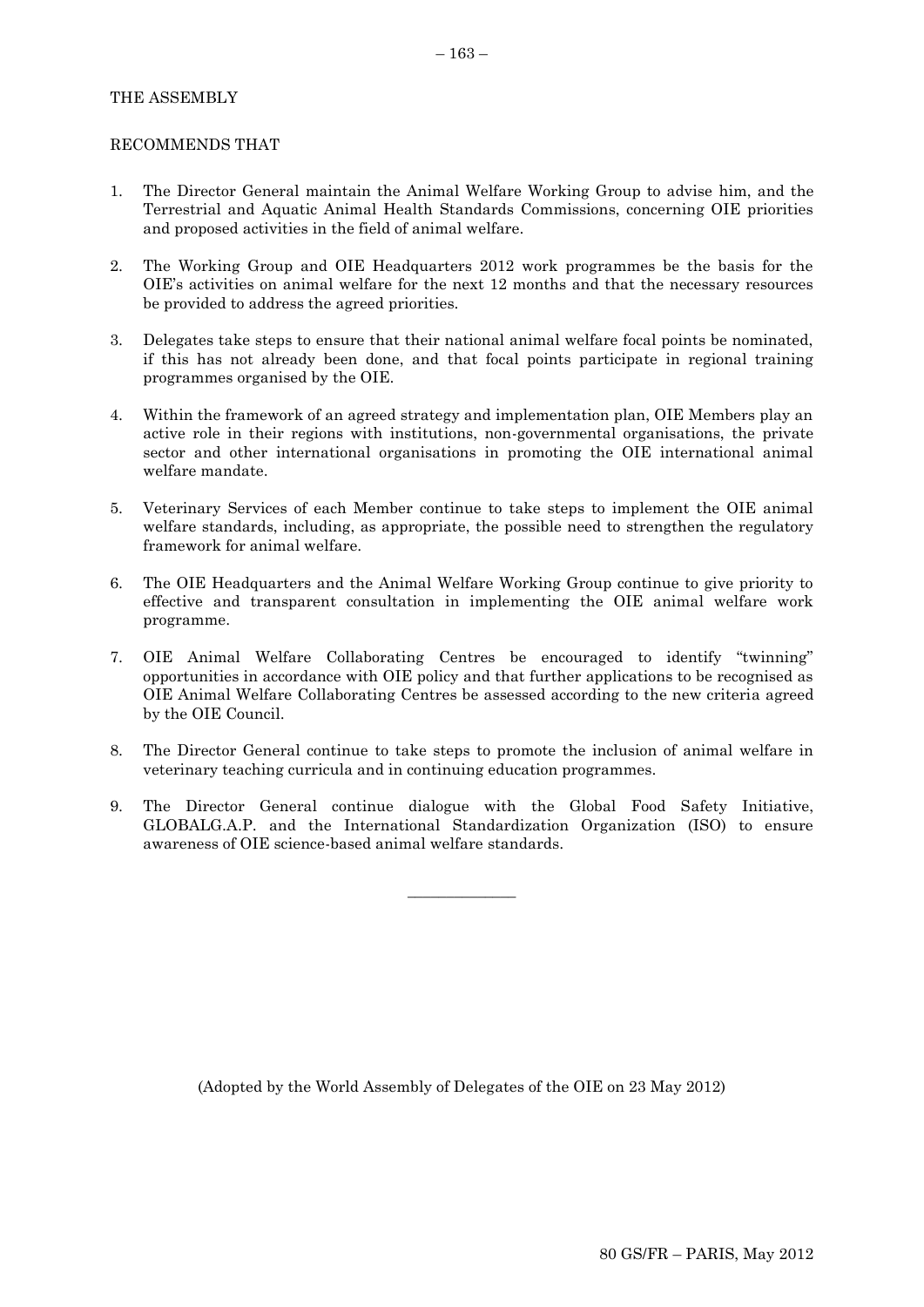# RESOLUTION No. 23

 $-164-$ 

# **Adoption of the seventh edition of the** *Manual of Diagnostic Tests and Vaccines for Terrestrial Animals*

# CONSIDERING THAT

- 1. The *Manual of Diagnostic Tests and Vaccines for Terrestrial Animals* (*Terrestrial Manual*), like the *Terrestrial Animal Health Code*, is an important contribution to the international harmonisation of sanitary standards related to terrestrial animals and animal products,
- 2. Member Countries were asked for the contributions of their specialists for each new or revised chapter of the *Terrestrial Manual* before it was finalised by the Biological Standards Commission,
- 3. The following revised chapters have been sent to Members for comment:
	- 1.1.3. Quality management in veterinary testing laboratories
	- 1.1.6. Laboratory methodologies for bacterial antimicrobial susceptibility testing
	- 1.1.7. Biotechnology in the diagnosis of infectious diseases
	- 2.1.1. Anthrax
	- 2.1.2. Aujeszky's disease
	- 2.1.5. Foot and mouth disease
	- 2.1.16. Trichinellosis
	- 2.1.17. *Trypanosoma evansi infection* (surra)
	- 2.3.1. Avian chlamydiosis
	- 2.3.4. Avian influenza
	- 2.3.7. Duck virus enteritis
	- 2.3.11. Fowl typhoid and Pullorum disease
- 2.3.14. Newcastle disease 2.4.1. Bovine anaplasmosis 2.4.11. Enzootic bovine leukosis 2.4.12. Haemorrhagic septicaemia 2.4.17. Trichomonosis 2.5.1. African horse sickness 2.5.2. Contagious equine metritis 2.5.7. Equine influenza 2.7.7. Enzootic abortion of ewes (ovine chlamydiosis) 2.7.11. Peste des petits ruminants (diagnostic section)
- 2.8.1. African swine fever
- 2.8.2. Atrophic rhinitis of swine
- 2.1.15. Rinderpest

# THE ASSEMBLY

### RESOLVES

- 1. To adopt the seventh edition of the *Terrestrial Manual*.
- 2. To ask the Director General to publish the seventh edition of the *Terrestrial Manual*.

(Adopted by the World Assembly of Delegates of the OIE on 23 May 2012)

\_\_\_\_\_\_\_\_\_\_\_\_\_\_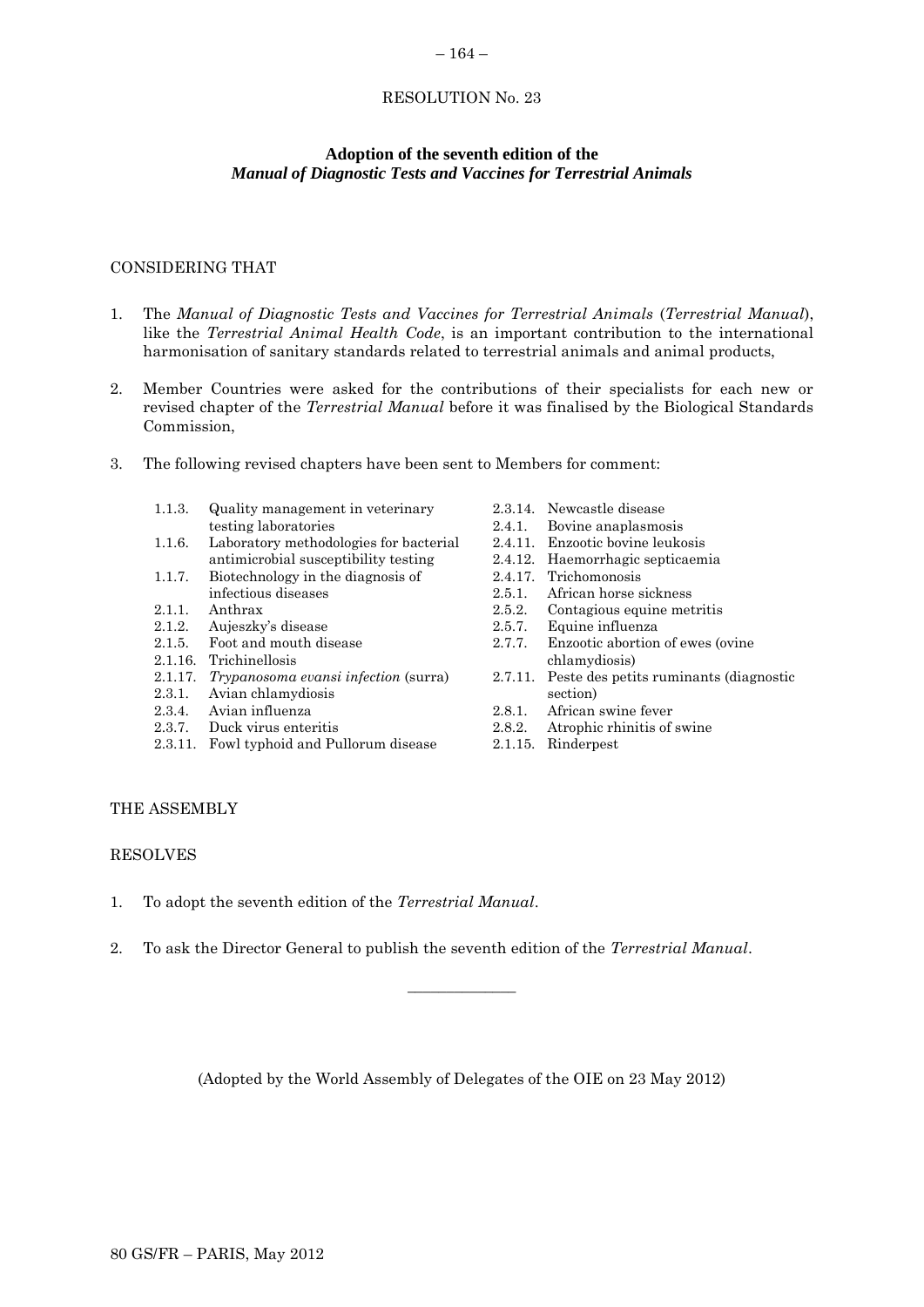### $-165-$

# RESOLUTION No. 24

# **Register of Diagnostic Tests Validated and Certified by the OIE**

# CONSIDERING THAT

- 1. During the 71st General Session of the OIE in May 2003, the International Committee adopted Resolution No. XXIX endorsing the principle of validation and certification of diagnostic assays (test methods) for infectious animal diseases by the OIE and giving a mandate to the Director General of the OIE to set up the specific standard procedures to be used before the final decision on the validation and certification of a diagnostic assay is taken by the OIE International Committee,
- 2. The Resolution has established that 'fitness for purpose' should be used as a criterion for validation,
- 3. The aim of the procedure for diagnostic kits is to produce a register of recognised assays for OIE Member Countries and for diagnostic kit manufacturers,
- 4. OIE Member Countries need assays that are known to be validated according to OIE criteria in order to improve the quality of assays, to ensure that the test can be used to correctly establish animal disease status and to enhance confidence in assays,
- 5. The OIE register of recognised assays provides greater transparency and clarity of the validation process, and a means for recognising those manufacturers that produce validated and certified tests in kit format, and
- 6. During the 74th General Session of the OIE, the International Committee adopted Resolution No. XXXII on the importance of recognising and implementing OIE standards for the validation and registration of diagnostic assays by Member Countries,

### THE ASSEMBLY

### DECIDES THAT

In accordance with the recommendation of the OIE Biological Standards Commission, the Director General add the following to the register of diagnostic kits certified by the OIE as validated as fit for purpose:

| Name of the<br>diagnostic kit              | Name of the<br><b>Manufacturer</b> | <b>Fitness for purpose</b>                                                                                                                                                                                                                                                                                                                                                           |
|--------------------------------------------|------------------------------------|--------------------------------------------------------------------------------------------------------------------------------------------------------------------------------------------------------------------------------------------------------------------------------------------------------------------------------------------------------------------------------------|
| <b>IDEXX M.</b> bovis<br>Antibody Test Kit | <b>IDEXX</b> Laboratories          | Fit for the detection of antibody to<br>$Mycobacterium bovis (M. bovis)$ in cattle serum<br>and plasma samples and to be used as a<br>supplemental test, in conjunction with other<br>methods, for diagnosing and managing<br>tuberculosis infection.<br>The test also has utility when performing sero-<br>surveys to understand prevalence and risk at a<br>herd management level. |

(Adopted by the World Assembly of Delegates of the OIE on 23 May 2012)

\_\_\_\_\_\_\_\_\_\_\_\_\_\_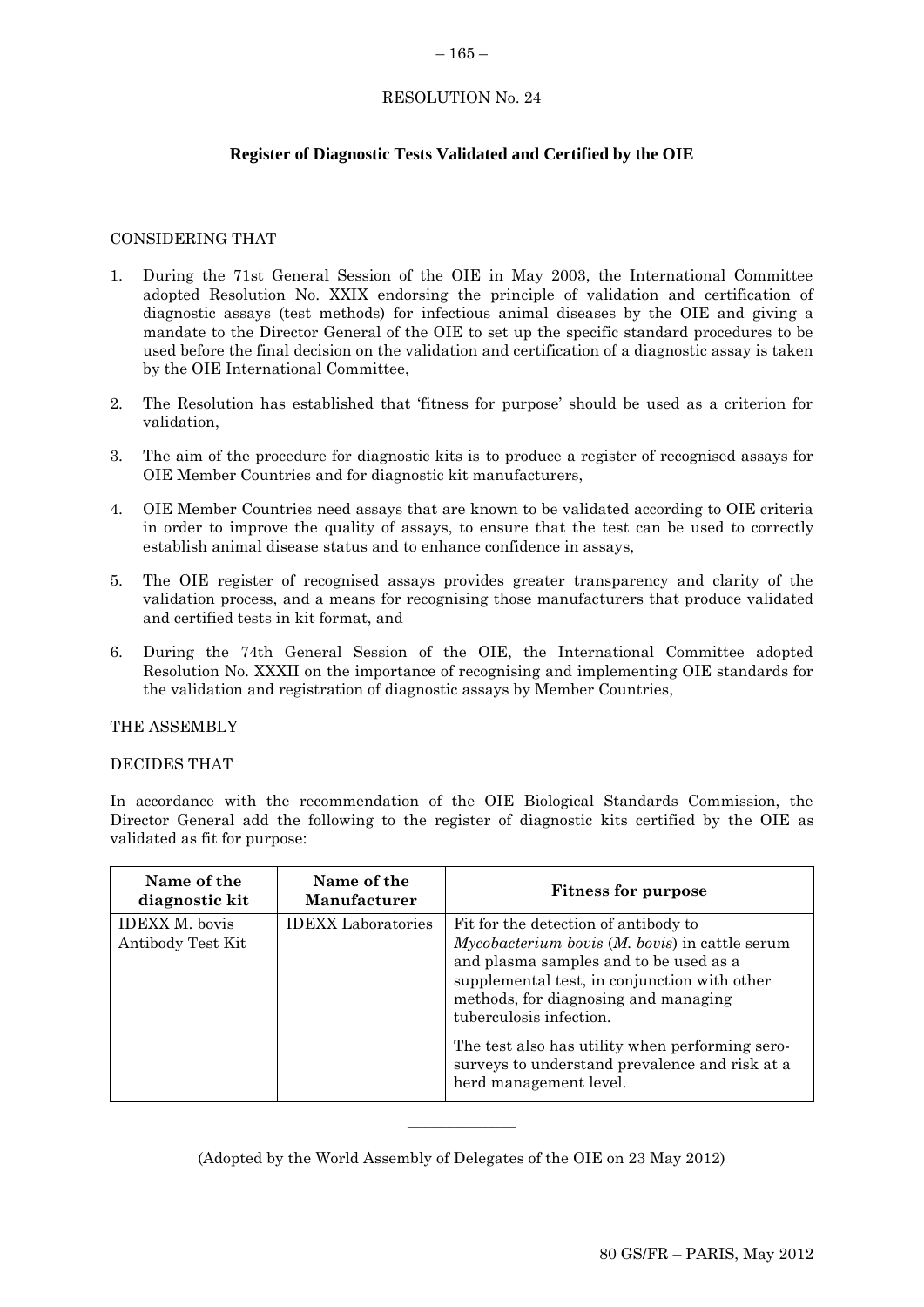### RESOLUTION No. 25

# **Procedures for Member Countries for the official recognition and maintenance of status of certain animal diseases and the endorsement of a national official control programme for foot and mouth disease**

### CONSIDERING THAT

- 1. The OIE World Assembly of Delegates (Assembly) during the 67th General Session adopted Resolution No. XVI describing the general procedure to be followed by the OIE Member Countries wishing to achieve an officially recognised status for foot and mouth disease (FMD), rinderpest, contagious bovine pleuropneumonia (CBPP) and bovine spongiform encephalopathy (BSE), according to the provisions of the relevant chapters of the *Terrestrial Animal Health Code* (*Terrestrial Code*),
- 2. During the 80th General Session, the Assembly adopted Resolution No. 19 adding African horse sickness (AHS) to the list of diseases for which status is officially recognised by the OIE in accordance to the relevant provisions of the *Terrestrial Code*,
- 3. This procedure invites Delegates of the applicant OIE Member Countries to submit to the OIE Headquarters documentation for evaluation by the Scientific Commission for Animal Diseases (Scientific Commission) and its designated experts,
- 4. Resolution No. XII (FMD) of the 65th General Session, Resolutions No. XVI (rinderpest) and No. XV (BSE) of the 69th General Session and Resolution No. XXIII (CBPP) of the 72nd General Session, required that Member Countries with an official free status or, negligible or controlled BSE risk status, either for the whole country or for zone(s), should confirm by official letter, in accordance with the relevant requirements of the *Terrestrial Code*, during the month of November of each year, that their official disease free status or BSE risk status and the criteria by which that status was recognised have remained unchanged,
- 5. Regarding rinderpest, the Assembly, during the 79th General Session, adopted Resolution No. 18 declaring global freedom of the disease and Resolution No. 26 deciding to suspend the duties of Member Countries to annually confirm the disease free status,
- 6. During the 70th General Session, the Assembly adopted Resolution No. XVIII asking Member Countries applying for evaluation for officially recognised status of certain diseases to meet part of the costs defrayed by the OIE Headquarters in the evaluation process,
- 7. During the 65th and 72nd General Sessions, the Assembly adopted Resolutions No. XVII and XXIV, respectively, delegating to the Scientific Commission the authority to recognise, without further Assembly consultation, that a Member Country or zone has regained its previously recognised disease free status following outbreaks that have been eradicated in accordance with the relevant provisions of the *Terrestrial Code,*
- 8. During the 75th General Session, the Assembly approved the addition of Article 2.2.10.7 to the *Terrestrial Code* allowing a Member Country to establish an FMD *containment zone* for the purpose of minimising the impact of an outbreak of FMD on an entire free country or zone,
- 9. During the 76th General Session, the Assembly adopted Resolution No. XXII, which specified and updated the procedures that Member Countries should follow to achieve official recognition and maintenance of status of certain animal diseases,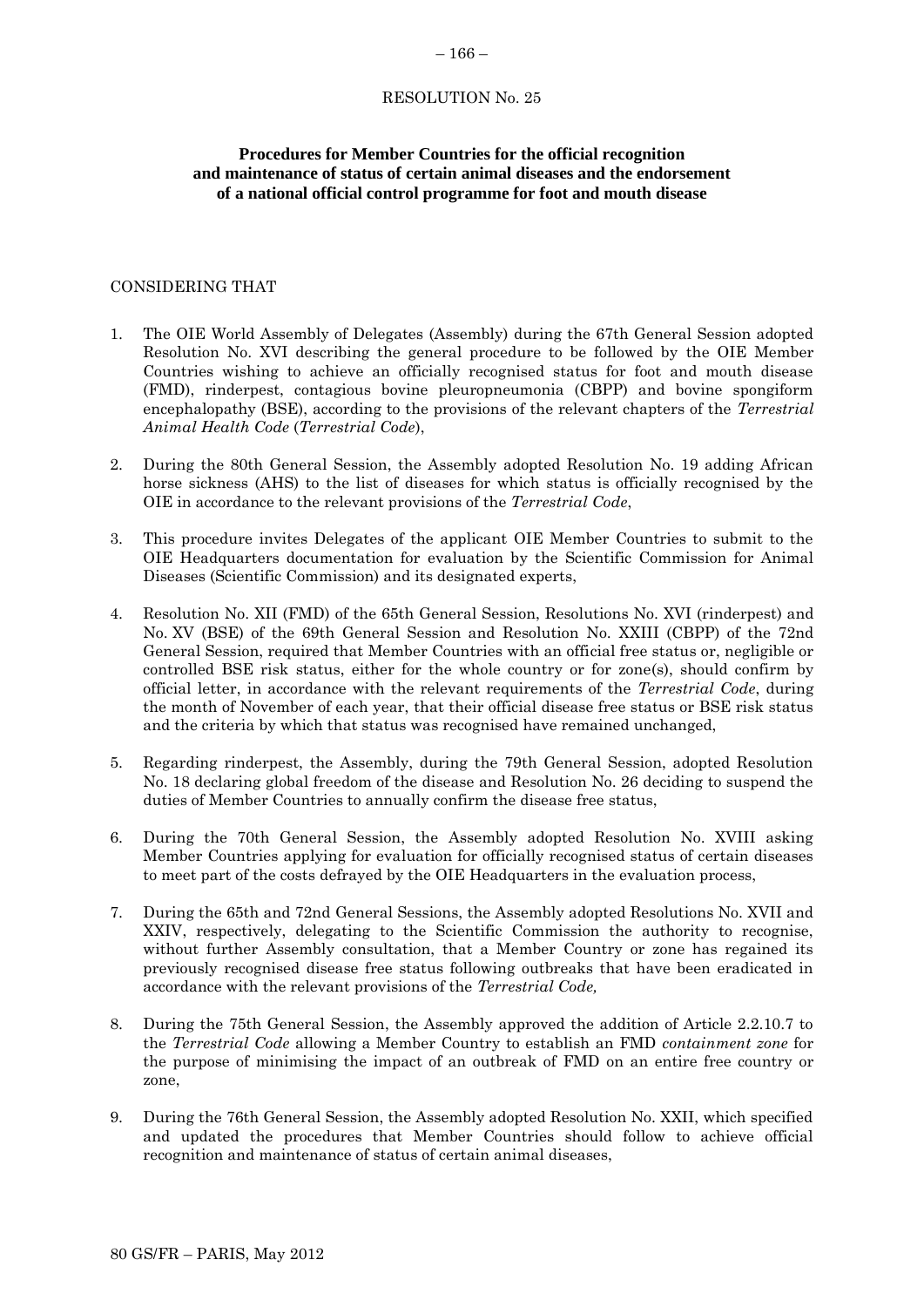- 11. During the 79th General Session, the Assembly noted that an explanatory document outlining the standard operating procedures for official disease status evaluations had been compiled by the OIE Headquarters for the benefit of Member Countries and the document was published and kept up-to-date on the OIE website,
- 12. Information published by the OIE is derived from declarations made by the OIE Delegate of Member Countries. The OIE is not responsible for publication or maintenance of Member Countries' disease status based on inaccurate information or non-reporting of changes in epidemiological status or other significant events subsequent to the time of initial declaration.

# THE ASSEMBLY

# DECIDES

- 1. That the OIE Member Countries wishing to be officially recognised and listed for a specific disease status or for the endorsement of its official control programme for FMD have to provide documented evidence that they comply with the disease specific provisions of the *Terrestrial Code* for the recognition for disease status or official control programme for FMD as well as the specific guidelines contained in disease specific questionnaires endorsed by the Scientific Commission and the general provisions for *Veterinary Services* as outlined in Chapters 1.1., 3.1. and 3.2. of the *Terrestrial Code.*
- 2. That the Scientific Commission, following the evaluation of documented evidence provided by a Member Country for the recognition or reinstatement of a specific disease status or endorsement of its official control programme for FMD, may request, in consultation with the Director General of the OIE, a mission of experts to the applicant Member Country to verify compliance by that Member Country with the provisions of the *Terrestrial Code* for the control of that particular disease.
- 3. That in the event of the application for an official status to be assigned to a new zone adjacent to another zone having already the same official status, the Delegate should indicate, in writing to the Director General, whether the new zone is being merged with the adjoining zone to become one enlarged zone, and, if the two zones remain separate, provide details on the control measures to be applied for the maintenance of the status of the separate zones and particularly on the identification and movement of animals between the two zones of the same status in accordance with Chapter 4.3. of the *Terrestrial Code*.
- 4. That the recognition by the Assembly of the disease status of a Member Country or the endorsement of its official control programme for FMD following the recommendation made by the Scientific Commission is contingent upon a 60 day consultative period by all Member Countries' Delegates for all new disease status recognitions, changes in the category of disease free status or disease risk status as specified in the *Terrestrial Code,* changes in the boundaries of an existing free zone, and endorsement of official control programme for FMD.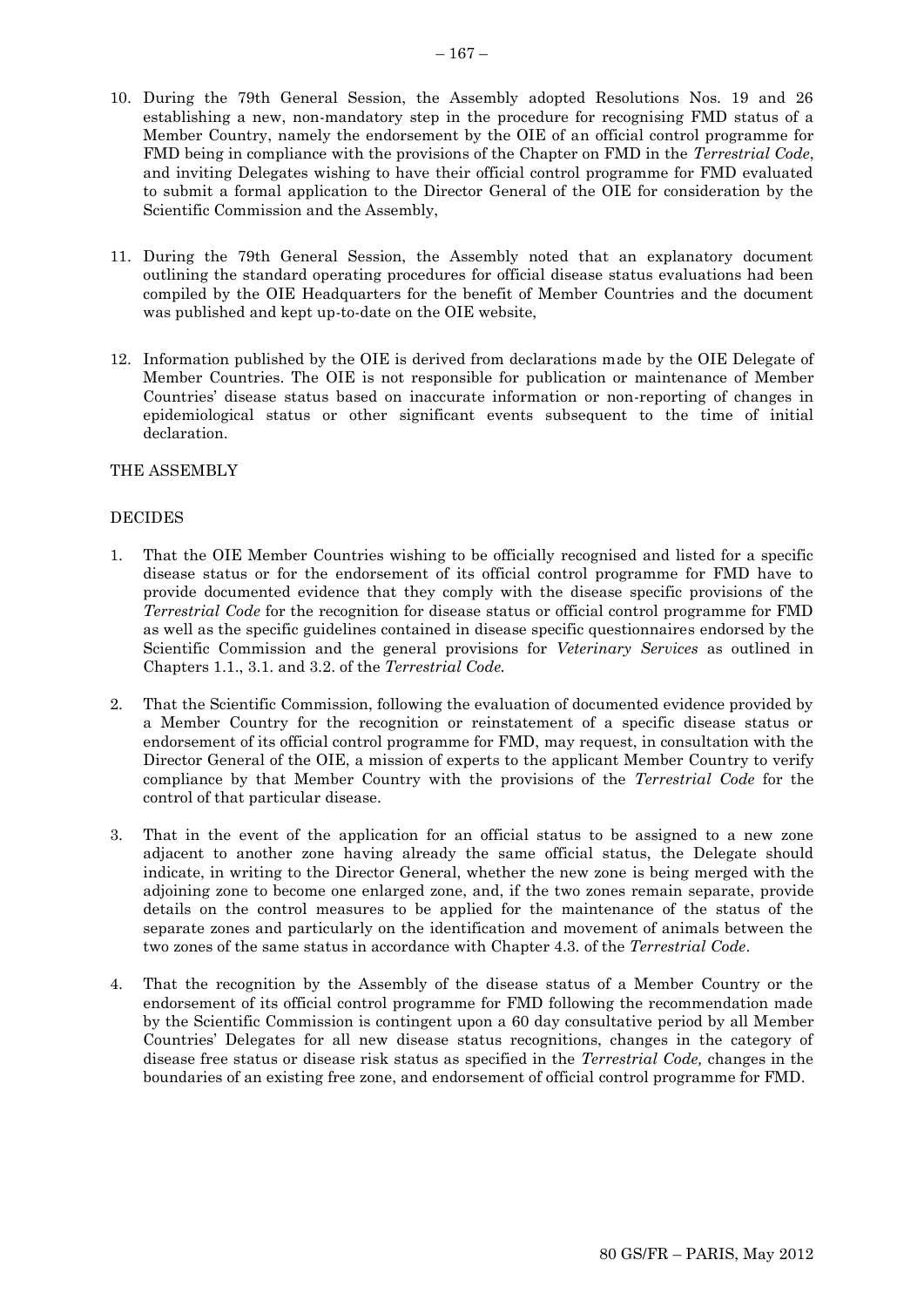- 5. To delegate to the Scientific Commission the authority to recognise, without further Assembly consultation, that a Member Country or a zone within its territory has regained its previously recognised disease status following outbreaks or infections as appropriate, in accordance with the relevant provisions of the *Terrestrial Code.*
- 6. To delegate to the Scientific Commission the authority to recognise, without further Assembly consultation, the reinstatement of the free status of a zone outside a FMD *containment zone* on evaluation of documented evidence provided by that Member Country that a FMD *containment zone* has been established in accordance with the provisions of the *Terrestrial Code*.
- 7. To delegate to the Scientific Commission the authority, without further Assembly consultation, to confirm or reject the maintenance of the allocated BSE risk status of a Member Country or a same zone following a report of a change in the epidemiological situation by the Delegate of the Member Country.
- 8. That a Member Country can maintain its recognised disease status or the OIE endorsement of its official control programme for FMD, provided that the Delegate submits, during the month of November of each year, a letter to the Director General of the OIE providing the relevant information as prescribed in the *Terrestrial Code* and that the Scientific Commission is satisfied that the requirements of the *Terrestrial Code* continue to be met.
- 9. That when a Member Country having an officially recognised disease status or an endorsed official control programme for FMD has failed to comply with the conditions for maintenance of this status or endorsement as prescribed in the *Terrestrial Code,* it is deleted from the list of officially recognized Member Countries or zones presented yearly to the Assembly for adoption.
- 10. That a Member Country having been deleted from the list mentioned in the previous paragraph should apply again for recognition of the lost disease status or endorsement of the official control programme for FMD by re-submitting documented evidence to the Director General for evaluation by the Scientific Commission.
- 11. That the Delegates of Member Countries should document and clarify aspects of *Veterinary Services* and the specific animal health situation in non-contiguous territories covered by the same Veterinary Authority when submitting new applications for official recognition of disease status.
- 12. That financial participation of Member Countries to the cost of official recognition and endorsement procedures is determined by a specific Resolution.

 $\overline{\phantom{a}}$  , where  $\overline{\phantom{a}}$ 

13. This Resolution No. 25 replaces Resolution XXII of the 76th General Session.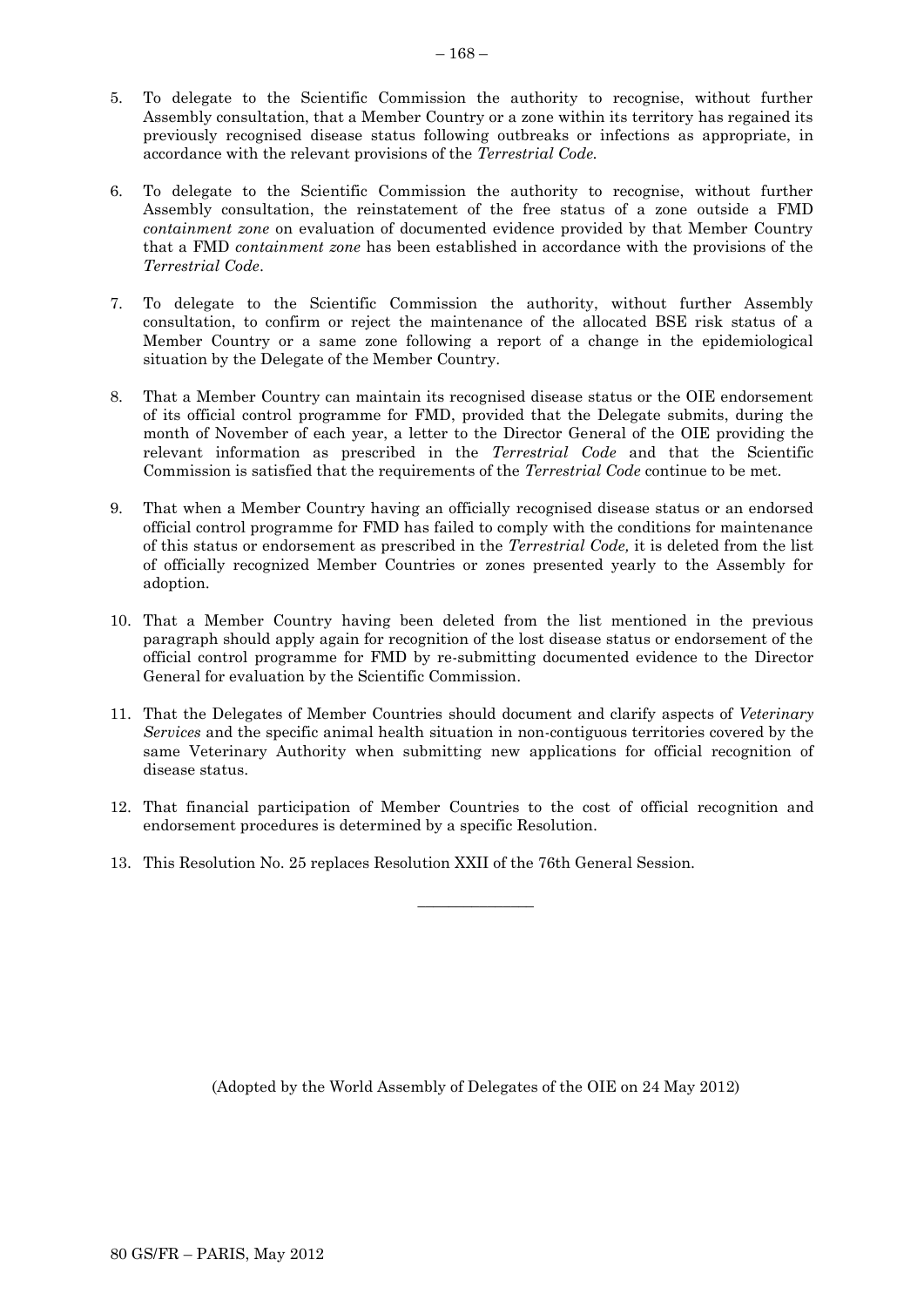### RESOLUTION No. 26

# **The cost to be covered by Member Countries applying for the official recognition or re-instatement of disease status of certain animal diseases and the endorsement of a national official control programme for foot and mouth disease**

### CONSIDERING THAT

- 1. During the 70th General Session, the OIE World Assembly of Delegates (Assembly) adopted Resolution No. XVIII which informs all Delegates wishing to have their countries evaluated for official bovine spongiform encephalopathy (BSE), foot and mouth disease (FMD), rinderpest and contagious bovine pleuropneumonia (CBPP) status of the procedures to be followed,
- 2. During the 79th General Session, the Assembly adopted Resolutions Nos. 19 and 26 establishing a new, non-mandatory step in the procedure for endorsement by the OIE of a national official control programme for FMD in compliance with the provisions of the Chapter on FMD in the *Terrestrial Animal Health Cod*e (*Terrestrial Code*),
- 3. During the 80th General Session, the Assembly adopted Resolution No. 19 adding African horse sickness (AHS) to the list of diseases for which status is officially recognised by the OIE in accordance to the relevant provisions of the *Terrestrial Code*,
- 4. Resolution No. XVIII of the 70th General Session and Resolution No. 20 of the 79th General Session stated that Member Countries applying for evaluation will submit with their application the amount of nine thousand Euros for BSE, of seven thousand Euros each for FMD and CBPP, and of two thousand Euros for national official control programme for FMD; that least developed countries need to submit only half the amounts mentioned; that this payment will cover the complete cost of one application for evaluation, except the extra cost of possible country missions; that the money submitted will not be refunded, even in the case of an application not being approved; that the participation of the costs for rinderpest evaluation will be obtained from other sources than direct payment by Member Countries,
- 5. Resolution No. XVIII of the 70th General Session and Resolution No. 20 of the 79th General Session highlighted further that the full amount for evaluation of BSE, FMD, CBPP status and endorsement of a national official control programme for FMD will be required only when a Member Country applies for recognition for the first time; that for subsequent applications only half of the initial sum will be charged.

# THE ASSEMBLY

### DECIDES

1. For new applications, the full amount for each evaluation of BSE, FMD, CBPP, AHS status or for the endorsement of official control programme for FMD will be required only when a Member Country not having already an officially recognised disease status for the particular disease or diseases under consideration, or an endorsed official control programme for FMD, applies for recognition of status for that disease or for endorsement of official control programme for FMD for the first time, for either the entire country or for one or several zones within the country.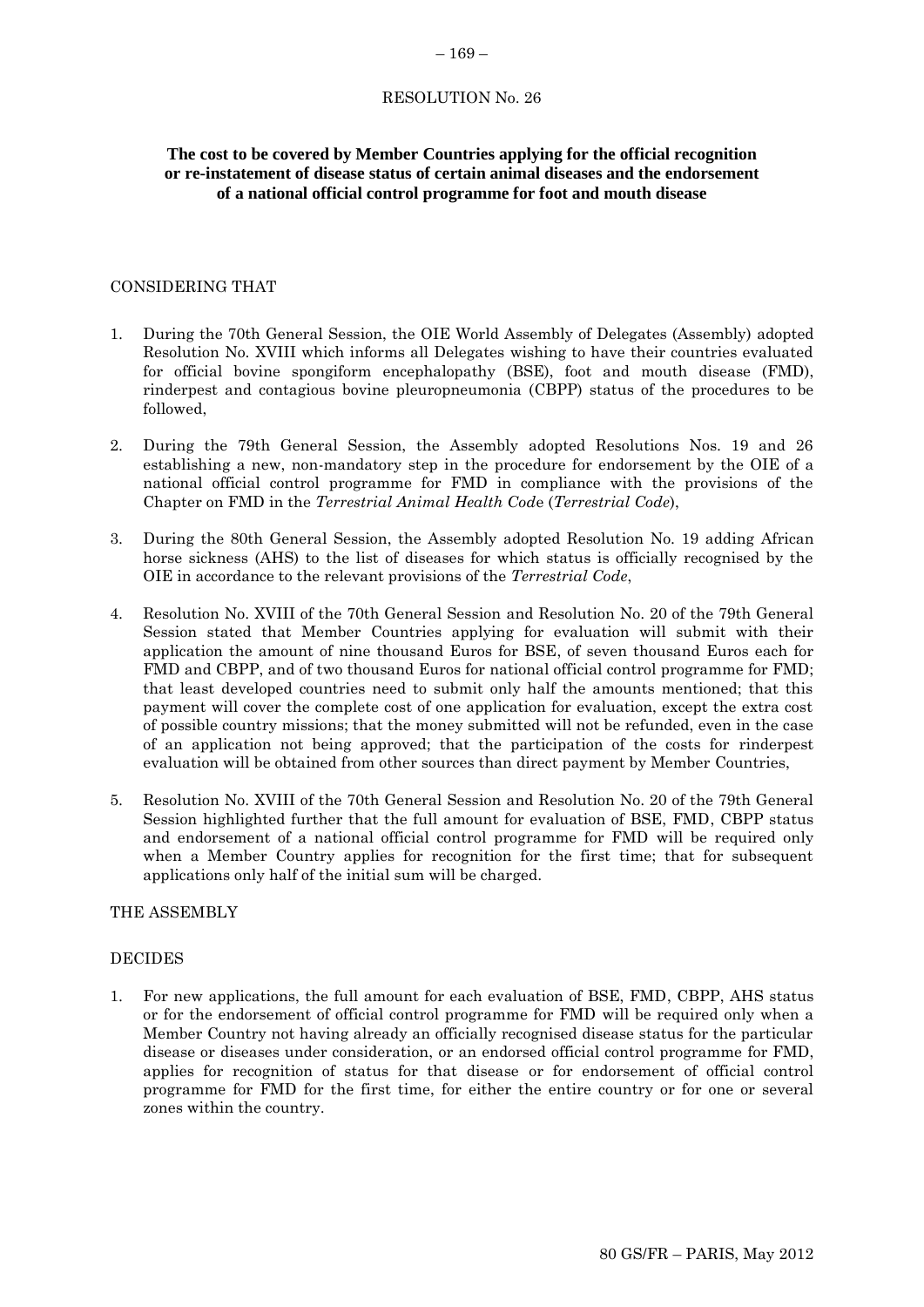- 2. The full amount is nine thousand Euros for BSE and AHS, seven thousand Euros for FMD and CBPP, irrespective of whether the application for evaluation is for a Member Country's whole national territory or only for one or several zones within the Member Country's territory. The full amount for endorsement of an official control programme for FMD is two thousand Euros. The cost of possible country missions is not included in these amounts.
- 3. For subsequent additional applications possibly submitted for the same disease (e.g. recognition of an additional zone or change in category of a Member Country's disease status, merging of zones or recovery of status along with enlargement of the zone under consideration) or for endorsement of an official control programme for FMD (in the event of the OIE having withdrawn its endorsement due to non-compliance with commitments relating to the initial recognition of the programme), only half of the initial amount will be charged for each disease or programme.
- 4. Member Countries seeking evaluation for reinstatement of a formerly recognised disease status, or seeking for confirmation of maintenance of the recognised disease status, will not be charged except in the event of an OIE mission to the Member Country or territory, provided that the application is for the reinstatement of the same disease status within the same country or the same zone(s) as described by the Delegate for the initial recognition of disease status.
- 5. In the event of the resubmission of an application for endorsement of official control programme for FMD by a Member Country whose previous application was rejected, only a quarter of the initial amount will be charged.
- 6. For all applications of least developed countries, only half the amounts mentioned above are payable. The eligibility of Member Countries for these reduced amounts is based on the current official United Nations list of least developed countries at the time of the OIE's call for capitals.
- 7. The amount transferred with any application will not be refunded, even in the case of applications that are withdrawn, are not compliant on a technical basis or are not approved by either the Scientific Commission for Animal Disease or the Assembly.
- 8. This Resolution No. 26 replaces Resolution No. XXIII adopted at the 76th General Session and Resolution No. 20 adopted at the 79th General Session.

 $\overline{\phantom{a}}$  , where  $\overline{\phantom{a}}$ 

 $-170-$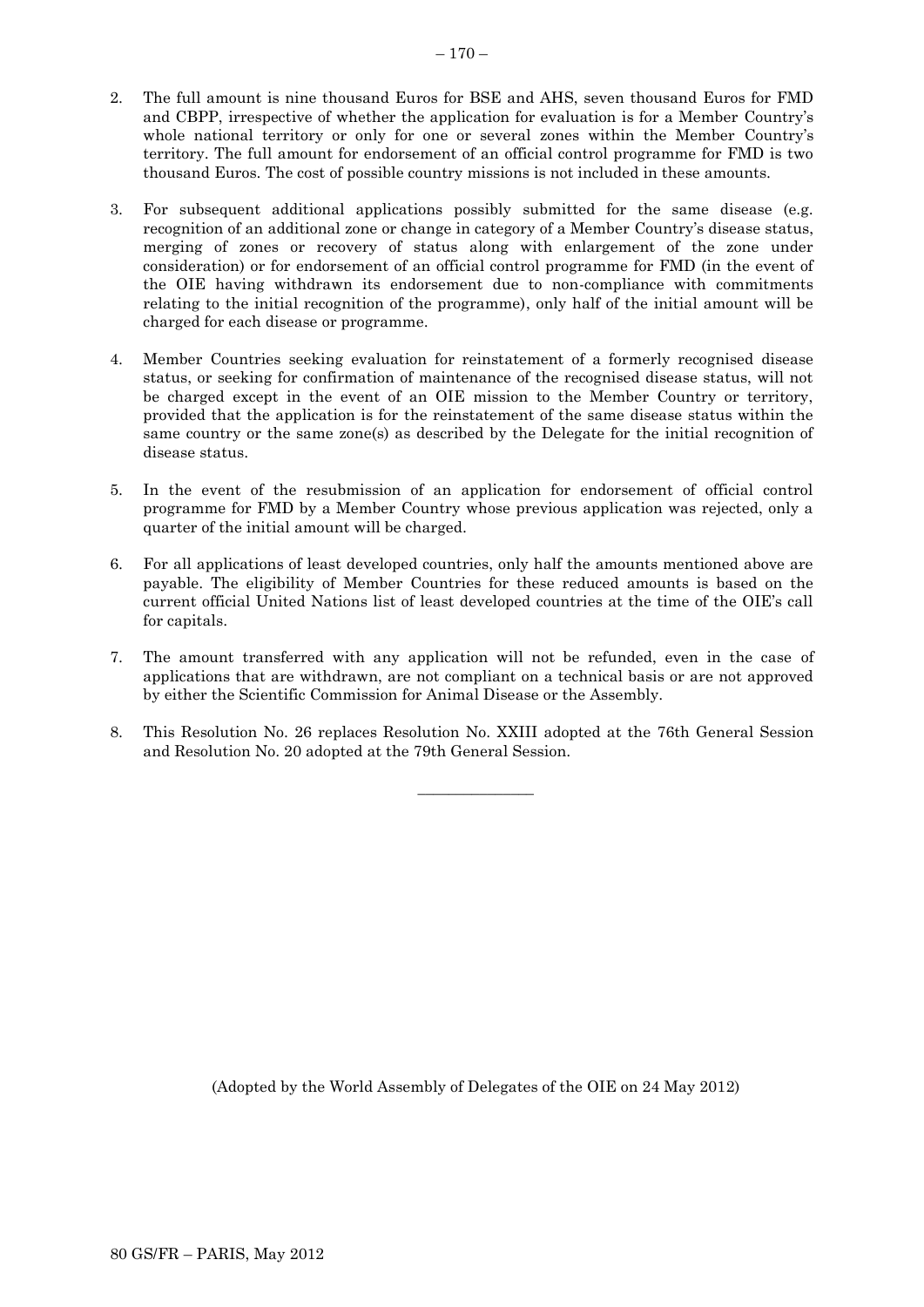### – 171 –

### RESOLUTION No. 27

# **The "One Health" Approach to Address Health Risks at the AnimalHumanEcosystem Interface**

### CONSIDERING THAT

- 1. The concept of "One Health" is necessarily broad and flexible, as it is intended to encompass the many facets of the relationships between humans, animals, and the ecosystems in which they co-exist. Within "One Health" the control of diseases at the animal-human-ecosystem interface is important;
- 2. The health of humans and animals is interlinked, and that both populations affect and are affected by the environment in which they co-exist;
- 3. A majority of existing and emerging human infectious diseases are caused by pathogens that also affect animals;
- 4. Good governance underpins the prevention, surveillance, timely detection, transparent notification and rapid response to animal diseases, and also to animal-related threats including zoonotic diseases, antimicrobial resistance and those that may have an impact on human health through food security and food safety;
- 5. Control of zoonotic diseases, including those caused by foodborne pathogens, at their source has the greatest benefit for human and animal populations and that Veterinary Services are in the frontline to achieve this objective;
- 6. The concept or practice of "One Health" reflects the intersectoral collaborative approach to protecting animal, human and environmental health and includes the collaboration among stakeholders, institutions and systems at all levels that support positive health outcomes;
- 7. Animal production contributes in important ways to food security and human health through nutrition and poverty reduction; and furthermore that emerging, re-emerging, and endemic diseases of animals can have additional implications for human health through food security and safety concerns;
- 8. OIE Member Countries recognise that the achievement of major public health outcomes through the protection and promotion of animal health is a fundamental part of competent Veterinary Services;
- 9. Zoonotic diseases, especially rabies, and other issues, such as antimicrobial resistance, are recognised as a high priority by OIE Member Countries for which "One Health" approaches should be taken;
- 10. Member Countries reported that guidance on intersectoral collaboration and capacity building on implementing intersectoral approaches is needed;
- 11. OIE Member Countries endorsed the OIE Fifth Strategic Plan (2011–2015), in which the application of the "One Health" concept for the reduction of risks of high impact diseases at the animal-human-ecosystem interface was a new major element, and mandated the OIE to implement this plan;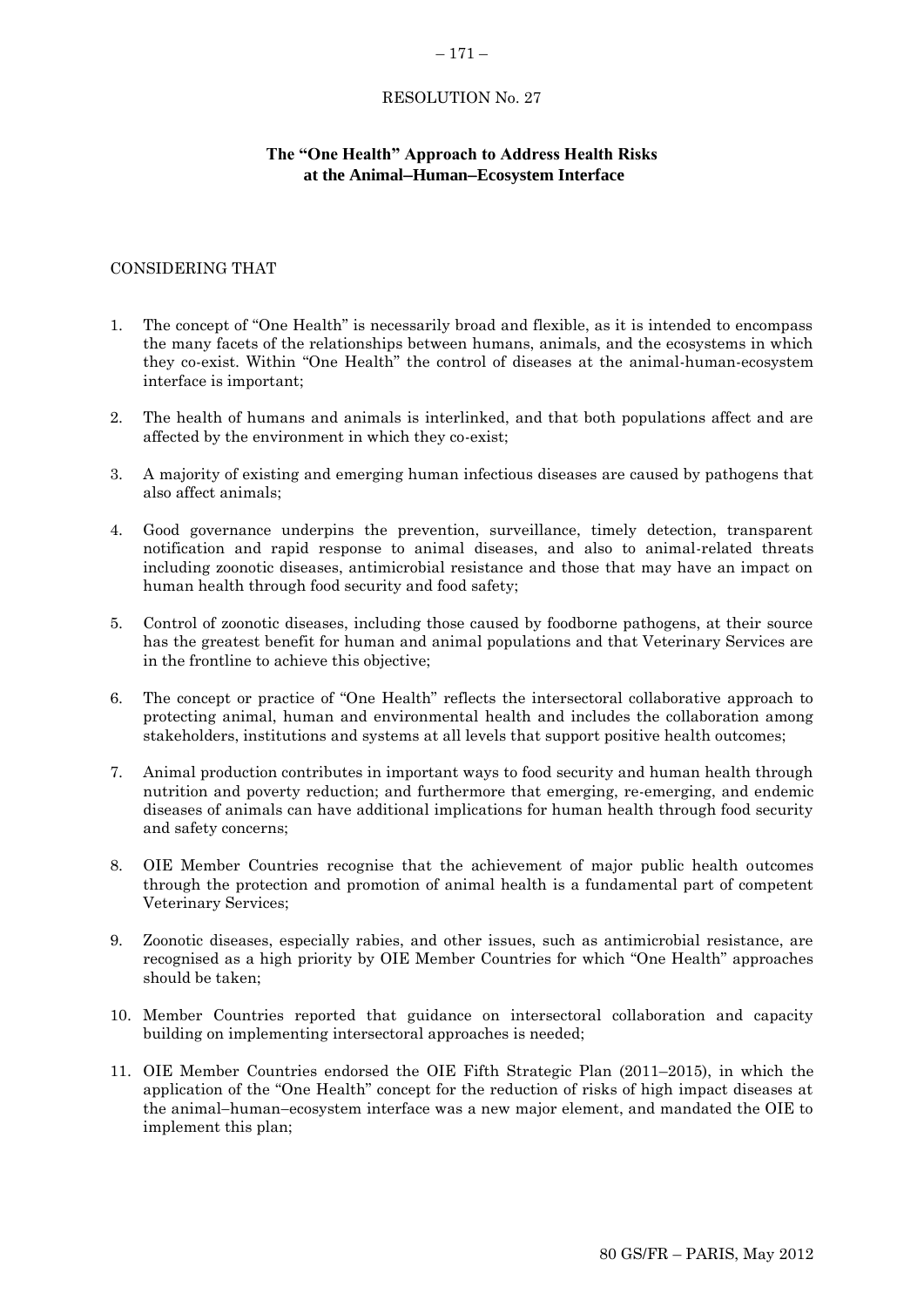# THE ASSEMBLY

# RECOMMENDS THAT

- 1. The Director General and the OIE Delegates advocate to governments and regional and international organisations for the fundamental role of Veterinary Services in the protection of animal, human and ecosystem health and the application of "One Health" approaches.
- 2. The OIE continue its initiative of evaluating Veterinary Services through the application of the PVS tool, the PVS gap analysis and PVS follow-up evaluations to further strengthen the ability of OIE Member Countries to practise good veterinary governance.
- 3. The OIE promote activities to build trust among the concerned professions, institutions and individuals and encourage a deeper understanding of the cultural and ethical challenges to collaboration.
- 4. The OIE standards and guidance provide support for Member Countries to implement "One Health" approaches, and that the OIE work through its Specialist Commissions, Working Groups, and *ad hoc* Groups to review existing standards and develop evidence-based guidance on issues related to health risks at the animal-human-ecosystem interface.
- 5. The Director General encourage relevant OIE Reference Centres to further develop the "One Health" concept and approaches to animal disease detection, prevention and control, including economic studies, and further develop and provide capacity building programmes on implementing "One Health" approaches.
- 6. The OIE maintain and expand training and capacity building in the area of "One Health", including components within the PVS Pathway, to strengthen the skills of and provide information to OIE Delegates, national focal points, and Veterinary Services in general.
- 7. The Director General continue to work closely with the World Health Organization to negotiate and ensure harmonisation of the OIE international guidance and standards for good governance of Veterinary Services with guidance from WHO for good governance of human health services, and with other international organisations providing guidance relevant to good governance of ecosystems.
- 8. Veterinary and medical institutions and faculties worldwide be encouraged to incorporate relevant "One Health" approaches within their undergraduate and postgraduate curricula, including within continuing professional education programmes.
- 9. The FAO/OIE/WHO Tripartite Concept Note be used as a basis for the cooperation of the OIE with WHO and FAO, and this also serve as a framework for the work of the OIE with other key partners such as the World Bank and European Union, civil society, the private sector and the many other supporters of the "One Health" approach.
- 10. The OIE and Member Countries consider rabies as a model for the application of the principles of the "One Health" approach and identify the control of dog rabies as a "One Health" priority in the context of implementation of the OIE Fifth Strategic Plan (2011– 2015).

(Adopted by the World Assembly of Delegates of the OIE on 24 May 2012)

 $\overline{\phantom{a}}$  , where  $\overline{\phantom{a}}$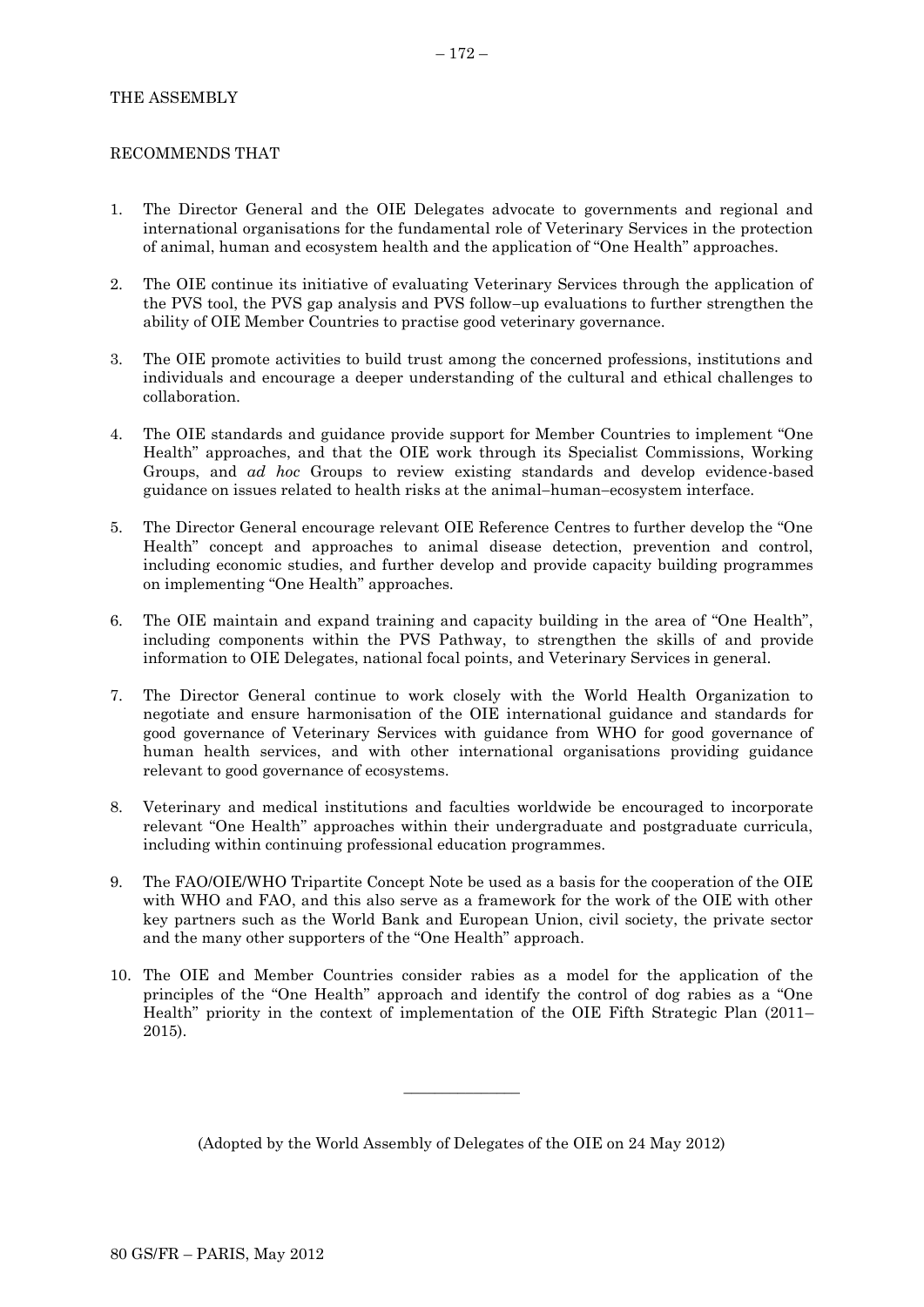### – 173 –

# RESOLUTION No. 28

# **Agreement between the World Organisation for Animal Health (OIE) and the United Nations Office for Disarmament Affairs (UNODA)**

### CONSIDERING

That it is desirable, in the general interest of all concerned, that cooperation be established between the World Organisation for Animal Health (OIE) and the United Nations Office for Disarmament Affairs (UNODA),

The Agreement between the OIE and the UNODA approved following the deliberations of the Council on 18 May 2012 (80 SG/ 20),

THE ASSEMBLY

DECIDES

To approve the terms of this Agreement and its signature by the Director General on behalf the OIE.

\_\_\_\_\_\_\_\_\_\_\_\_\_\_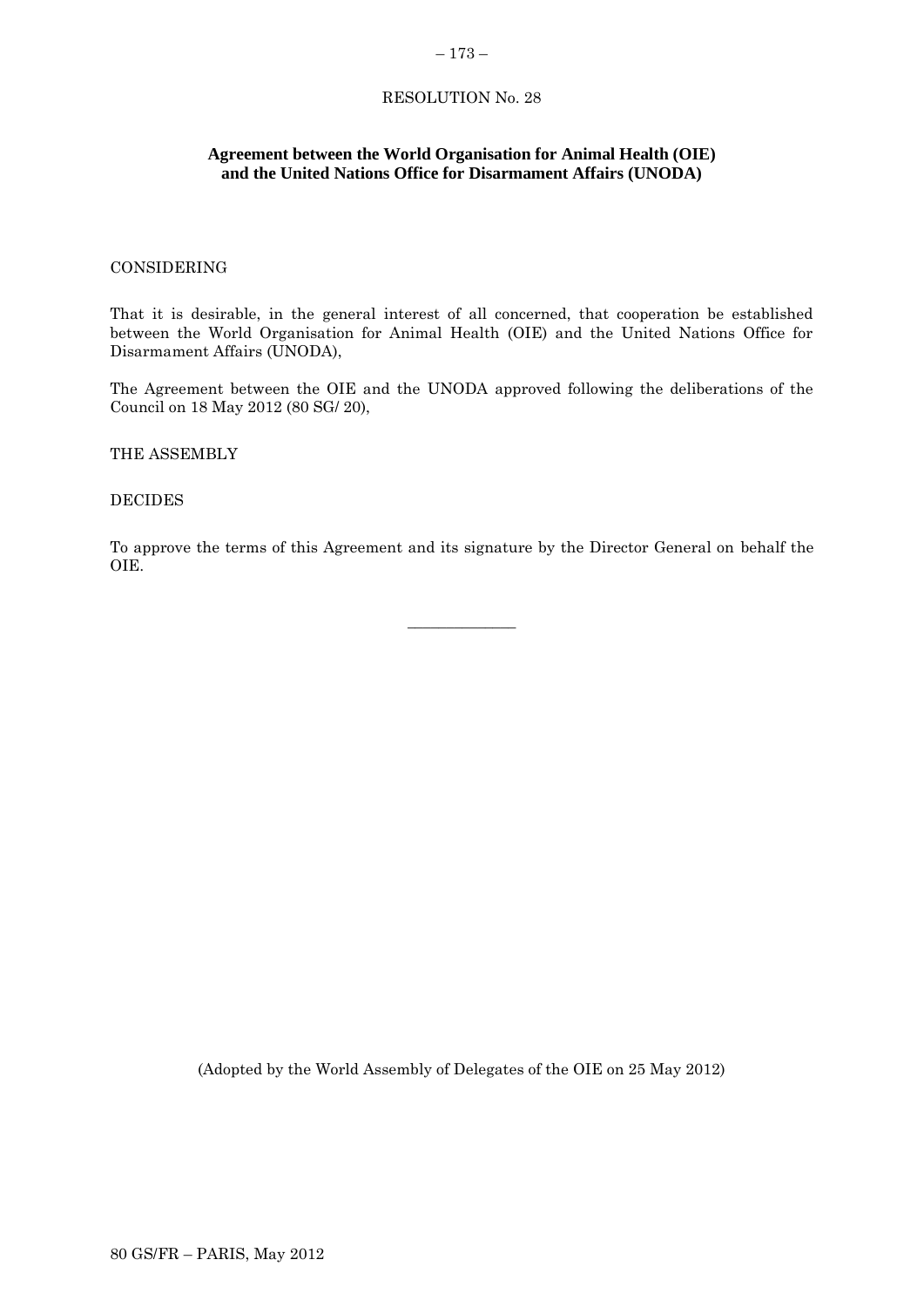### – 174 –

# RESOLUTION No. 29

# **Agreement between the World Organisation for Animal Health (OIE) and the International Union for Conservation of Nature and Natural Resources (IUCN)**

### CONSIDERING

That it is desirable, in the general interest of all concerned, that cooperation be established between the World Organisation for Animal Health (OIE) and the International Union for Conservation of Nature and Natural Resources (IUCN),

The Agreement between the OIE and the IUCN approved following the deliberations of the Council on 18 May 2012 (80 SG/21),

THE ASSEMBLY

### DECIDES

To approve the terms of this Agreement and its signature by the Director General on behalf the OIE.

\_\_\_\_\_\_\_\_\_\_\_\_\_\_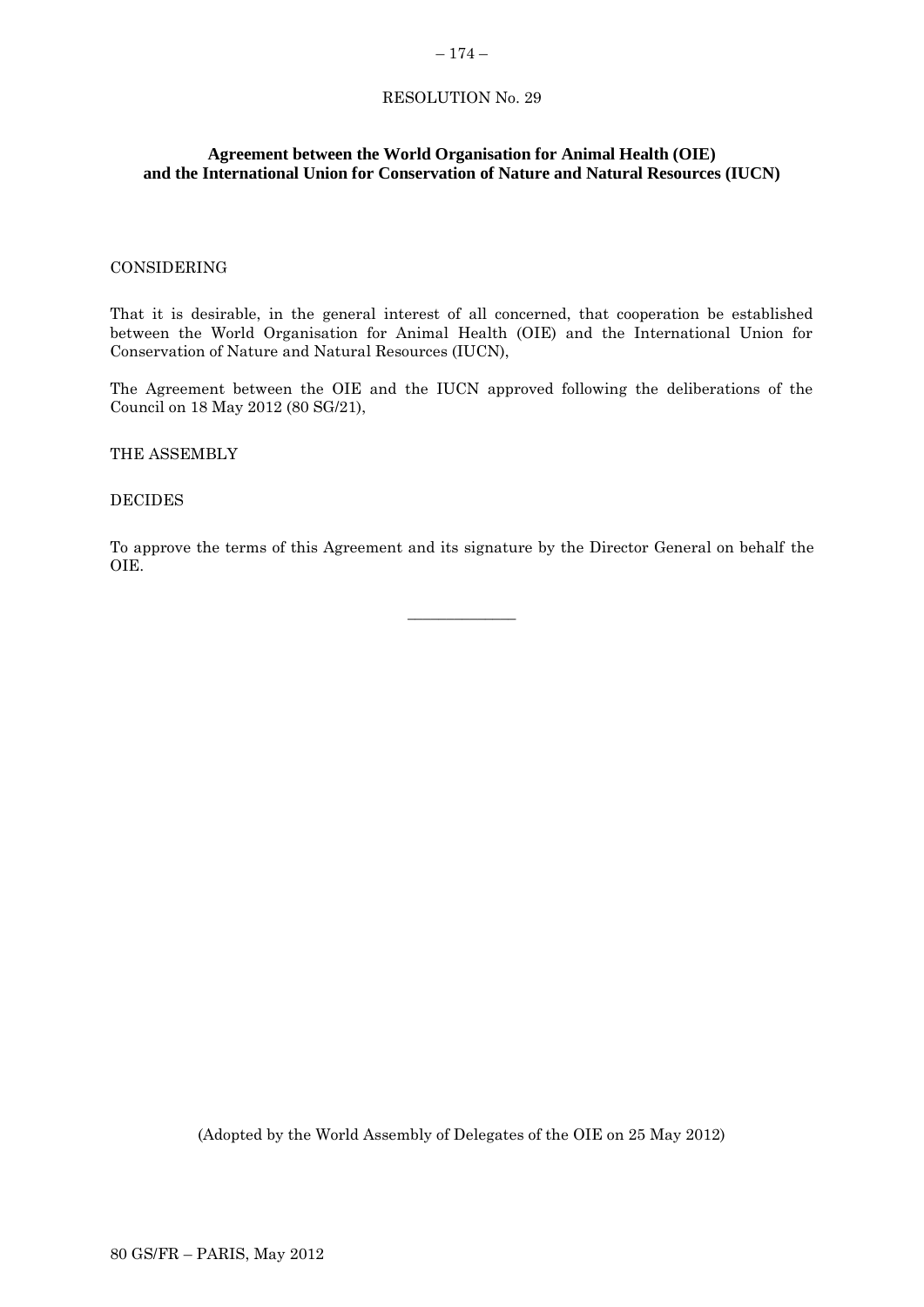## $-175-$

# RESOLUTION No. 30

# **Agreement between the World Organisation for Animal Health (OIE) and the Caribbean Community (CARICOM)**

### CONSIDERING

That it is desirable, in the general interest of all concerned, that cooperation be established between the World Organisation for Animal Health (OIE) and the Caribbean Community (CARICOM),

The Agreement between the OIE and the CARICOM approved following the deliberations of the Council on 18 May 2012 (80 SG/22),

THE ASSEMBLY

DECIDES

To approve the terms of this Agreement and its signature by the Director General on behalf the OIE.

\_\_\_\_\_\_\_\_\_\_\_\_\_\_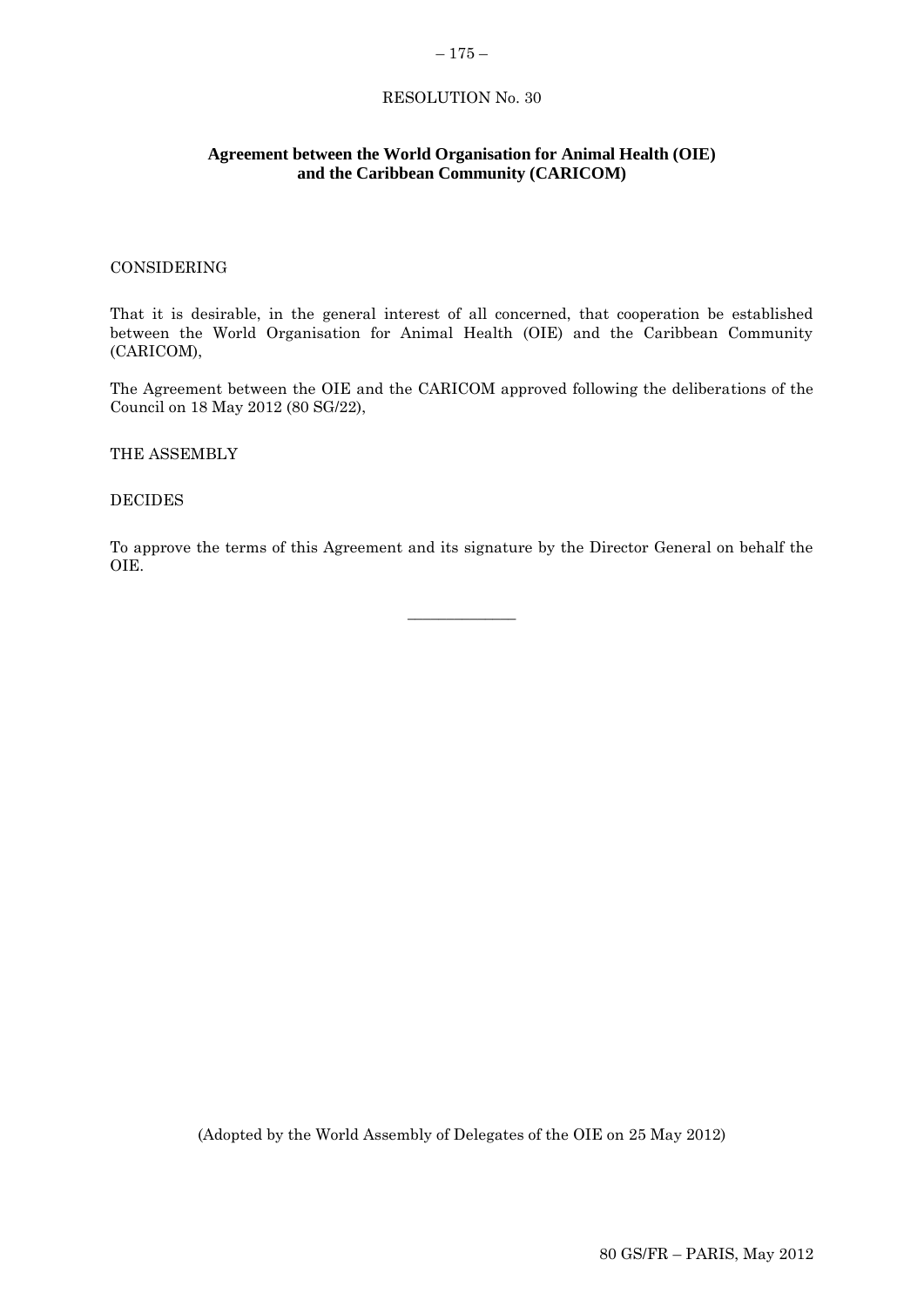### – 176 –

# RESOLUTION No. 31

# **Agreement between the World Organisation for Animal Health (OIE) and the Commonwealth Veterinary Association (CVA)**

### CONSIDERING

That it is desirable, in the general interest of all concerned, that cooperation be established between the World Organisation for Animal Health (OIE) and the Commonwealth Veterinary Association (CVA),

The Agreement between the OIE and the CVA approved following the deliberations of the Council on 18 May 2012 (80 SG/ 23),

THE ASSEMBLY

### DECIDES

To approve the terms of this Agreement and its signature by the Director General on behalf the OIE.

\_\_\_\_\_\_\_\_\_\_\_\_\_\_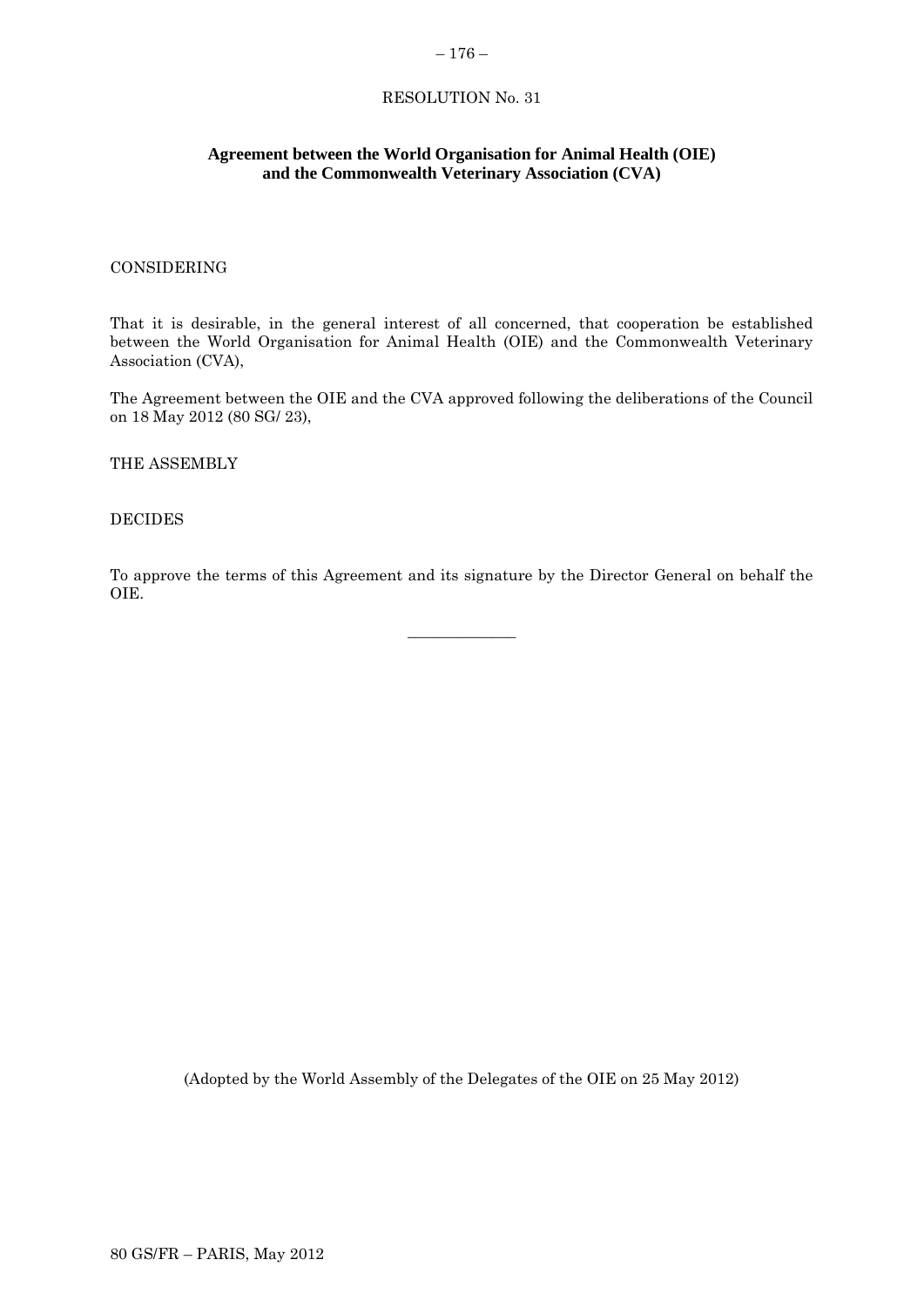### $-177-$

# RESOLUTION No. 32

# **Good governance and veterinary education**

# CONSIDERING

- 1. That the activities of *Veterinary Services* are recognised as 'global public goods';
- 2. That quality veterinary education and effective regulatory Veterinary Statutory Bodies (VSB) are the cornerstones of good governance of *Veterinary Services*;
- 3. That the principles for good professional veterinary organisation are the subject of international standards published in the OIE *Terrestrial* and *Aquatic Animal Health Codes*, with consensual adoption by all OIE Members;
- 4. That society expects that veterinarians demonstrate professional ethics and competence and this depends on quality initial and continuing veterinary education to give each veterinarian at least a minimum knowledge on key topics relevant to the global public good concept and to societal demands (e.g. on animal health, veterinary public health and animal welfare);
- 5. That the level of the quality of veterinary education is not acceptable in many countries today and that the OIE has been mandated by its 178 Member Countries (as of April 2012) to take a leadership role in establishing the basic requirements for veterinary education globally.
- 6. That the OIE provides to Members the global PVS Pathway to strengthen capacities relevant to the veterinary domain, including for animal health and welfare, veterinary legislation, veterinary education and regulation of the veterinary profession by VSB;
- 7. That the OIE convened an *ad hoc* Group on Veterinary Education to develop guidance in relation to the recommendations of the First OIE Global Conference on Veterinary Education (October 2009);
- 8. The need for additional advice and tools for OIE Members wishing to strengthen veterinary education and governance, including through the establishment of a VSB or the improvement of existing VSB to meet the standards in the *Terrestrial Code*, notably Article 3.2.12;
- 9. The report on 'Minimum competencies expected of day 1 veterinary graduates to assure delivery of quality national V*eterinary Services*", based on the work of the OIE *ad hoc* Group on Veterinary Education, with input from relevant Specialist Commissions, which was presented to the Assembly at the 80th General Session; and
- 10. The ongoing work of the OIE in the preparation of guidelines for new or existing twinning projects between Veterinary Education Establishments (VEE), and between VSB; and
- 11. Resolution No. 34 adopted by the Assembly at the General Session in May 2011.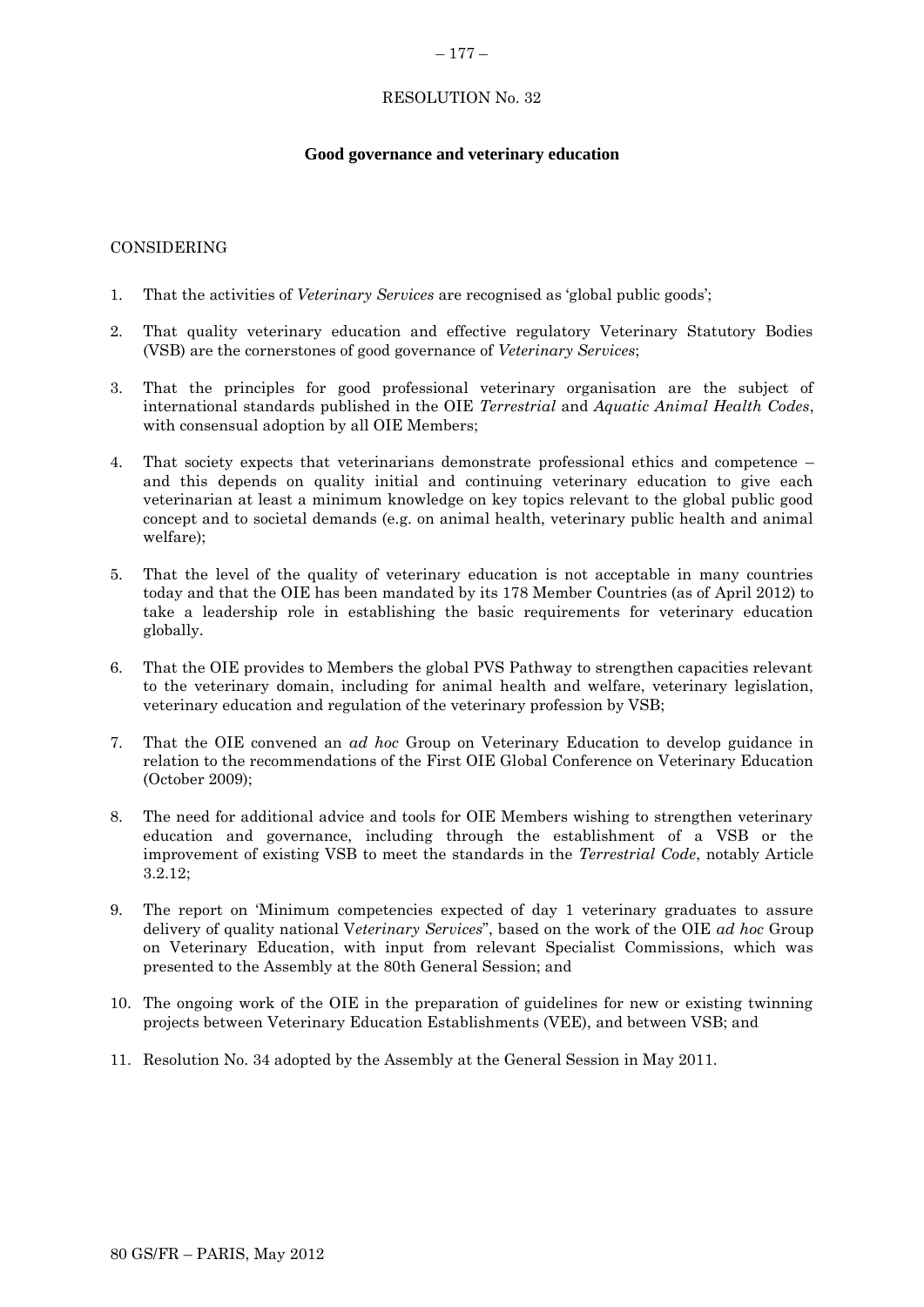# THE ASSEMBLY

### RECOMMENDS THAT

- 1. The OIE, with support from relevant international organisations and donors, should continue to progress the PVS Pathway for efficient *Veterinary Services*, including relevant public and private components;
- 2. Within the framework of the PVS Pathway, the OIE should consider, especially in countries where recognised evaluation systems currently do not apply, the creation or strengthening of mechanisms to facilitate the evaluation of national *Veterinary Services* personnel on the basis of their initial and continuing education;
- 3. Within the framework of the PVS Pathway, the OIE should develop Guidance for Members on the implementation of the *Terrestrial Code* standards for VSB;
- 4. The OIE should continue to work closely with Member Countries and the National leaders of Veterinary Education Establishments (VEE), Regional and Global Organisations and donors to support efforts to improve the quality of (initial and continuing) training of veterinarians and to promote harmonised approaches to recognition of qualifications, notably with the support of VSB;
- 5. The OIE should finalise procedures for twinning of VEE, and of VSB, and should convince governments, regional and international organisations and donors to support these initiatives;
- 6. The OIE should cooperate with recognised VEE Evaluation Bodies to ensure that they include basic requirements for veterinary education, as published in OIE guidelines, in their official requirements;
- 7. The OIE should develop recommendations on a core/basic veterinary curriculum relevant to the delivery of quality national *Veterinary Services* for consideration of the Assembly at the 81st General Session (May 2013);
- 8. The OIE should convene a Third Global Conference on the topic of Veterinary Education, with a component addressing the role and responsibilities of National VSB, in collaboration with relevant governments and partner organisations.

 $\overline{\phantom{a}}$  , where  $\overline{\phantom{a}}$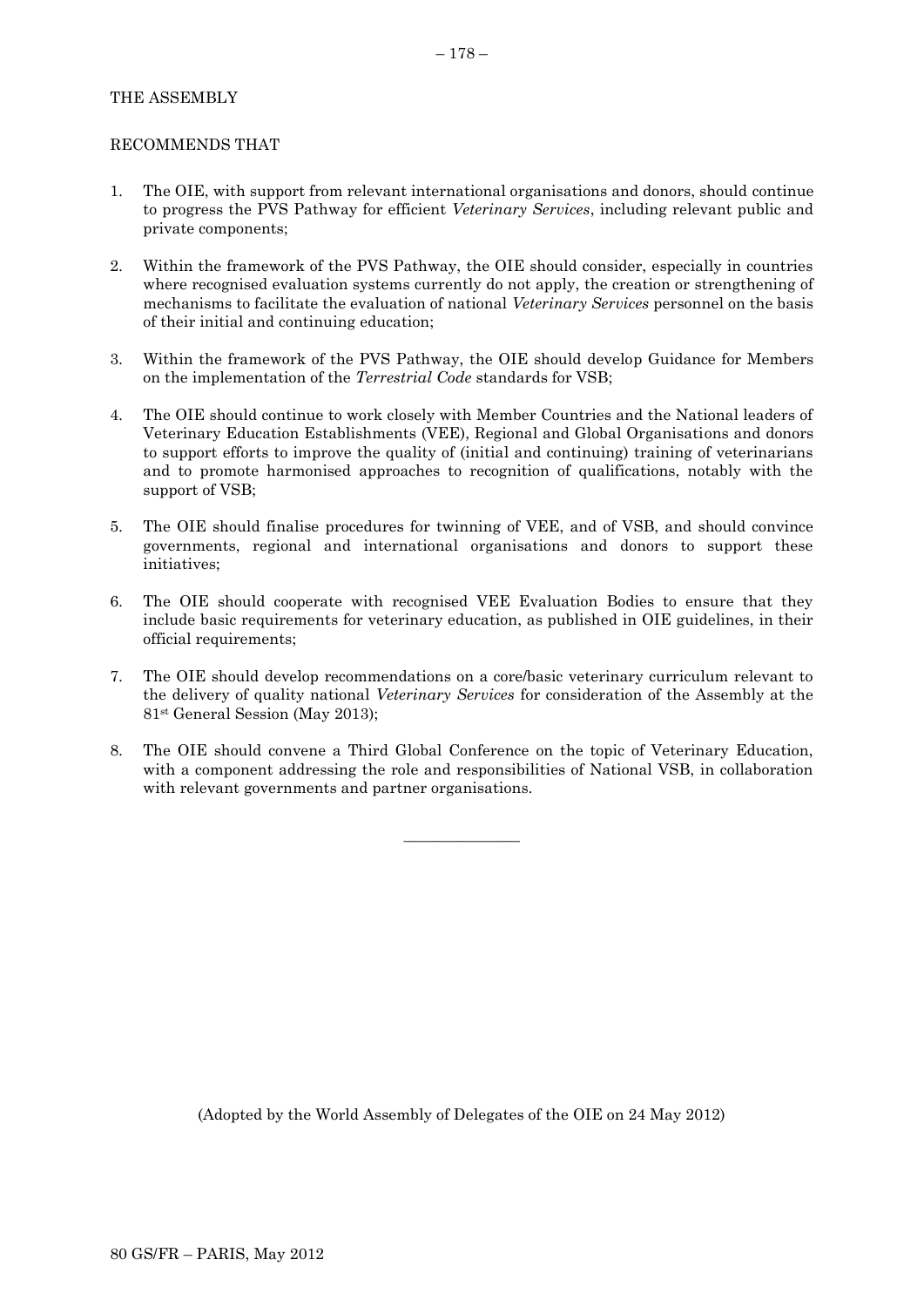### – 179 –

# RESOLUTION No. 33

# **The OIE Role in Maintaining World Freedom from Rinderpest**

### CONSIDERING

- 1. The adoption by the World Assembly of Delegates of Resolution No. 18 on the Declaration of Global Freedom from rinderpest in May 2011;
- 2. The need for the international community and national authorities to take the necessary measures to ensure that the world remains free from rinderpest;
- 3. The importance of reducing existing rinderpest virus stocks through the destruction of virus in a safe manner and/or the transfer of virus stocks to internationally recognised reference institutions;
- 4. That OIE has engaged with FAO in establishing a joint rinderpest advisory committee to provide technical advice to inform and oversee post-rinderpest eradication activities;
- 5. The clear need for transparency on information about remaining stocks of virus, vaccines and research involving manipulation of the virus;
- 6. That further revision of *Terrestrial Animal Health Code* Chapter 8.12 addressing these points was announced at the 79th General Session and that a revised text is urgently needed;
- 7. That revision of the *Manual of Diagnostic Tests and Vaccines for Terrestrial Animals* Chapter 2.1.15 addressing diagnosis of rinderpest has been completed and adopted at the 80th OIE General Session (2012);

### THE ASSEMBLY

### RECOMMENDS

- 1. That the relevant OIE Specialist Commissions complete the necessary revisions to the relevant chapters of the *Terrestrial Animal Health Code* and that these texts be submitted to the Assembly for consideration at the 81st OIE General Session.
- 2. That a limited number of OIE Reference Laboratories be appointed with an even geographical distribution.
- 3. That the OIE Reference Laboratory network provides services to OIE Member Countries to assist with destruction and/or sequestration of remaining stocks of rinderpest virus and that this network ensures global preparedness, surveillance and investigation of, and response to, suspect cases.